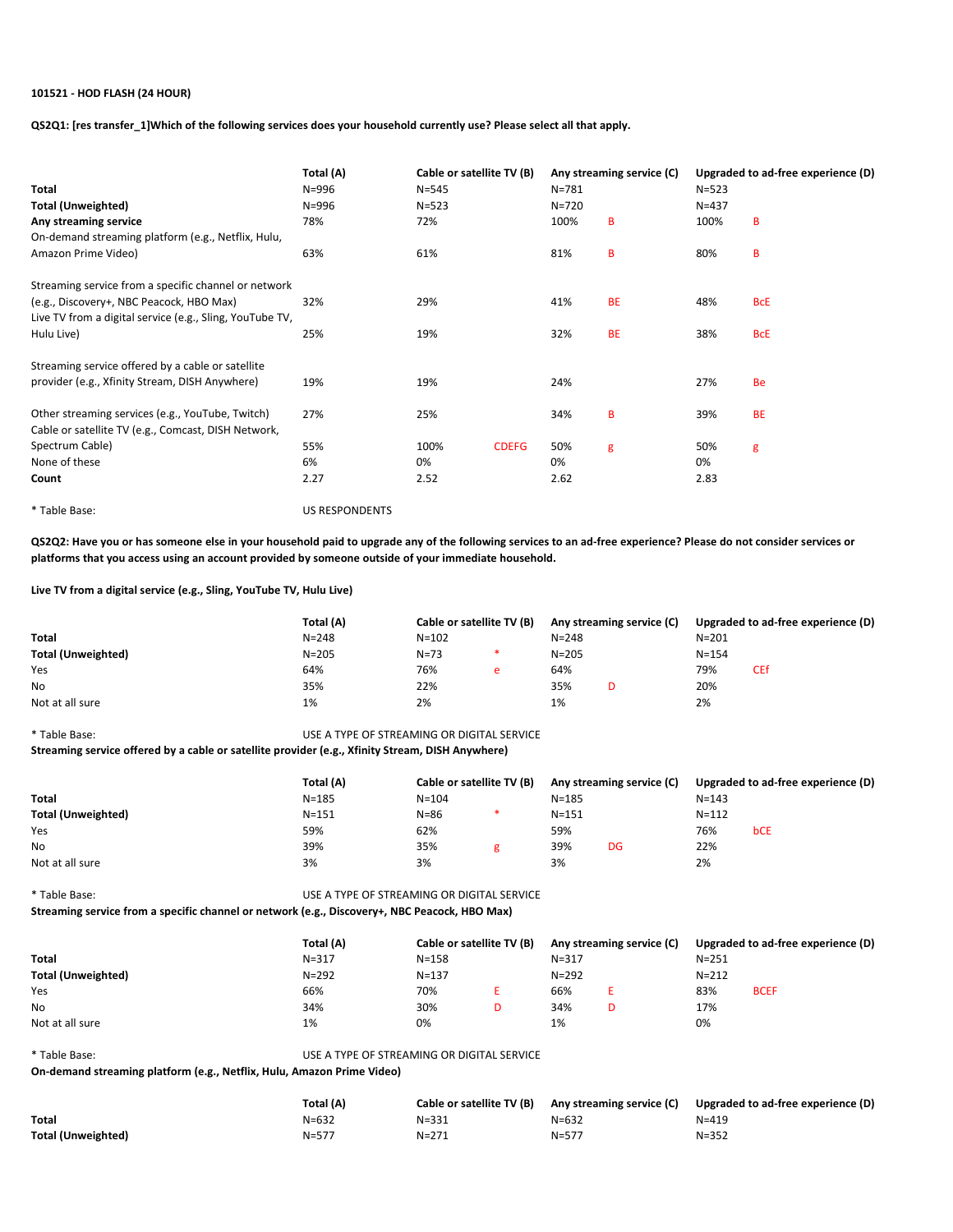| Yes             | 62% | 61% |    | 62% |    | 93% | <b>BCEFG</b> |
|-----------------|-----|-----|----|-----|----|-----|--------------|
| <b>No</b>       | 37% | 38% | DG | 37% | DG | 7%  |              |
| Not at all sure | 1%  | 1%  |    | 1%  |    | 0%  |              |

\* Table Base: USE A TYPE OF STREAMING OR DIGITAL SERVICE

Other streaming services (e.g., YouTube, Twitch)

|                           | Total (A) | Cable or satellite TV (B) |   |           | Any streaming service (C) | Upgraded to ad-free experience (D) |            |  |
|---------------------------|-----------|---------------------------|---|-----------|---------------------------|------------------------------------|------------|--|
| <b>Total</b>              | $N = 269$ | $N = 135$                 |   | $N = 269$ |                           | $N = 205$                          |            |  |
| <b>Total (Unweighted)</b> | $N = 241$ | $N = 105$                 |   | $N = 241$ |                           | $N = 163$                          |            |  |
| Yes                       | 51%       | 59%                       | e | 51%       |                           | 67%                                | <b>CEf</b> |  |
| No.                       | 46%       | 39%                       |   | 46%       | DG                        | 30%                                |            |  |
| Not at all sure           | 2%        | 2%                        |   | 2%        |                           | 2%                                 |            |  |

\* Table Base: USE A TYPE OF STREAMING OR DIGITAL SERVICE

QS2Q3: How many individual streaming services or platforms - both paid and free-to-access - does your household currently use? Please do not consider services or platforms that you access using an account provided by someone outside of your immediate household.

|                           | Total (A) |           | Cable or satellite TV (B) |           | Any streaming service (C) |           | Upgraded to ad-free experience (D) |  |
|---------------------------|-----------|-----------|---------------------------|-----------|---------------------------|-----------|------------------------------------|--|
| Total                     | $N = 781$ | $N = 392$ |                           | $N = 781$ |                           | $N = 523$ |                                    |  |
| <b>Total (Unweighted)</b> | $N = 720$ | $N = 327$ |                           | N=720     |                           | $N = 437$ |                                    |  |
| $1$ to $3$                | 46%       | 50%       | <b>dFG</b>                | 46%       | FG                        | 41%       | FG                                 |  |
| 4 to 6                    | 36%       | 38%       | EG                        | 36%       | EG                        | 40%       | EG                                 |  |
| 7 to 10                   | 10%       | 7%        | EF                        | 10%       | EF                        | 13%       | bEF                                |  |
| More than 10              | 4%        | 3%        | ЕF                        | 4%        | ΕF                        | 6%        | EF                                 |  |
| Not at all sure           | 3%        | 2%        | e                         | 3%        | <b>dEF</b>                | 1%        |                                    |  |

\* Table Base: USES A TYPE OF STREAMING OR DIGITAL SERVICE

QS2Q4: On average, how many ads would you expect to play during a 30-minute show on a streaming platform? If you are not sure, please provide your best estimate.

|                           | Total (A)<br>Cable or satellite TV (B) |           | Any streaming service (C) |           | Upgraded to ad-free experience (D) |           |   |
|---------------------------|----------------------------------------|-----------|---------------------------|-----------|------------------------------------|-----------|---|
| <b>Total</b>              | $N = 781$                              | $N = 392$ |                           | $N = 781$ |                                    | $N = 523$ |   |
| <b>Total (Unweighted)</b> | $N = 720$                              | $N = 327$ |                           | $N = 720$ |                                    | $N = 437$ |   |
| None                      | 21%                                    | 23%       | g                         | 21%       | g                                  | 23%       | g |
| 1 to 2 ads                | 44%                                    | 45%       | G                         | 44%       | G                                  | 44%       | G |
| 3 to 4 ads                | 27%                                    | 25%       |                           | 27%       |                                    | 26%       | e |
| More than 4 ads           | 7%                                     | 7%        |                           | 7%        |                                    | 6%        |   |

\* Table Base: USES A TYPE OF STREAMING OR DIGITAL SERVICE

QS2Q5: How much do you agree or disagree with each of the following statements?

I would interact with an ad (e.g., answering a survey, scanning a QR code) before or during a show to receive a discount on a product or service.

|                           | Total (A) |           | Cable or satellite TV (B) |           | Any streaming service (C) |           | Upgraded to ad-free experience (D) |
|---------------------------|-----------|-----------|---------------------------|-----------|---------------------------|-----------|------------------------------------|
| <b>Total</b>              | $N = 996$ | $N = 545$ |                           | $N = 781$ |                           | $N = 523$ |                                    |
| <b>Total (Unweighted)</b> | $N = 996$ | $N = 523$ |                           | $N = 720$ |                           | $N = 437$ |                                    |
| <b>NET: AGREE</b>         | 55%       | 54%       |                           | 57%       |                           | 63%       | BE                                 |
| Strongly agree            | 18%       | 15%       |                           | 21%       | <b>BE</b>                 | 25%       | <b>BE</b>                          |
| Somewhat agree            | 38%       | 40%       |                           | 37%       |                           | 38%       |                                    |
| <b>NET: DISAGREE</b>      | 45%       | 46%       | DG                        | 43%       |                           | 37%       |                                    |
| Somewhat disagree         | 24%       | 24%       |                           | 23%       |                           | 20%       |                                    |
| Strongly disagree         | 21%       | 21%       | G                         | 19%       | g                         | 17%       |                                    |

\* Table Base: US RESPONDENTS

I would interact with an ad (e.g., answering a survey, scanning a QR code) before or during a show in exchange for an otherwise ad-free experience.

|                    | Total (A) | Cable or satellite TV (B) | Any streaming service (C) |  | Upgraded to ad-free experience (D) |            |  |
|--------------------|-----------|---------------------------|---------------------------|--|------------------------------------|------------|--|
| Total              | N=996     | $N = 545$                 | $N = 781$                 |  | $N = 523$                          |            |  |
| Total (Unweighted) | N=996     | $N = 523$                 | $N = 720$                 |  | $N = 437$                          |            |  |
| <b>NET: AGREE</b>  | 53%       | 53%                       | 57%                       |  | 65%                                | <b>BCE</b> |  |
| Strongly agree     | 19%       | 18%                       | 22%                       |  | 28%                                | <b>BE</b>  |  |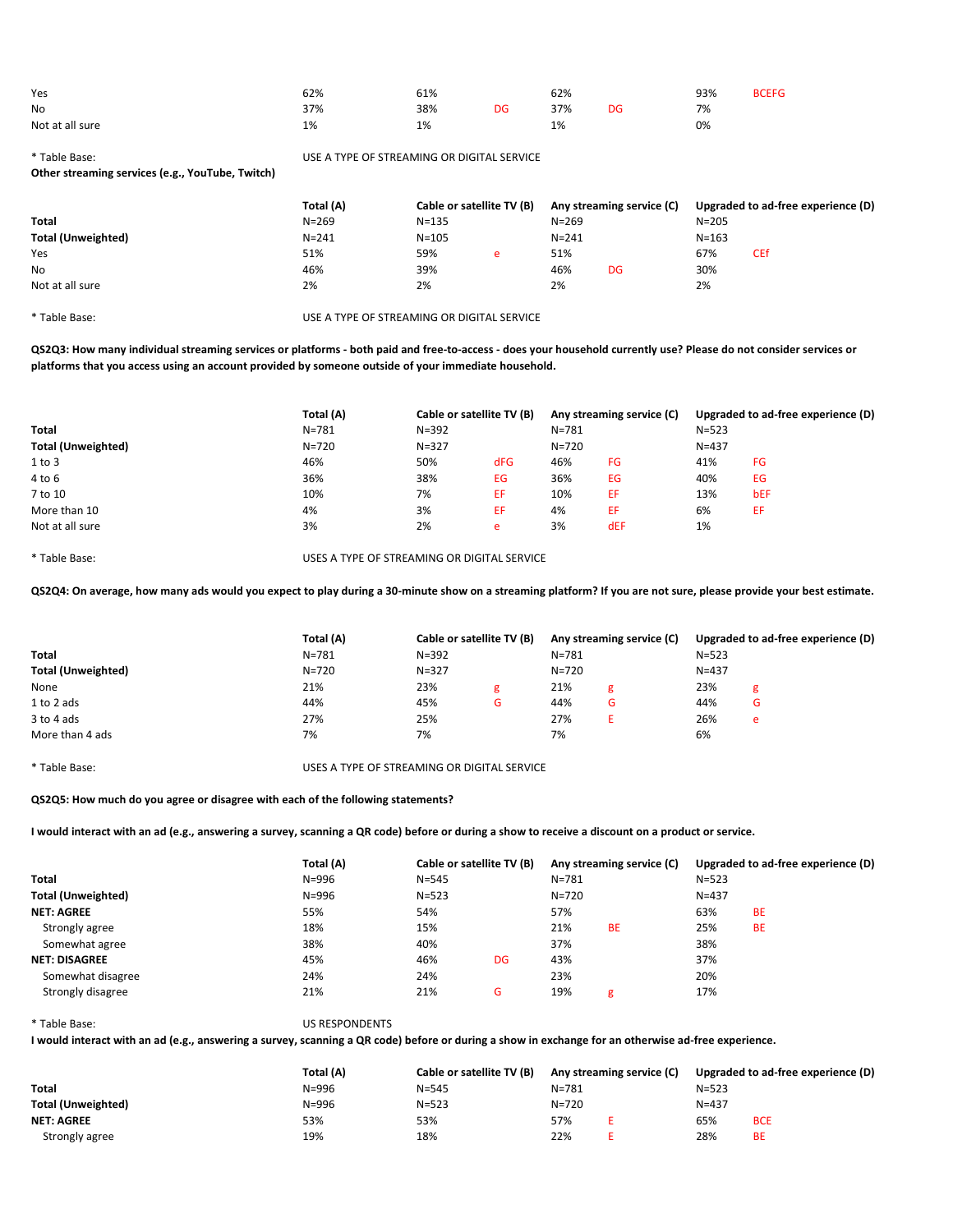| Somewhat agree       | 35% | 35% |    | 35% |    | 37% |
|----------------------|-----|-----|----|-----|----|-----|
| <b>NET: DISAGREE</b> | 47% | 47% | DG | 43% | DG | 35% |
| Somewhat disagree    | 25% | 24% |    | 23% |    | 19% |
| Strongly disagree    | 22% | 23% | DG | 20% |    | 16% |

## \* Table Base: US RESPONDENTS

I would prefer to watch ads before a show rather than during a show.

|                           | Total (A) |           | Cable or satellite TV (B) |           | Any streaming service (C) | Upgraded to ad-free experience (D) |   |  |  |
|---------------------------|-----------|-----------|---------------------------|-----------|---------------------------|------------------------------------|---|--|--|
| <b>Total</b>              | $N = 996$ | $N = 545$ |                           | $N = 781$ |                           | $N = 523$                          |   |  |  |
| <b>Total (Unweighted)</b> | $N = 996$ | $N = 523$ |                           | $N = 720$ |                           | $N = 437$                          |   |  |  |
| <b>NET: AGREE</b>         | 82%       | 85%       |                           | 83%       |                           | 83%                                |   |  |  |
| Strongly agree            | 39%       | 40%       |                           | 43%       |                           | 42%                                |   |  |  |
| Somewhat agree            | 42%       | 44%       |                           | 40%       |                           | 41%                                |   |  |  |
| <b>NET: DISAGREE</b>      | 18%       | 15%       | g                         | 17%       | G                         | 17%                                | G |  |  |
| Somewhat disagree         | 10%       | 9%        |                           | 8%        |                           | 8%                                 |   |  |  |
| Strongly disagree         | 8%        | 6%        |                           | 8%        | g                         | 10%                                | G |  |  |

\* Table Base: US RESPONDENTS

I would pay more attention to ads if I could choose when (i.e., at what point during a show) they aired.

|                           | Total (A) | Cable or satellite TV (B) | Any streaming service (C) | Upgraded to ad-free experience (D) |            |  |
|---------------------------|-----------|---------------------------|---------------------------|------------------------------------|------------|--|
| Total                     | $N = 996$ | $N = 545$                 | $N = 781$                 | $N = 523$                          |            |  |
| <b>Total (Unweighted)</b> | $N = 996$ | $N = 523$                 | $N = 720$                 | $N = 437$                          |            |  |
| <b>NET: AGREE</b>         | 56%       | 59%                       | 58%                       | 65%                                | сE         |  |
| Strongly agree            | 20%       | 18%                       | 22%                       | 29%                                | <b>BcE</b> |  |
| Somewhat agree            | 36%       | 40%                       | 35%                       | 36%                                |            |  |
| <b>NET: DISAGREE</b>      | 44%       | 41%                       | 42%<br>d                  | 35%                                |            |  |
| Somewhat disagree         | 26%       | 24%                       | 24%                       | 20%                                |            |  |
| Strongly disagree         | 18%       | 17%                       | 18%                       | 15%                                |            |  |

\* Table Base: US RESPONDENTS

I multitask (e.g., channel surf, check my phone) during commercial breaks.

|                           | Total (A) |           | Cable or satellite TV (B) |           | Any streaming service (C) | Upgraded to ad-free experience (D) |   |  |
|---------------------------|-----------|-----------|---------------------------|-----------|---------------------------|------------------------------------|---|--|
| <b>Total</b>              | $N = 996$ | $N = 545$ |                           | $N = 781$ |                           | $N = 523$                          |   |  |
| <b>Total (Unweighted)</b> | $N = 996$ | $N = 523$ |                           | $N = 720$ |                           | $N = 437$                          |   |  |
| <b>NET: AGREE</b>         | 81%       | 82%       |                           | 85%       |                           | 86%                                |   |  |
| Strongly agree            | 41%       | 43%       |                           | 45%       | e                         | 47%                                | e |  |
| Somewhat agree            | 40%       | 39%       |                           | 39%       |                           | 39%                                |   |  |
| <b>NET: DISAGREE</b>      | 19%       | 18%       | G                         | 15%       | G                         | 14%                                | g |  |
| Somewhat disagree         | 11%       | 10%       |                           | 10%       |                           | 10%                                |   |  |
| Strongly disagree         | 8%        | 8%        | dfg                       | 6%        |                           | 5%                                 |   |  |

\* Table Base: US RESPONDENTS

I would buy a product or service directly from an ad during a show.

|                           | Total (A) |           | Cable or satellite TV (B) |           | Any streaming service (C) | Upgraded to ad-free experience (D) |             |  |
|---------------------------|-----------|-----------|---------------------------|-----------|---------------------------|------------------------------------|-------------|--|
| <b>Total</b>              | $N = 996$ | $N = 545$ |                           | $N = 781$ |                           | $N = 523$                          |             |  |
| <b>Total (Unweighted)</b> | $N = 996$ | $N = 523$ |                           | $N = 720$ |                           | $N = 437$                          |             |  |
| <b>NET: AGREE</b>         | 37%       | 37%       |                           | 39%       |                           | 47%                                | <b>BcEf</b> |  |
| Strongly agree            | 11%       | 11%       |                           | 13%       |                           | 19%                                | <b>BcE</b>  |  |
| Somewhat agree            | 26%       | 27%       |                           | 26%       |                           | 29%                                |             |  |
| <b>NET: DISAGREE</b>      | 63%       | 63%       | DG                        | 61%       | dG                        | 53%                                | G           |  |
| Somewhat disagree         | 30%       | 29%       |                           | 27%       |                           | 25%                                |             |  |
| Strongly disagree         | 33%       | 34%       | G                         | 34%       | G                         | 28%                                | G           |  |

# \* Table Base: US RESPONDENTS

When I watch a show on a streaming platform, I often see the same ad(s) multiple times.

|                           | Total (A)<br>Cable or satellite TV (B) |           |  |           | Any streaming service (C) |           | Upgraded to ad-free experience (D) |
|---------------------------|----------------------------------------|-----------|--|-----------|---------------------------|-----------|------------------------------------|
| <b>Total</b>              | $N = 614$                              | $N = 302$ |  | $N = 614$ |                           | $N = 403$ |                                    |
| <b>Total (Unweighted)</b> | $N = 586$                              | $N = 269$ |  | $N = 586$ |                           | $N = 348$ |                                    |
| <b>NET: AGREE</b>         | 88%                                    | 87%       |  | 88%       |                           | 85%       |                                    |
| Strongly agree            | 42%                                    | 40%       |  | 42%       |                           | 41%       |                                    |
| Somewhat agree            | 45%                                    | 47%       |  | 45%       |                           | 45%       | G                                  |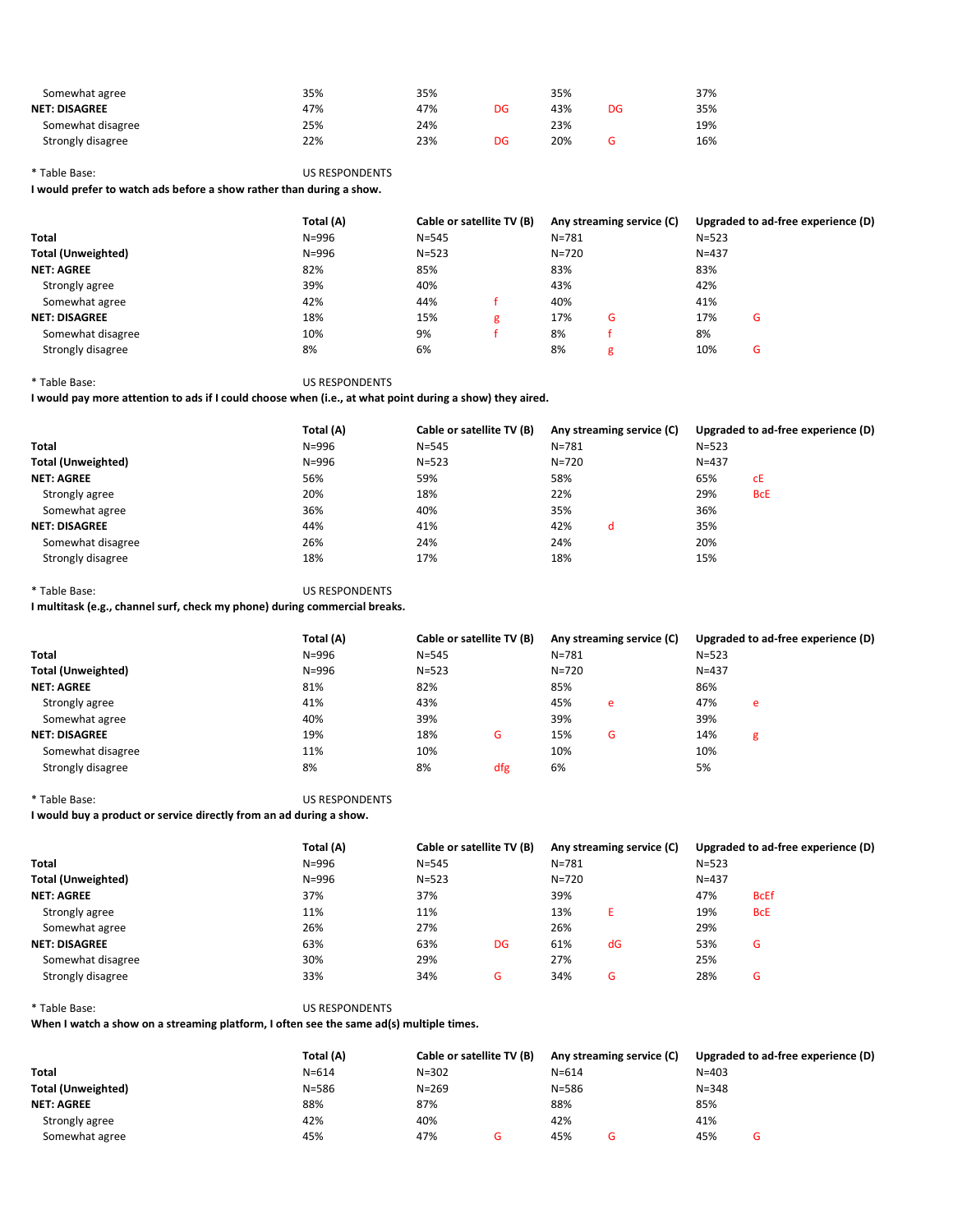| <b>NET: DISAGREE</b> | 12% | 13% | 12% | 15% |
|----------------------|-----|-----|-----|-----|
| Somewhat disagree    | 9%  | 9%  | 9%  | 11% |
| Strongly disagree    | 3%  | 4%  | 3%  | 4%  |

\* Table Base: USES A TYPE OF STREAMING OR DIGITAL SERVICE

I'm okay with seeing an ad right after I have paused a show.

|                      | Total (A) | Cable or satellite TV (B) |   |           | Any streaming service (C) | Upgraded to ad-free experience (D) |            |  |  |
|----------------------|-----------|---------------------------|---|-----------|---------------------------|------------------------------------|------------|--|--|
| Total                | $N = 996$ | $N = 545$                 |   | $N = 781$ |                           | $N = 523$                          |            |  |  |
| Total (Unweighted)   | $N = 996$ | $N = 523$                 |   | $N = 720$ |                           | $N = 437$                          |            |  |  |
| <b>NET: AGREE</b>    | 50%       | 48%                       |   | 52%       |                           | 54%                                |            |  |  |
| Strongly agree       | 14%       | 11%                       |   | 16%       | <b>BE</b>                 | 22%                                | <b>BcE</b> |  |  |
| Somewhat agree       | 37%       | 38%                       |   | 36%       |                           | 32%                                |            |  |  |
| <b>NET: DISAGREE</b> | 50%       | 52%                       |   | 48%       |                           | 46%                                |            |  |  |
| Somewhat disagree    | 29%       | 32%                       | d | 28%       |                           | 25%                                |            |  |  |
| Strongly disagree    | 20%       | 19%                       |   | 21%       |                           | 21%                                |            |  |  |

\* Table Base: US RESPONDENTS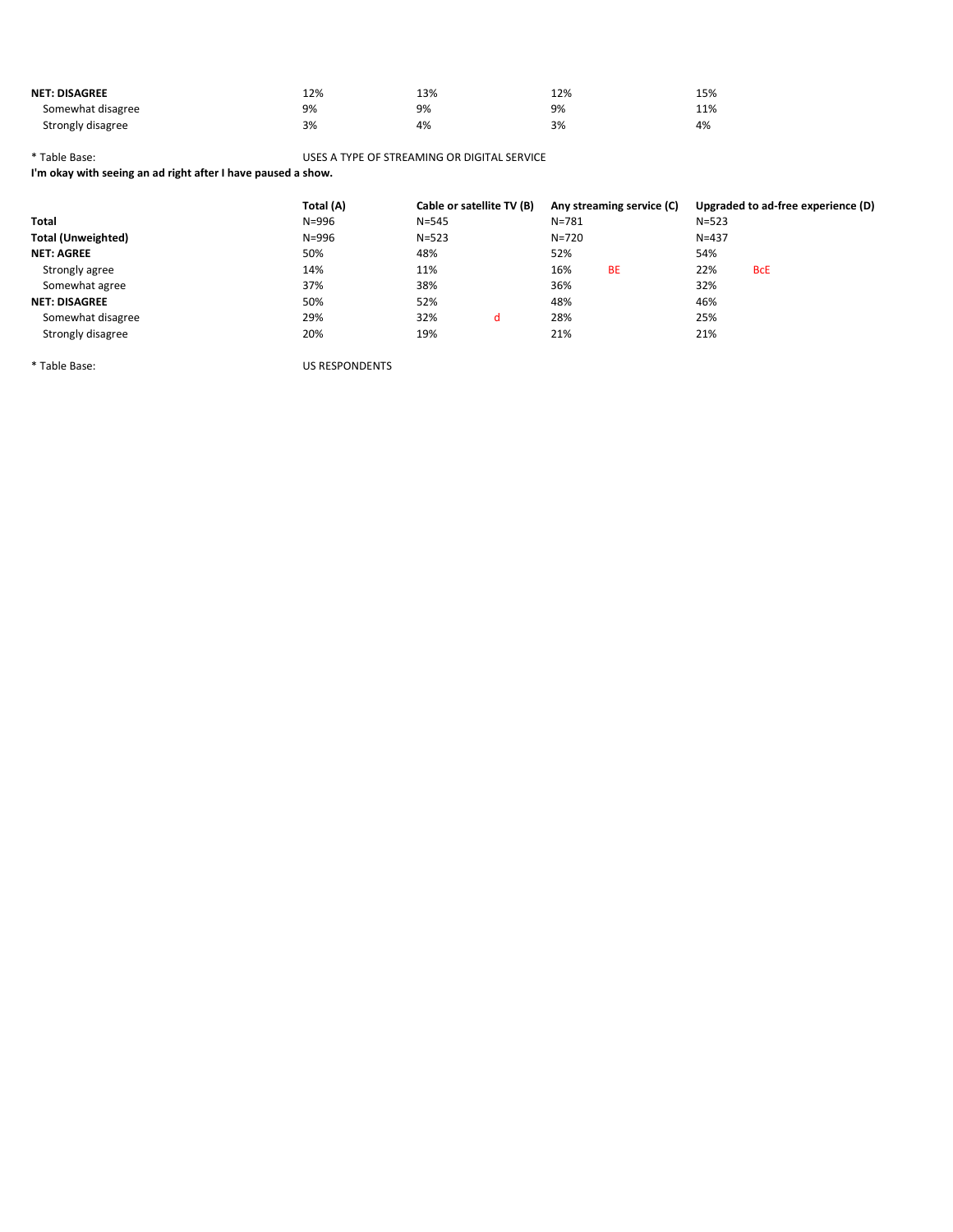## 101521 - HOD FLASH (24 HOUR)

QS2Q1: [res transfer\_1]Which of the following services does your household currently use? Please select all that apply.

|                                                             | Total (A) | Gen Z 18-24 (B) |           | Millennials 25-40 (C) |           | Gen X 41-56 (D) |           | <b>Boomers 57-75 (E)</b> |           | Silent 76-93 (F) |          |              |
|-------------------------------------------------------------|-----------|-----------------|-----------|-----------------------|-----------|-----------------|-----------|--------------------------|-----------|------------------|----------|--------------|
| Total                                                       | $N = 996$ |                 | $N = 101$ |                       | $N = 260$ |                 | $N = 254$ |                          | $N = 303$ |                  | $N = 77$ |              |
| <b>Total (Unweighted)</b>                                   | $N = 996$ |                 | $N = 72$  | ∗                     | $N = 238$ |                 | $N = 223$ |                          | $N = 373$ |                  | $N = 88$ | *            |
| Any streaming service                                       | 78%       | EF.             | 90%       | aEF                   | 92%       | <b>ADEF</b>     | 80%       | EF                       | 68%       |                  | 52%      |              |
| On-demand streaming platform (e.g., Netflix, Hulu, A 63%    |           | F.              | 64%       |                       | 70%       | EF              | 68%       | eF                       | 58%       |                  | 46%      |              |
| Streaming service from a specific channel or networl 32%    |           | F.              | 35%       | F                     | 44%       | <b>ADEF</b>     | 31%       | F.                       | 27%       | F.               | 9%       |              |
| Live TV from a digital service (e.g., Sling, YouTube TV 25% |           | F.              | 36%       | <b>DEF</b>            | 37%       | <b>ADEF</b>     | 19%       |                          | 20%       |                  | 7%       |              |
| Streaming service offered by a cable or satellite prov 19%  |           | D               | 19%       |                       | 29%       | <b>ADEf</b>     | 11%       |                          | 16%       |                  | 15%      |              |
| Other streaming services (e.g., YouTube, Twitch)            | 27%       | EF.             | 47%       | <b>ADEF</b>           | 37%       | <b>ADEF</b>     | 25%       | F.                       | 19%       |                  | 8%       |              |
| Cable or satellite TV (e.g., Comcast, DISH Network, Spe 55% |           | bc              | 38%       |                       | 45%       |                 | 56%       | bc                       | 59%       | <b>BC</b>        | 86%      | <b>ABCDE</b> |
| None of these                                               | 6%        |                 | 9%        |                       | 4%        |                 | 4%        |                          | 10%       | acD              | 4%       |              |
| Count                                                       | 2.27      |                 | 2.48      |                       | 2.65      |                 | 2.15      |                          | 2.09      |                  | 1.75     |              |
|                                                             |           |                 |           |                       |           |                 |           |                          |           |                  |          |              |

\* Table Base: US RESPONDENTS

QS2Q2: Have you or has someone else in your household paid to upgrade any of the following services to an ad-free experience? Please do not consider services or platforms that you access using an account provided by someone outside of your immediate household.

Live TV from a digital service (e.g., Sling, YouTube TV, Hulu Live)

|                           | Total (A)<br>Gen Z 18-24 (B) |  |        | Millennials 25-40 (C) |          | Gen X 41-56 (D) |          | <b>Boomers 57-75 (E)</b> |          | Silent 76-93 (F) |       |             |
|---------------------------|------------------------------|--|--------|-----------------------|----------|-----------------|----------|--------------------------|----------|------------------|-------|-------------|
| Total                     | $N = 248$                    |  | $N=37$ | *.                    | $N = 96$ |                 | $N = 49$ | *                        | $N = 61$ |                  | $N=6$ | **          |
| <b>Total (Unweighted)</b> | $N = 205$                    |  | $N=22$ | **                    | $N = 83$ |                 | $N = 37$ |                          | $N = 57$ |                  | $N=6$ | **          |
| Yes                       | 64%                          |  | 80%    | ЕF                    | 79%      | aEF             | 69%      |                          | 32%      |                  | 4%    |             |
| No                        | 35%                          |  | 20%    |                       | 20%      |                 | 31%      |                          | 64%      | <b>ABCD</b>      | 96%   | <b>ABCD</b> |
| Not at all sure           | 1%                           |  | 0%     |                       | 1%       |                 | 0%       |                          | 4%       |                  | 0%    |             |

\* Table Base: USE A TYPE OF STREAMING OR DIGITAL SERVICE

Streaming service offered by a cable or satellite provider (e.g., Xfinity Stream, DISH Anywhere)

|                           | Total (A) |  | Gen Z 18-24 (B) |    | Millennials 25-40 (C) |    | Gen X 41-56 (D) |    | <b>Boomers 57-75 (E)</b> |             | Silent 76-93 (F) |     |
|---------------------------|-----------|--|-----------------|----|-----------------------|----|-----------------|----|--------------------------|-------------|------------------|-----|
| Total                     | $N = 185$ |  | $N = 19$        | ** | $N = 76$              | *  | $N = 28$        | ** | $N = 50$                 |             | $N = 12$         | **  |
| <b>Total (Unweighted)</b> | $N = 151$ |  | $N = 14$        | ** | $N = 51$              | *  | $N=26$          | ** | $N = 48$                 |             | $N = 12$         | **  |
| Yes                       | 59%       |  | 88%             | EF | 71%                   | Ef | 66%             |    | 30%                      |             | 33%              |     |
| No                        | 39%       |  | 12%             |    | 28%                   |    | 27%             |    | 69%                      | <b>ABCD</b> | 51%              |     |
| Not at all sure           | 3%        |  | 0%              |    | 1%                    |    | 7%              |    | 0%                       |             | 16%              | aCe |

\* Table Base: USE A TYPE OF STREAMING OR DIGITAL SERVICE

Streaming service from a specific channel or network (e.g., Discovery+, NBC Peacock, HBO Max)

|                           | Total (A) | Gen Z 18-24 (B) |  | Millennials 25-40 (C) | Gen X 41-56 (D) |  | <b>Boomers 57-75 (E)</b> | Silent 76-93 (F) |    |
|---------------------------|-----------|-----------------|--|-----------------------|-----------------|--|--------------------------|------------------|----|
| <b>Total</b>              | $N = 317$ | $N = 35$<br>∗   |  | $N = 113$             | $N = 80$        |  | $N = 81$                 | $N=7$            | ** |
| <b>Total (Unweighted)</b> | $N = 292$ | **<br>$N = 28$  |  | $N = 105$             | $N = 68$        |  | $N = 80$                 | $N = 10$         | ** |
| Yes                       | 66%       | 76%             |  | 72%                   | 63%             |  | 57%                      | 49%              |    |
| <b>No</b>                 | 34%       | 24%             |  | 27%                   | 37%             |  | 43%                      | 47%              |    |
| Not at all sure           | 1%        | 0%              |  | 1%                    | 0%              |  | 0%                       | 4%               |    |

\* Table Base: USE A TYPE OF STREAMING OR DIGITAL SERVICE On-demand streaming platform (e.g., Netflix, Hulu, Amazon Prime Video)

|                           | Total (A) |    | Gen Z 18-24 (B) |      | Millennials 25-40 (C) |             | Gen X 41-56 (D) |           | <b>Boomers 57-75 (E)</b> |            | Silent 76-93 (F) |            |
|---------------------------|-----------|----|-----------------|------|-----------------------|-------------|-----------------|-----------|--------------------------|------------|------------------|------------|
| Total                     | $N = 632$ |    | $N = 65$        |      | $N = 181$             |             | $N = 174$       |           | $N = 177$                |            | $N = 35$         |            |
| <b>Total (Unweighted)</b> | $N = 577$ |    | $N = 48$        |      | $N = 169$             |             | $N = 135$       |           | $N = 192$                |            | $N = 33$         |            |
| Yes                       | 62%       |    | 81%             | aDEF | 81%                   | <b>ADEF</b> | 54%             |           | 47%                      |            | 38%              |            |
| No                        | 37%       | bC | 19%             |      | 19%                   |             | 42%             | <b>BC</b> | 51%                      | <b>ABC</b> | 61%              | <b>ABC</b> |
| Not at all sure           | 1%        |    | 0%              |      | 0%                    |             | 4%              |           | 1%                       |            | 1%               |            |

\* Table Base: USE A TYPE OF STREAMING OR DIGITAL SERVICE

Other streaming services (e.g., YouTube, Twitch)

|                           | Total (A) |  | Gen Z 18-24 (B) |  | Millennials 25-40 (C) |    | Gen X 41-56 (D) |  | <b>Boomers 57-75 (E)</b> |   | Silent 76-93 (F) |    |
|---------------------------|-----------|--|-----------------|--|-----------------------|----|-----------------|--|--------------------------|---|------------------|----|
| <b>Total</b>              | $N = 269$ |  | $N = 47$        |  | $N = 96$              |    | $N=63$          |  | $N = 57$                 | * | $N=6$            | ** |
| <b>Total (Unweighted)</b> | $N = 241$ |  | $N = 35$        |  | $N = 84$              |    | $N = 53$        |  | $N=62$                   | * | $N=7$            | ** |
| Yes                       | 51%       |  | 49%             |  | 65%                   | De | 39%             |  | 43%                      |   | 58%              |    |
| No                        | 46%       |  | 51%             |  | 32%                   |    | 56%             |  | 56%                      | ັ | 42%              |    |
| Not at all sure           | 2%        |  | 0%              |  | 3%                    |    | 4%              |  | 2%                       |   | 0%               |    |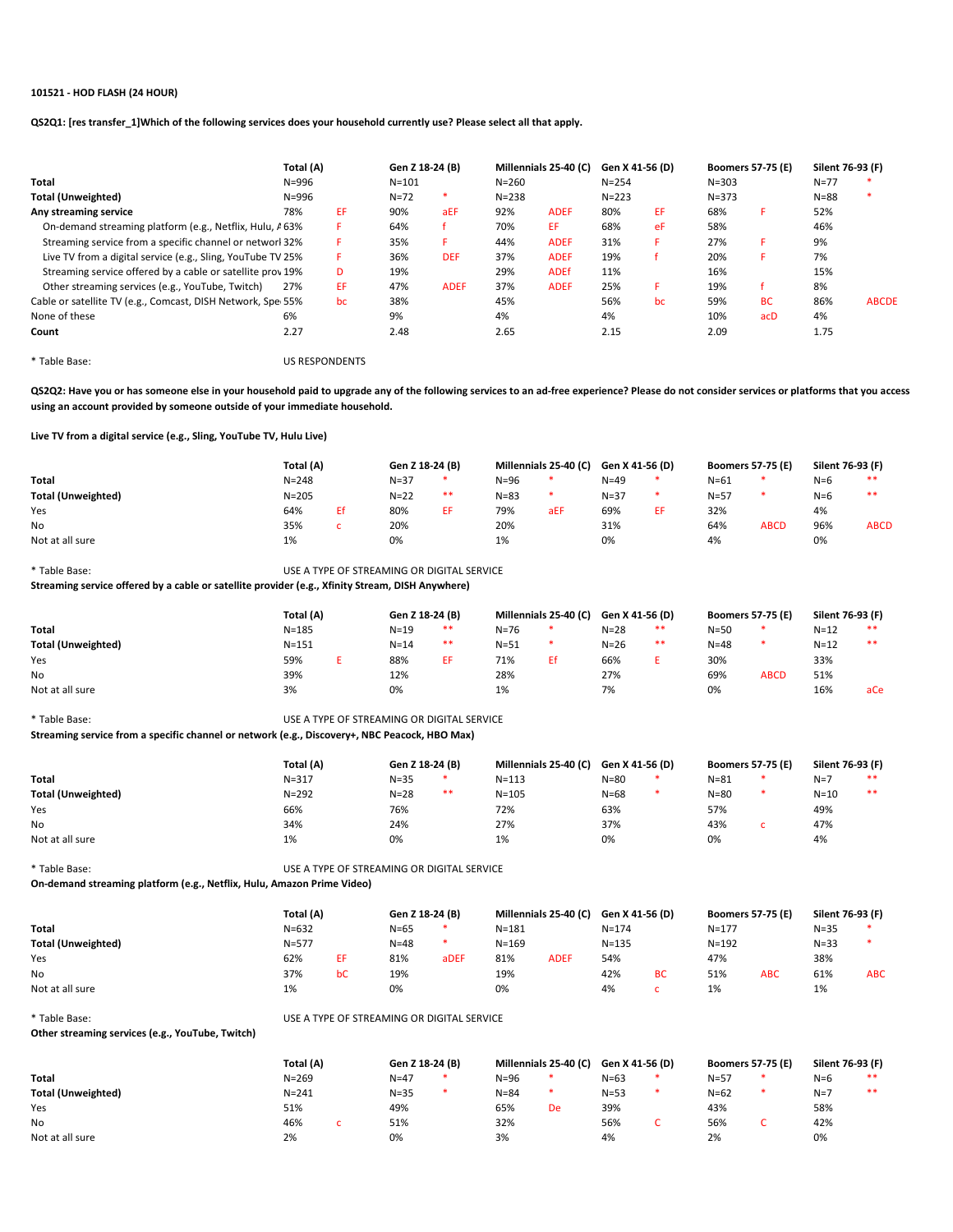### \* Table Base: USE A TYPE OF STREAMING OR DIGITAL SERVICE

QS2Q3: How many individual streaming services or platforms - both paid and free-to-access - does your household currently use? Please do not consider services or platforms that you access using an account provided by someone outside of your immediate household.

|                           | Total (A) |  |          | Gen Z 18-24 (B) |           | Millennials 25-40 (C) |           | Gen X 41-56 (D) |           | <b>Boomers 57-75 (E)</b> | Silent 76-93 (F) |      |
|---------------------------|-----------|--|----------|-----------------|-----------|-----------------------|-----------|-----------------|-----------|--------------------------|------------------|------|
| Total                     | $N = 781$ |  | $N=91$   | *               | $N = 239$ |                       | $N = 203$ |                 | $N = 207$ |                          | $N = 40$         | *    |
| <b>Total (Unweighted)</b> | $N = 720$ |  | $N = 67$ | *               | $N = 214$ |                       | $N = 164$ |                 | $N = 234$ |                          | $N=40$           | *    |
| 1 to 3                    | 46%       |  | 46%      |                 | 35%       |                       | 48%       | c               | 52%       | ◡                        | 71%              | AbCd |
| $4$ to $6$                | 36%       |  | 32%      |                 | 42%       | EF                    | 41%       | ef              | 30%       |                          | 19%              |      |
| 7 to 10                   | 10%       |  | 8%       |                 | 17%       | ADef                  | 5%        |                 | 9%        |                          | 1%               |      |
| More than 10              | 4%        |  | 10%      | e               | 4%        |                       | 4%        |                 | 2%        |                          | 2%               |      |
| Not at all sure           | 3%        |  | 3%       |                 | 2%        |                       | 1%        |                 | 6%        | a                        | 7%               | d    |
|                           |           |  |          |                 |           |                       |           |                 |           |                          |                  |      |

\* Table Base: USES A TYPE OF STREAMING OR DIGITAL SERVICE

QS2Q4: On average, how many ads would you expect to play during a 30-minute show on a streaming platform? If you are not sure, please provide your best estimate.

|                           | Total (A) |  | Gen Z 18-24 (B) |   | Millennials 25-40 (C) Gen X 41-56 (D) |  |           |   | <b>Boomers 57-75 (E)</b> |             | Silent 76-93 (F) |   |
|---------------------------|-----------|--|-----------------|---|---------------------------------------|--|-----------|---|--------------------------|-------------|------------------|---|
| <b>Total</b>              | $N = 781$ |  | $N=91$          | ∗ | $N = 239$                             |  | $N = 203$ |   | $N = 207$                |             | $N=40$           | ∗ |
| <b>Total (Unweighted)</b> | $N = 720$ |  | $N = 67$        | ∗ | $N = 214$                             |  | $N = 164$ |   | $N = 234$                |             | $N = 40$         | * |
| None                      | 21%       |  | 28%             |   | 19%                                   |  | 18%       |   | 23%                      |             | 31%              |   |
| 1 to 2 ads                | 44%       |  | 47%             |   | 51%                                   |  | 47%       | e | 34%                      |             | 38%              |   |
| 3 to 4 ads                | 27%       |  | 23%             |   | 28%                                   |  | 28%       |   | 27%                      |             | 29%              |   |
| More than 4 ads           | 7%        |  | 2%              |   | 3%                                    |  | 7%        |   | 16%                      | <b>ABCD</b> | 3%               |   |

\* Table Base: USES A TYPE OF STREAMING OR DIGITAL SERVICE

QS2Q5: How much do you agree or disagree with each of the following statements?

I would interact with an ad (e.g., answering a survey, scanning a QR code) before or during a show to receive a discount on a product or service.

|                           |           | Total (A) |           | Gen Z 18-24 (B) |           | Millennials 25-40 (C) |           | Gen X 41-56 (D) | <b>Boomers 57-75 (E)</b> |            | Silent 76-93 (F) |             |
|---------------------------|-----------|-----------|-----------|-----------------|-----------|-----------------------|-----------|-----------------|--------------------------|------------|------------------|-------------|
| Total                     | $N = 996$ |           | $N = 101$ |                 | $N = 260$ |                       | $N = 254$ |                 | $N = 303$                |            | $N = 77$         |             |
| <b>Total (Unweighted)</b> | $N = 996$ |           | $N = 72$  | *               | $N = 238$ |                       | $N = 223$ |                 | $N = 373$                |            | $N = 88$         |             |
| <b>NET: AGREE</b>         | 55%       | ef        | 65%       | EF.             | 68%       | <b>ADEF</b>           | 52%       |                 | 47%                      |            | 41%              |             |
| Strongly agree            | 18%       | Εf        | 20%       | Еf              | 32%       | <b>ADEF</b>           | 16%       |                 | 8%                       |            | 8%               |             |
| Somewhat agree            | 38%       |           | 45%       |                 | 36%       |                       | 36%       |                 | 39%                      |            | 34%              |             |
| <b>NET: DISAGREE</b>      | 45%       |           | 35%       |                 | 32%       |                       | 48%       |                 | 53%                      | aBC        | 59%              | aBC         |
| Somewhat disagree         | 24%       |           | 17%       |                 | 19%       |                       | 30%       |                 | 25%                      |            | 25%              |             |
| Strongly disagree         | 21%       |           | 17%       |                 | 13%       |                       | 18%       |                 | 28%                      | <b>ACD</b> | 34%              | <b>AbCD</b> |

\* Table Base: US RESPONDENTS

I would interact with an ad (e.g., answering a survey, scanning a QR code) before or during a show in exchange for an otherwise ad-free experience.

|                           | Total (A) |    |           | Millennials 25-40 (C)<br>Gen Z 18-24 (B)<br>Gen X 41-56 (D) |           |              | <b>Boomers 57-75 (E)</b> |    | Silent 76-93 (F) |             |          |            |
|---------------------------|-----------|----|-----------|-------------------------------------------------------------|-----------|--------------|--------------------------|----|------------------|-------------|----------|------------|
| Total                     | $N = 996$ |    | $N = 101$ |                                                             | $N = 260$ |              | $N = 254$                |    | $N = 303$        |             | $N = 77$ |            |
| <b>Total (Unweighted)</b> | $N = 996$ |    | $N = 72$  | *                                                           | $N = 238$ |              | $N = 223$                |    | $N = 373$        |             | $N = 88$ |            |
| <b>NET: AGREE</b>         | 53%       |    | 62%       | dF                                                          | 68%       | <b>ADEF</b>  | 47%                      |    | 49%              |             | 36%      |            |
| Strongly agree            | 19%       | ΕF | 17%       |                                                             | 35%       | <b>ABDEF</b> | 16%                      |    | 11%              |             | 3%       |            |
| Somewhat agree            | 35%       |    | 46%       | d                                                           | 33%       |              | 30%                      |    | 37%              |             | 33%      |            |
| <b>NET: DISAGREE</b>      | 47%       |    | 38%       |                                                             | 32%       |              | 53%                      | bC | 51%              | $\sim$<br>J | 64%      | <b>ABC</b> |
| Somewhat disagree         | 25%       |    | 21%       |                                                             | 18%       |              | 31%                      |    | 25%              |             | 32%      |            |
| Strongly disagree         | 22%       |    | 17%       |                                                             | 14%       |              | 23%                      |    | 26%              |             | 31%      |            |

\* Table Base: US RESPONDENTS

I would prefer to watch ads before a show rather than during a show.

|                           | Total (A) |           | Gen Z 18-24 (B) |   | Millennials 25-40 (C) |    | Gen X 41-56 (D) |  | <b>Boomers 57-75 (E)</b> | Silent 76-93 (F) |   |
|---------------------------|-----------|-----------|-----------------|---|-----------------------|----|-----------------|--|--------------------------|------------------|---|
| Total                     | $N = 996$ | $N = 101$ |                 |   | $N = 260$             |    | $N = 254$       |  | $N = 303$                | $N=77$           |   |
| <b>Total (Unweighted)</b> | $N = 996$ |           | $N = 72$        | * | $N = 238$             |    | $N = 223$       |  | $N = 373$                | $N = 88$         |   |
| <b>NET: AGREE</b>         | 82%       |           | 81%             |   | 86%                   |    | 81%             |  | 80%                      | 79%              |   |
| Strongly agree            | 39%       |           | 39%             |   | 45%                   | eF | 43%             |  | 35%                      | 25%              |   |
| Somewhat agree            | 42%       |           | 41%             |   | 41%                   |    | 38%             |  | 44%                      | 53%              | d |
| <b>NET: DISAGREE</b>      | 18%       |           | 19%             |   | 14%                   |    | 19%             |  | 20%                      | 21%              |   |
| Somewhat disagree         | 10%       |           | 10%             |   | 8%                    |    | 10%             |  | 11%                      | 15%              |   |
| Strongly disagree         | 8%        |           | 9%              |   | 6%                    |    | 9%              |  | 9%                       | 7%               |   |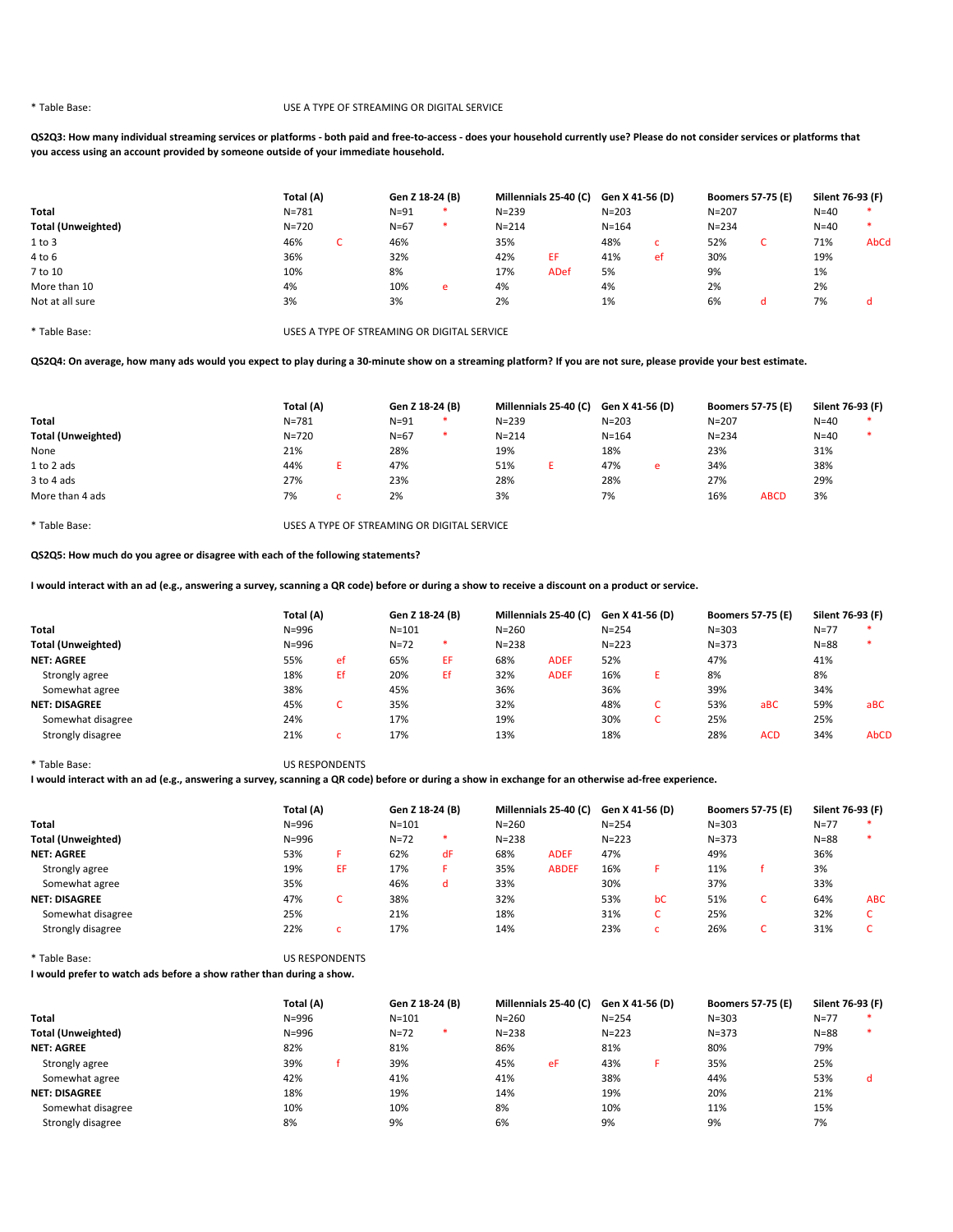\* Table Base: US RESPONDENTS

I would pay more attention to ads if I could choose when (i.e., at what point during a show) they aired.

|                           | Total (A) |     | Gen Z 18-24 (B) |    | Millennials 25-40 (C) |             | Gen X 41-56 (D) |    | <b>Boomers 57-75 (E)</b> |            | Silent 76-93 (F) |    |
|---------------------------|-----------|-----|-----------------|----|-----------------------|-------------|-----------------|----|--------------------------|------------|------------------|----|
| <b>Total</b>              | $N = 996$ |     | $N = 101$       |    | $N = 260$             |             | $N = 254$       |    | $N = 303$                |            | $N = 77$         | *  |
| <b>Total (Unweighted)</b> | $N = 996$ |     | $N = 72$        | *  | $N = 238$             |             | $N = 223$       |    | $N = 373$                |            | $N = 88$         | *  |
| <b>NET: AGREE</b>         | 56%       |     | 59%             |    | 70%                   | <b>AdEF</b> | 60%             | Еf | 44%                      |            | 45%              |    |
| Strongly agree            | 20%       | Ef. | 25%             | Ef | 32%                   | <b>AdEF</b> | 21%             | Еf | 12%                      |            | 10%              |    |
| Somewhat agree            | 36%       |     | 34%             |    | 38%                   |             | 38%             |    | 32%                      |            | 35%              |    |
| <b>NET: DISAGREE</b>      | 44%       |     | 41%             |    | 30%                   |             | 40%             |    | 56%                      | <b>ACD</b> | 55%              | Cd |
| Somewhat disagree         | 26%       |     | 19%             |    | 18%                   |             | 24%             |    | 34%                      | AbCd       | 35%              |    |
| Strongly disagree         | 18%       |     | 22%             |    | 12%                   |             | 17%             |    | 22%                      | ∽<br>◡     | 20%              |    |

\* Table Base: US RESPONDENTS

I multitask (e.g., channel surf, check my phone) during commercial breaks.

|                           | Total (A) |  | Gen Z 18-24 (B) |  | Millennials 25-40 (C) |  | Gen X 41-56 (D) |    | <b>Boomers 57-75 (E)</b> | Silent 76-93 (F) |              |
|---------------------------|-----------|--|-----------------|--|-----------------------|--|-----------------|----|--------------------------|------------------|--------------|
| Total                     | $N = 996$ |  | $N = 101$       |  | $N = 260$             |  | $N = 254$       |    | $N = 303$                | $N = 77$         |              |
| <b>Total (Unweighted)</b> | $N = 996$ |  | $N = 72$        |  | $N = 238$             |  | $N = 223$       |    | $N = 373$                | $N = 88$         | $\ast$       |
| <b>NET: AGREE</b>         | 81%       |  | 79%             |  | 81%                   |  | 86%             |    | 82%                      | 62%              |              |
| Strongly agree            | 41%       |  | 33%             |  | 48%                   |  | 41%             |    | 41%                      | 35%              |              |
| Somewhat agree            | 40%       |  | 46%             |  | 34%                   |  | 45%             | сF | 41%                      | 27%              |              |
| <b>NET: DISAGREE</b>      | 19%       |  | 21%             |  | 19%                   |  | 14%             |    | 18%                      | 38%              | <b>AbCDE</b> |
| Somewhat disagree         | 11%       |  | 11%             |  | 11%                   |  | 10%             |    | 9%                       | 18%              | e            |
| Strongly disagree         | 8%        |  | 10%             |  | 8%                    |  | 4%              |    | 8%                       | 20%              | <b>ACDE</b>  |

<sup>\*</sup> Table Base: US RESPONDENTS

I would buy a product or service directly from an ad during a show.

|                           | Total (A) |    | Gen Z 18-24 (B) |             | Millennials 25-40 (C) | Gen X 41-56 (D) |           | <b>Boomers 57-75 (E)</b> |           | Silent 76-93 (F) |          |              |
|---------------------------|-----------|----|-----------------|-------------|-----------------------|-----------------|-----------|--------------------------|-----------|------------------|----------|--------------|
| <b>Total</b>              | $N = 996$ |    | $N = 101$       |             | $N = 260$             |                 | $N = 254$ |                          | $N = 303$ |                  | $N = 77$ |              |
| <b>Total (Unweighted)</b> | $N = 996$ |    | $N = 72$        | *           | $N = 238$             |                 | $N = 223$ |                          | $N = 373$ |                  | $N = 88$ |              |
| <b>NET: AGREE</b>         | 37%       | EF | 50%             | dEF         | 54%                   | <b>ADEF</b>     | 33%       |                          | 28%       |                  | 15%      |              |
| Strongly agree            | 11%       | EF | 9%              |             | 23%                   | <b>ABDEF</b>    | 11%       | ЕF                       | 4%        |                  | 2%       |              |
| Somewhat agree            | 26%       |    | 41%             | <b>ADEF</b> | 31%                   | dF              | 21%       |                          | 23%       |                  | 13%      |              |
| <b>NET: DISAGREE</b>      | 63%       |    | 50%             |             | 46%                   |                 | 67%       | bC                       | 72%       | <b>ABC</b>       | 85%      | <b>ABCDe</b> |
| Somewhat disagree         | 30%       |    | 26%             |             | 26%                   |                 | 31%       |                          | 30%       |                  | 42%      | aC           |
| Strongly disagree         | 33%       |    | 24%             |             | 20%                   |                 | 36%       | ◡                        | 42%       | <b>ABC</b>       | 43%      | bC           |

\* Table Base: US RESPONDENTS

When I watch a show on a streaming platform, I often see the same ad(s) multiple times.

|                           | Total (A) |   | Gen Z 18-24 (B) |   | Millennials 25-40 (C) |   | Gen X 41-56 (D) |   | <b>Boomers 57-75 (E)</b> |   | Silent 76-93 (F) |    |
|---------------------------|-----------|---|-----------------|---|-----------------------|---|-----------------|---|--------------------------|---|------------------|----|
| Total                     | $N = 614$ |   | $N = 66$        |   | $N = 194$             |   | $N = 167$       |   | $N = 159$                |   | $N=28$           | ** |
| <b>Total (Unweighted)</b> | $N = 586$ |   | $N=49$          | * | $N = 180$             |   | $N = 137$       |   | $N = 185$                |   | $N = 35$         |    |
| <b>NET: AGREE</b>         | 88%       |   | 83%             |   | 85%                   |   | 93%             |   | 88%                      |   | 84%              |    |
| Strongly agree            | 42%       |   | 35%             |   | 45%                   |   | 42%             |   | 46%                      |   | 24%              |    |
| Somewhat agree            | 45%       |   | 48%             |   | 41%                   |   | 50%             |   | 42%                      |   | 59%              |    |
| <b>NET: DISAGREE</b>      | 12%       |   | 17%             |   | 15%                   |   | 7%              |   | 12%                      |   | 16%              |    |
| Somewhat disagree         | 9%        | D | 12%             | D | 13%                   | D | 2%              |   | 11%                      | D | 13%              |    |
| Strongly disagree         | 3%        |   | 5%              |   | 2%                    |   | 6%              | e | 1%                       |   | 3%               |    |

\* Table Base: US RESPONDENTS

I'm okay with seeing an ad right after I have paused a show.

|                           |           | Total (A) |           | Gen Z 18-24 (B) |           | Millennials 25-40 (C) |           | Gen X 41-56 (D) |           | <b>Boomers 57-75 (E)</b> | Silent 76-93 (F) |              |
|---------------------------|-----------|-----------|-----------|-----------------|-----------|-----------------------|-----------|-----------------|-----------|--------------------------|------------------|--------------|
| <b>Total</b>              | $N = 996$ |           | $N = 101$ |                 | $N = 260$ |                       | $N = 254$ |                 | $N = 303$ |                          | $N = 77$         | $\ast$       |
| <b>Total (Unweighted)</b> | $N = 996$ |           | $N=72$    | *               | $N = 238$ |                       | $N = 223$ |                 | $N = 373$ |                          | $N = 88$         | *            |
| <b>NET: AGREE</b>         | 50%       | eF        | 51%       |                 | 58%       | ЕF                    | 56%       | EF.             | 43%       |                          | 35%              |              |
| Strongly agree            | 14%       | EF        | 26%       | <b>ADEF</b>     | 25%       | <b>ADEF</b>           | 12%       | EF.             | 3%        |                          | 1%               |              |
| Somewhat agree            | 37%       |           | 24%       |                 | 33%       |                       | 43%       | <b>Bc</b>       | 39%       |                          | 34%              |              |
| <b>NET: DISAGREE</b>      | 50%       |           | 49%       |                 | 42%       |                       | 44%       |                 | 57%       | aCD                      | 65%              | <b>ACD</b>   |
| Somewhat disagree         | 29%       |           | 25%       |                 | 23%       |                       | 27%       |                 | 33%       | $\epsilon$               | 50%              | <b>ABCDE</b> |
| Strongly disagree         | 20%       |           | 24%       |                 | 19%       |                       | 17%       |                 | 24%       |                          | 15%              |              |

\* Table Base: US RESPONDENTS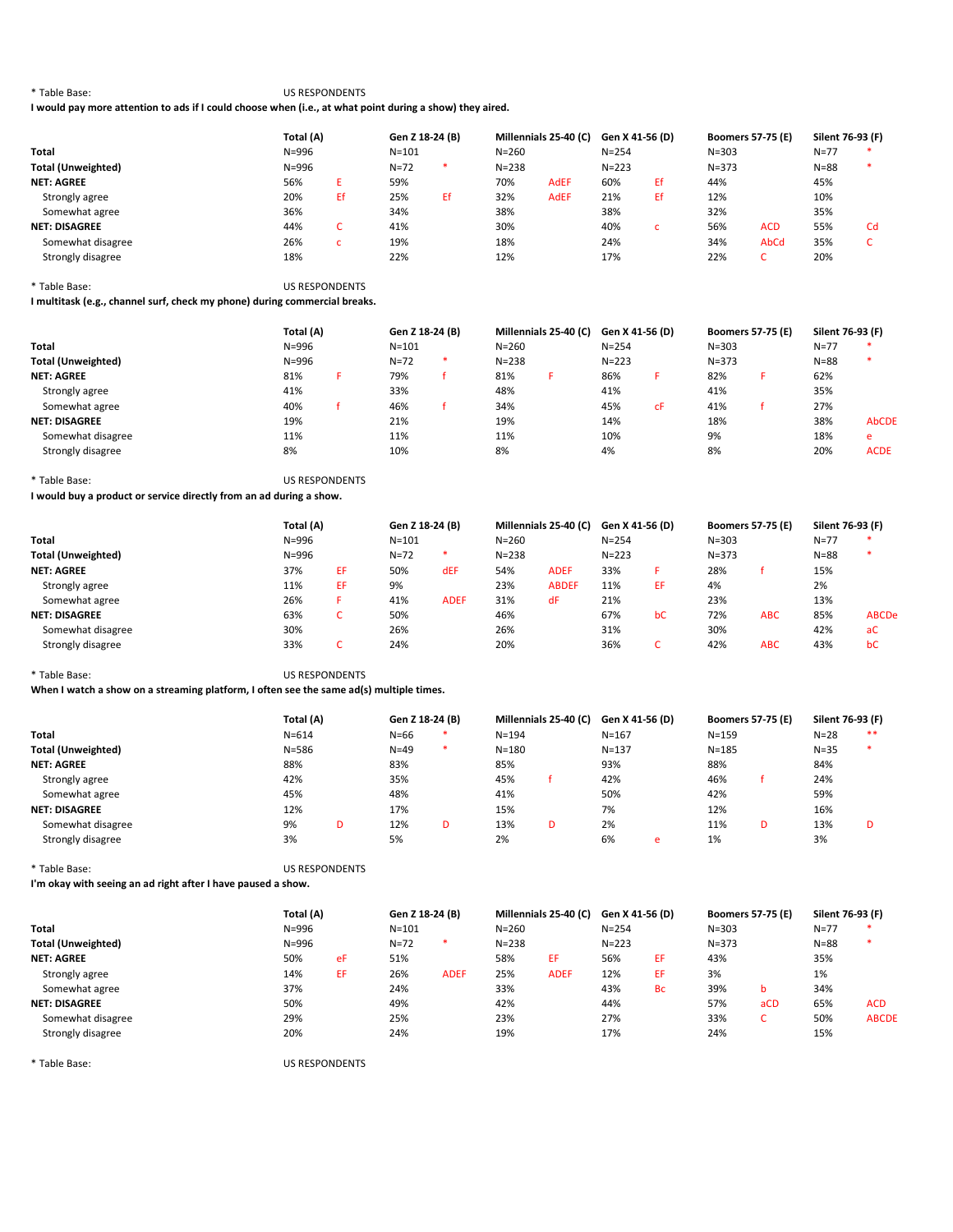|                                                                                                                                                                                                                               |                                                          |                                              | Gender                                                          |                                                               |                                                                           |                                                                                           |                                                                                |                                                                                                                     |                                                                                                                                                                     |                                                                                                                  |                                                                                          |                                                                   |                                                                                                        |                                                                                     |                                                                     | Female Ag                                                                   |                                                                      |                                                                                                        |                                                                                                       |                                                                           | Region<br>Midwest (U                                                                                         |                                                                                                                                                                                                                              |
|-------------------------------------------------------------------------------------------------------------------------------------------------------------------------------------------------------------------------------|----------------------------------------------------------|----------------------------------------------|-----------------------------------------------------------------|---------------------------------------------------------------|---------------------------------------------------------------------------|-------------------------------------------------------------------------------------------|--------------------------------------------------------------------------------|---------------------------------------------------------------------------------------------------------------------|---------------------------------------------------------------------------------------------------------------------------------------------------------------------|------------------------------------------------------------------------------------------------------------------|------------------------------------------------------------------------------------------|-------------------------------------------------------------------|--------------------------------------------------------------------------------------------------------|-------------------------------------------------------------------------------------|---------------------------------------------------------------------|-----------------------------------------------------------------------------|----------------------------------------------------------------------|--------------------------------------------------------------------------------------------------------|-------------------------------------------------------------------------------------------------------|---------------------------------------------------------------------------|--------------------------------------------------------------------------------------------------------------|------------------------------------------------------------------------------------------------------------------------------------------------------------------------------------------------------------------------------|
|                                                                                                                                                                                                                               | Total (A)                                                | Male (B)                                     | Female (C)<br>N=524                                             | 18-34 (D)                                                     | 35-44 (E)                                                                 | 45-54 (F)                                                                                 | 55-64 (G)                                                                      | $65+ (H)$                                                                                                           | $18-34(1)$                                                                                                                                                          | 35-44 (J)                                                                                                        | 45-54 (K)                                                                                | 55-64 (L)                                                         | 65+ (M                                                                                                 | 18-34 (N)                                                                           | 35-44 (0)                                                           | 45-54 (P)                                                                   | 55-64 (Q)                                                            | $65 + (R)$                                                                                             | Northeast (S                                                                                          | South (T)                                                                 |                                                                                                              | West (V)                                                                                                                                                                                                                     |
|                                                                                                                                                                                                                               | N=996<br>N=996                                           | N=463<br>N=339<br>82%<br>63%<br>37%          |                                                                 | N=267<br>N=231                                                |                                                                           |                                                                                           |                                                                                |                                                                                                                     |                                                                                                                                                                     |                                                                                                                  |                                                                                          | N=83<br>N=68                                                      | $N = 103$<br>$N = 122$                                                                                 |                                                                                     |                                                                     |                                                                             | N=90                                                                 | $N=123$<br>$N=183$                                                                                     | N=179<br>N=177                                                                                        |                                                                           |                                                                                                              |                                                                                                                                                                                                                              |
| Any streaming service                                                                                                                                                                                                         | 78%                                                      |                                              |                                                                 | efGH                                                          |                                                                           |                                                                                           |                                                                                |                                                                                                                     | M                                                                                                                                                                   | $\mathbf{m}$                                                                                                     |                                                                                          | 78%                                                               |                                                                                                        |                                                                                     |                                                                     |                                                                             |                                                                      |                                                                                                        |                                                                                                       |                                                                           |                                                                                                              |                                                                                                                                                                                                                              |
| ning platform (e.g., Netflix, H 63%                                                                                                                                                                                           |                                                          |                                              |                                                                 |                                                               |                                                                           | $\frac{dH}{dH}$                                                                           |                                                                                |                                                                                                                     |                                                                                                                                                                     |                                                                                                                  |                                                                                          | $65%$<br>36%                                                      |                                                                                                        |                                                                                     |                                                                     | $\frac{QR}{QR}$                                                             |                                                                      |                                                                                                        |                                                                                                       |                                                                           |                                                                                                              |                                                                                                                                                                                                                              |
|                                                                                                                                                                                                                               |                                                          |                                              |                                                                 |                                                               | GH<br>h<br>gH<br>fGH                                                      |                                                                                           |                                                                                |                                                                                                                     | $\begin{array}{c}\mathbf{M} \ \mathbf{m}\end{array}$                                                                                                                |                                                                                                                  |                                                                                          |                                                                   |                                                                                                        |                                                                                     | $\begin{array}{c}\nR \\ R \\ QR \\ R\n\end{array}$                  | $\mathbf{R}$                                                                |                                                                      |                                                                                                        |                                                                                                       | su                                                                        |                                                                                                              |                                                                                                                                                                                                                              |
| $\begin{array}{l} \mbox{Streaming service from a specific channel or no 32\%} \\ \mbox{Live TV from a digital service (e.g., Sling, YouTu 25\%} \\ \mbox{Streaming service offered by a cable or satellite 19\%} \end{array}$ |                                                          |                                              |                                                                 |                                                               |                                                                           |                                                                                           |                                                                                |                                                                                                                     |                                                                                                                                                                     |                                                                                                                  |                                                                                          |                                                                   |                                                                                                        | OPQR<br>OQR<br>R<br>PQR<br>OP                                                       |                                                                     |                                                                             |                                                                      |                                                                                                        |                                                                                                       |                                                                           |                                                                                                              |                                                                                                                                                                                                                              |
| Other streaming services (e.g., YouTube, Twitch 27%                                                                                                                                                                           |                                                          | 29%<br>22%<br>31%<br>59%<br>5%<br>5%<br>2.47 | N=524<br>N=642<br>75%<br>64%<br>27%<br>21%<br>23%<br>51%<br>51% | 92%<br>69%<br>37%<br>33%<br>33%<br>38%<br>41%<br>도 H GH<br>대학 | 35-44 169<br>N=143<br>84%<br>65% 42% 34%<br>35% 36% 54%<br>$\frac{8}{9}H$ | 45-34 V<br>N=161<br>N=130<br>84%<br>71%<br>33%<br>21%<br>13%<br>26%<br>52%                | N=173<br>N=187<br>69%<br>59%<br>20%<br>20%<br>13%<br>20%<br>55%<br>10%<br>2.06 | N=226<br>N=305<br>62%<br>53%<br>53%<br>19%<br>14%<br>14%<br>73%<br>7%<br>199                                        | N=118<br>N=57<br>SS%<br>S7%<br>SS%<br>39%<br>39%<br>S2%<br>SS2%<br>SS2%<br>SS2%<br>$\mathbf{M}$                                                                     | N=83<br>N=48<br>94%<br>68%<br>44%<br>44%<br>36%<br>57%<br>57%<br>$\begin{array}{c}\nM \\ Lm \\ KLM\n\end{array}$ | N=77<br>N=48<br>83%<br>67%<br>35%<br>27%<br>20%<br>23%<br>51%<br>5%<br>2.28              | 26%<br>12%<br>22%<br>59%<br>3%<br>3%                              | 66%<br>61%<br>27%<br>19%<br>19%<br>76%<br>5%<br>224                                                    | N=149<br>N=174<br>95%<br>79%<br>30%<br>34%<br>21%<br>36%<br>5%<br>5%<br>2.37<br>oQR | N=86<br>N=95<br>74%<br>63%<br>43%<br>24%<br>10%<br>22%<br>50%<br>7% | N=83<br>N=82<br>84%<br>S5%<br>31%<br>16%<br>29%<br>52%<br>3%<br>2.12        | N=119<br>61%<br>54%<br>22%<br>15%<br>15%<br>17%<br>52%<br>16%<br>191 | 58%<br>46%<br>13%<br>12%<br>17%<br>9%<br>71%<br>9%<br>1.77                                             | 77%<br>65%<br>26%<br>26%<br>23%<br>32%<br>62%<br>5%<br>2.32                                           | N=373<br>77%<br>62%<br>62%<br>36%<br>27%<br>15%<br>7%<br>7%<br>2.26       | $\begin{array}{l} N{=}204\\ N{=}210\\ 74\%\\ 7\%\\ 57\%\\ 25\%\\ 18\%\\ 28\%\\ 3\%\\ 8\%\\ 2.08 \end{array}$ | $\begin{array}{r} \mathsf{N} \texttt{=} 240 \\ \mathsf{N} \texttt{=} 204 \\ \texttt{86\%} \\ \texttt{70\%} \\ \texttt{35\%} \\ \texttt{30\%} \\ \texttt{21\%} \\ \texttt{29\%} \\ \texttt{5\%} \\ \texttt{2.39} \end{array}$ |
| Cable or satellite TV (e.g., Comcast, DISH Network, Sp 55%                                                                                                                                                                    |                                                          |                                              |                                                                 |                                                               |                                                                           |                                                                                           |                                                                                | DEFO                                                                                                                |                                                                                                                                                                     |                                                                                                                  |                                                                                          |                                                                   | ijЮ                                                                                                    |                                                                                     |                                                                     |                                                                             | $\frac{\mathsf{N}}{\mathsf{N}\mathsf{P}}$                            | <b>NOPC</b>                                                                                            |                                                                                                       |                                                                           |                                                                                                              |                                                                                                                                                                                                                              |
| None of these                                                                                                                                                                                                                 | 6%                                                       |                                              | 8%<br>2.09                                                      | $\frac{5\%}{2.47}$                                            | 5%<br>2.60                                                                | 4%<br>2.20                                                                                |                                                                                |                                                                                                                     |                                                                                                                                                                     | 3.01                                                                                                             |                                                                                          |                                                                   |                                                                                                        |                                                                                     | 2.20                                                                |                                                                             |                                                                      |                                                                                                        |                                                                                                       |                                                                           |                                                                                                              |                                                                                                                                                                                                                              |
| Count                                                                                                                                                                                                                         | 2.27                                                     |                                              |                                                                 |                                                               |                                                                           |                                                                                           |                                                                                |                                                                                                                     |                                                                                                                                                                     |                                                                                                                  |                                                                                          |                                                                   |                                                                                                        |                                                                                     |                                                                     |                                                                             |                                                                      |                                                                                                        |                                                                                                       |                                                                           |                                                                                                              |                                                                                                                                                                                                                              |
|                                                                                                                                                                                                                               | US RESPONDENT!                                           |                                              |                                                                 |                                                               |                                                                           |                                                                                           |                                                                                |                                                                                                                     |                                                                                                                                                                     |                                                                                                                  |                                                                                          |                                                                   |                                                                                                        |                                                                                     |                                                                     |                                                                             |                                                                      |                                                                                                        |                                                                                                       |                                                                           |                                                                                                              |                                                                                                                                                                                                                              |
|                                                                                                                                                                                                                               |                                                          |                                              |                                                                 |                                                               |                                                                           |                                                                                           |                                                                                |                                                                                                                     |                                                                                                                                                                     |                                                                                                                  |                                                                                          |                                                                   |                                                                                                        |                                                                                     |                                                                     |                                                                             |                                                                      |                                                                                                        |                                                                                                       |                                                                           |                                                                                                              |                                                                                                                                                                                                                              |
|                                                                                                                                                                                                                               |                                                          |                                              | ervices to an ad-free experience?                               |                                                               |                                                                           |                                                                                           |                                                                                |                                                                                                                     | outside of your immediate                                                                                                                                           |                                                                                                                  |                                                                                          |                                                                   |                                                                                                        |                                                                                     |                                                                     |                                                                             |                                                                      |                                                                                                        |                                                                                                       |                                                                           |                                                                                                              |                                                                                                                                                                                                                              |
| rvice (e.g., Sling, YouTube                                                                                                                                                                                                   |                                                          |                                              |                                                                 |                                                               |                                                                           |                                                                                           |                                                                                |                                                                                                                     |                                                                                                                                                                     |                                                                                                                  |                                                                                          |                                                                   |                                                                                                        |                                                                                     |                                                                     |                                                                             |                                                                      |                                                                                                        |                                                                                                       |                                                                           |                                                                                                              |                                                                                                                                                                                                                              |
|                                                                                                                                                                                                                               |                                                          |                                              |                                                                 |                                                               |                                                                           |                                                                                           |                                                                                |                                                                                                                     |                                                                                                                                                                     |                                                                                                                  |                                                                                          |                                                                   |                                                                                                        |                                                                                     |                                                                     |                                                                             |                                                                      |                                                                                                        |                                                                                                       |                                                                           |                                                                                                              |                                                                                                                                                                                                                              |
|                                                                                                                                                                                                                               | otal (A)                                                 | Male (B)                                     | Female (C)<br>N=109                                             | 18-34 (D)                                                     |                                                                           |                                                                                           |                                                                                |                                                                                                                     | $18-34(1)$                                                                                                                                                          | 35-44 (J)                                                                                                        | 45-54 (K)                                                                                |                                                                   |                                                                                                        | 18-34 (N)                                                                           | 35-44 (0)                                                           | 45-54 (P)                                                                   |                                                                      |                                                                                                        |                                                                                                       | South (T)<br>N=102<br>N=94<br>61%                                         |                                                                                                              |                                                                                                                                                                                                                              |
| Total (U                                                                                                                                                                                                                      | $N = 248$                                                | $N = 135$                                    |                                                                 |                                                               |                                                                           |                                                                                           |                                                                                | ţ,                                                                                                                  |                                                                                                                                                                     | $\frac{1}{4M}$                                                                                                   | $\frac{1}{\omega}$                                                                       | ă                                                                 | ÷,                                                                                                     |                                                                                     | $N=21$<br>$N=21$<br>56%<br>÷                                        |                                                                             | II                                                                   | ÷,                                                                                                     |                                                                                                       |                                                                           |                                                                                                              |                                                                                                                                                                                                                              |
| Yes                                                                                                                                                                                                                           | N=205<br>64%                                             | $N=79$<br>70%                                |                                                                 | $\frac{1}{\mathsf{GH}}$                                       | $\frac{1}{\mathsf{GH}}$                                                   | $\frac{1}{8}$ H                                                                           |                                                                                |                                                                                                                     | $\frac{11}{4M}$                                                                                                                                                     |                                                                                                                  |                                                                                          |                                                                   |                                                                                                        | $\frac{1}{\alpha R}$                                                                |                                                                     |                                                                             |                                                                      |                                                                                                        |                                                                                                       |                                                                           |                                                                                                              |                                                                                                                                                                                                                              |
|                                                                                                                                                                                                                               | $\frac{35\%}{1\%}$                                       | 28%                                          | N=121<br>N=121<br>56%<br>43%<br>1%                              | $N=89$<br>$N=75$<br>$79%$<br>2.1%                             | 35-44 (E)<br>N=58<br>N=44<br>77%<br>22%                                   | 45-54 (F)<br>N=34<br>N=21<br>N=21<br>70%<br>30%                                           | 55-64 (G)<br>N=35<br>N=32<br>35%<br>65%<br>0%<br>DEf                           | 65+ (H)<br>N=32<br>N=33<br>24%<br>69%<br>69%<br>$rac{DE}{d}$                                                        | $N = 38$<br>$N = 20$<br>$85%$<br>$15%$<br>$0%$                                                                                                                      | $N=37$<br>$N=23$<br>$89%$<br>$11%$                                                                               | $N=21$<br>$N=8$<br>83%<br>17%<br>17%                                                     | 55-64 (L)<br>N=21<br>N=15<br>41%<br>59%<br>D%<br>$\mathbf{u}$     | $\begin{array}{l} 65 + (M) \\ N = 18 \\ N = 14 \\ 21 \% \\ 65 \% \\ 14 \% \end{array}$<br>$\mathbf{u}$ | $N = 50$<br>$N = 55$<br>$75%$<br>$25%$                                              | 40%                                                                 | $N=13$<br>$N=13$<br>$49%$<br>$51%$                                          | 55-64 (Q)<br>N=13<br>N=17<br>25%<br>75%<br>$\mathbf{N}$              | $\begin{array}{l} 65 + (R) \\ N = 15 \\ N = 19 \\ 2.7\% \\ 7.3\% \\ 0.9\% \end{array}$<br>$\mathbf{v}$ | Northeast (S)<br>N=35<br>N=34<br>N=34<br>61%<br>39%<br>0%                                             | 36%                                                                       | gion<br>  Midwest (U)<br>  N=38<br>  N=33<br>  62%<br>  38%<br>  38%                                         | West (V)<br>N=73<br>N=44<br>70%<br>29%<br>29%                                                                                                                                                                                |
| Not at all sur                                                                                                                                                                                                                |                                                          |                                              |                                                                 |                                                               | $1\%$                                                                     |                                                                                           |                                                                                |                                                                                                                     |                                                                                                                                                                     |                                                                                                                  |                                                                                          |                                                                   |                                                                                                        | 0%                                                                                  | 3%                                                                  | 0%                                                                          |                                                                      |                                                                                                        |                                                                                                       |                                                                           |                                                                                                              |                                                                                                                                                                                                                              |
|                                                                                                                                                                                                                               |                                                          | USE A TYPE OF STREAMING OR DIGITAL SERVICE   |                                                                 |                                                               |                                                                           |                                                                                           |                                                                                |                                                                                                                     |                                                                                                                                                                     |                                                                                                                  |                                                                                          |                                                                   |                                                                                                        |                                                                                     |                                                                     |                                                                             |                                                                      |                                                                                                        |                                                                                                       |                                                                           |                                                                                                              |                                                                                                                                                                                                                              |
|                                                                                                                                                                                                                               |                                                          | der (e.g., Xfinity Stream, DISH Any          |                                                                 |                                                               |                                                                           |                                                                                           |                                                                                |                                                                                                                     |                                                                                                                                                                     |                                                                                                                  |                                                                                          |                                                                   |                                                                                                        |                                                                                     |                                                                     |                                                                             |                                                                      |                                                                                                        |                                                                                                       |                                                                           |                                                                                                              |                                                                                                                                                                                                                              |
|                                                                                                                                                                                                                               |                                                          |                                              |                                                                 |                                                               |                                                                           |                                                                                           |                                                                                |                                                                                                                     |                                                                                                                                                                     |                                                                                                                  |                                                                                          |                                                                   |                                                                                                        |                                                                                     |                                                                     |                                                                             |                                                                      |                                                                                                        |                                                                                                       |                                                                           |                                                                                                              |                                                                                                                                                                                                                              |
|                                                                                                                                                                                                                               | Total (A)                                                | Male (B)                                     |                                                                 | 18-34 (D)                                                     | 35-44 (E)                                                                 | 45-54 (F)                                                                                 | 55-64 (G)                                                                      | $65+ (H)$                                                                                                           | $18-34(1)$                                                                                                                                                          | 35-44 (J)                                                                                                        | 45-54 (K)                                                                                | 55-64 (L)                                                         | $65 + (M)$                                                                                             | 18-34 (N)                                                                           | $35-44(0)$                                                          | 45-54 (P)                                                                   | 55-64 (Q)                                                            | $65 + (R)$                                                                                             | Northeast (S)                                                                                         | South (T)                                                                 |                                                                                                              |                                                                                                                                                                                                                              |
| Total (U                                                                                                                                                                                                                      | $N=185$<br>$N=151$                                       |                                              |                                                                 |                                                               |                                                                           |                                                                                           | d                                                                              |                                                                                                                     |                                                                                                                                                                     |                                                                                                                  | $\ddot{\phantom{1}}$                                                                     | ă                                                                 | ă                                                                                                      |                                                                                     |                                                                     |                                                                             | d                                                                    | ÷,                                                                                                     |                                                                                                       |                                                                           |                                                                                                              |                                                                                                                                                                                                                              |
|                                                                                                                                                                                                                               |                                                          | $\mathbf c$                                  |                                                                 | GH                                                            | $\frac{11}{60}$                                                           | h                                                                                         |                                                                                |                                                                                                                     |                                                                                                                                                                     | $\frac{1}{m}$                                                                                                    |                                                                                          |                                                                   |                                                                                                        | $\frac{1}{\alpha R}$                                                                | $\frac{1}{\alpha}$                                                  | $\frac{1}{\alpha}$                                                          |                                                                      |                                                                                                        |                                                                                                       |                                                                           |                                                                                                              |                                                                                                                                                                                                                              |
| Yes<br>No                                                                                                                                                                                                                     | 59%<br>39%<br>3%                                         | $N=104$<br>$N=62$<br>74%<br>26%              | Female (C)<br>N=79<br>N=86<br>40%<br>54%<br>54%                 | $N=62$<br>$N=44$<br>$68%$<br>$32%$                            | $N=39$<br>$N=26$<br>$88%$<br>$10%$                                        | $N=21$<br>$N=18$<br>$63%$<br>$33%$                                                        | N=23<br>N=21<br>29%<br>66%<br>5%<br><b>DE</b>                                  | N=40<br>N=42<br>30%<br>65%<br>5%<br>$\overline{D}$                                                                  | $N=30$<br>$N=15$<br>$76%$<br>$24%$                                                                                                                                  | N=30<br>N=15<br>98%<br>2%<br>0%                                                                                  | $N=16$<br>$N=8$<br>$64%$<br>$36%$<br>0%<br>ΠJ.                                           | N=10<br>N=7<br>59%<br>41%                                         | $N=19$<br>$N=18$<br>$47%$<br>53%<br>à,                                                                 | $N=31$<br>$N=29$<br>$61%$<br>$39%$                                                  | $N=9$<br>$N=11$<br>53%<br>39%                                       | N=5<br>N=5<br>N=10<br>59%<br>24%<br>17%                                     | $N=14$<br>$N=14$<br>$8\%$<br>$83\%$<br><b>NoP</b>                    | N=21<br>N=24<br>16%<br>75%<br>9%<br>nP                                                                 | $N=40$<br>$N=33$<br>$63%$<br>$37%$                                                                    | N=56<br>N=58<br>51%<br>46%                                                | Region<br>Midwest (U)<br>N=37<br>N=30<br>46%<br>46%<br>48%<br>5%                                             | West (V)<br>N=51<br>N=30<br>73%<br>25%<br>25%                                                                                                                                                                                |
| Not at all sure                                                                                                                                                                                                               |                                                          | n%                                           | 6%                                                              | ns                                                            | 2%                                                                        | 4%                                                                                        |                                                                                |                                                                                                                     | 0%                                                                                                                                                                  |                                                                                                                  |                                                                                          | 0%                                                                | 0%                                                                                                     | COM                                                                                 | 8%                                                                  |                                                                             | 9%                                                                   |                                                                                                        |                                                                                                       | 3%                                                                        | 6%                                                                                                           |                                                                                                                                                                                                                              |
|                                                                                                                                                                                                                               |                                                          | USE A TYPE OF STREAMING OR DIGITAL SERVICE   |                                                                 |                                                               |                                                                           |                                                                                           |                                                                                |                                                                                                                     |                                                                                                                                                                     |                                                                                                                  |                                                                                          |                                                                   |                                                                                                        |                                                                                     |                                                                     |                                                                             |                                                                      |                                                                                                        |                                                                                                       |                                                                           |                                                                                                              |                                                                                                                                                                                                                              |
|                                                                                                                                                                                                                               |                                                          |                                              |                                                                 |                                                               |                                                                           |                                                                                           |                                                                                |                                                                                                                     |                                                                                                                                                                     |                                                                                                                  |                                                                                          |                                                                   |                                                                                                        |                                                                                     |                                                                     |                                                                             |                                                                      |                                                                                                        |                                                                                                       |                                                                           |                                                                                                              |                                                                                                                                                                                                                              |
|                                                                                                                                                                                                                               |                                                          |                                              |                                                                 |                                                               |                                                                           | Ago                                                                                       |                                                                                |                                                                                                                     |                                                                                                                                                                     |                                                                                                                  | Male Ago                                                                                 |                                                                   |                                                                                                        |                                                                                     |                                                                     |                                                                             |                                                                      |                                                                                                        |                                                                                                       |                                                                           | Region                                                                                                       |                                                                                                                                                                                                                              |
|                                                                                                                                                                                                                               | Total (A)                                                | Male (B)                                     | Female (C)<br>$N=142$                                           | 18-34 (D)                                                     | 35-44 (E)                                                                 | 45-54 (F)                                                                                 | 55-64 (G)                                                                      |                                                                                                                     | $18-34(1)$                                                                                                                                                          | 35-44 (J)                                                                                                        |                                                                                          |                                                                   | $65 + (M)$                                                                                             | 18-34 (N)                                                                           | 35-44 (0)                                                           | $\ddot{\phantom{1}}$                                                        |                                                                      |                                                                                                        |                                                                                                       | South (T)                                                                 |                                                                                                              |                                                                                                                                                                                                                              |
| <b>Total (Unwe</b>                                                                                                                                                                                                            | $N = 317$<br>$N = 292$                                   | $N = 173$<br>$N = 109$                       | $N = 179$                                                       | $N = 100$<br>$N = 93$                                         | $N=72$<br>$N=59$                                                          |                                                                                           |                                                                                | 65+ (H)<br>N=43<br>N=52                                                                                             |                                                                                                                                                                     | à,                                                                                                               | $\mathcal{A}$                                                                            |                                                                   |                                                                                                        |                                                                                     | $N=37$<br>$N=34$                                                    |                                                                             |                                                                      | I.                                                                                                     |                                                                                                       | $N=133$<br>$N=125$                                                        |                                                                                                              |                                                                                                                                                                                                                              |
|                                                                                                                                                                                                                               |                                                          |                                              |                                                                 |                                                               | $f_{\rm R}$                                                               |                                                                                           |                                                                                |                                                                                                                     |                                                                                                                                                                     | $\mathbf{r}$                                                                                                     |                                                                                          |                                                                   |                                                                                                        | R                                                                                   | $\overline{R}$                                                      |                                                                             |                                                                      |                                                                                                        |                                                                                                       |                                                                           |                                                                                                              |                                                                                                                                                                                                                              |
|                                                                                                                                                                                                                               | 66%<br>34%                                               | 71%<br>28%                                   | 59%<br>40%                                                      | 69%<br>31%                                                    | 78%<br>20%                                                                | $N=52$<br>$N=41$<br>$57%$<br>$43%$<br>$\epsilon$                                          |                                                                                | 62%<br>38%                                                                                                          | 18-34<br>N=55<br>N=25<br>72%<br>28%                                                                                                                                 | N=34<br>N=34<br>N=25<br>86%<br>10%                                                                               | 45-54 (K)<br>N=27<br>N=13<br>61%<br>39%<br>$\mathbf{I}$                                  | 55-64 (L)<br>N=30<br>N=23<br>53%<br>47%                           | bo+ (-<br>N=27<br>N=24<br>80%<br>20%                                                                   | 18-54  <br>N=45<br>N=68<br>66%<br>33%                                               | $\frac{71\%}{29\%}$                                                 | 45-54 (P)<br>N=26<br>N=28<br>52%<br>48%                                     | 55-64 (Q)<br>N=20<br>N=24<br>56%<br>43%                              | $65 + (R)$<br>N=16<br>N=28<br>31%<br>67%<br>NO                                                         | Northeast (S)<br>N=47<br>N=43<br>78% u<br>22%                                                         | 65%<br>34%                                                                | Midwest (U)<br>N=52<br>N=62<br>55%<br>43%<br>s                                                               | West (V)<br>N=85<br>N=62<br>66%<br>34%                                                                                                                                                                                       |
| Not at all sure                                                                                                                                                                                                               |                                                          | $1\%$                                        | $1\%$                                                           |                                                               | 2%                                                                        |                                                                                           | 0%                                                                             | 1%                                                                                                                  | 0%                                                                                                                                                                  | as.                                                                                                              | 0%                                                                                       | 0%                                                                | o%                                                                                                     | $1\%$                                                                               | 0%                                                                  | 0%                                                                          | $1\%$                                                                | 2%                                                                                                     | 0%                                                                                                    | n%                                                                        | 2%                                                                                                           |                                                                                                                                                                                                                              |
| Table Ras                                                                                                                                                                                                                     |                                                          | USE A TYPE OF STREAMING OR DIGITAL SERVICE   |                                                                 |                                                               |                                                                           |                                                                                           |                                                                                |                                                                                                                     |                                                                                                                                                                     |                                                                                                                  |                                                                                          |                                                                   |                                                                                                        |                                                                                     |                                                                     |                                                                             |                                                                      |                                                                                                        |                                                                                                       |                                                                           |                                                                                                              |                                                                                                                                                                                                                              |
|                                                                                                                                                                                                                               |                                                          |                                              |                                                                 |                                                               |                                                                           |                                                                                           |                                                                                |                                                                                                                     |                                                                                                                                                                     |                                                                                                                  |                                                                                          |                                                                   |                                                                                                        |                                                                                     |                                                                     |                                                                             |                                                                      |                                                                                                        |                                                                                                       |                                                                           |                                                                                                              |                                                                                                                                                                                                                              |
|                                                                                                                                                                                                                               |                                                          |                                              |                                                                 |                                                               |                                                                           | Ago                                                                                       |                                                                                |                                                                                                                     |                                                                                                                                                                     |                                                                                                                  | Male Ago                                                                                 |                                                                   |                                                                                                        |                                                                                     |                                                                     | <b>Female Ag</b>                                                            |                                                                      |                                                                                                        |                                                                                                       |                                                                           | Region<br>Midwest (U)<br>$_{\rm N=117}$                                                                      |                                                                                                                                                                                                                              |
|                                                                                                                                                                                                                               | Total (A)<br>$N = 632$                                   | Male (B)<br>$N = 291$                        | Female (C)<br>$N=334$                                           | 18-34 (D)<br>$N = 184$                                        | 35-44 (E)                                                                 | 45-54 (F)                                                                                 |                                                                                |                                                                                                                     |                                                                                                                                                                     |                                                                                                                  |                                                                                          |                                                                   |                                                                                                        | 18-34 (N)                                                                           |                                                                     |                                                                             |                                                                      |                                                                                                        | Northeast (S)                                                                                         | South (T)<br>$N = 231$                                                    |                                                                                                              |                                                                                                                                                                                                                              |
| Total (U                                                                                                                                                                                                                      |                                                          |                                              |                                                                 |                                                               |                                                                           |                                                                                           |                                                                                |                                                                                                                     |                                                                                                                                                                     | ¢                                                                                                                | $\ddot{\phantom{a}}$                                                                     |                                                                   |                                                                                                        |                                                                                     |                                                                     |                                                                             |                                                                      | ţ.                                                                                                     |                                                                                                       |                                                                           |                                                                                                              |                                                                                                                                                                                                                              |
|                                                                                                                                                                                                                               |                                                          |                                              | $N=378$<br>56%<br>43%                                           | $N=163$<br>81%<br>FGH                                         | 35-44 (1)<br>N=111<br>N=92<br>75%<br>25%<br>FGH                           |                                                                                           |                                                                                |                                                                                                                     | $\frac{1}{k}$                                                                                                                                                       | 35-44 (J)<br>N=57<br>N=32<br>91%<br><b>KLM</b>                                                                   |                                                                                          |                                                                   |                                                                                                        | 18-34 ()<br>N=117<br>N=131<br>80%<br>19%<br>OPQF                                    | 35-44 (O)<br>N=54<br>N=60<br>59%<br>41%<br>$\frac{R}{N}$            | $\mathbf{r}$                                                                |                                                                      |                                                                                                        |                                                                                                       | N=239<br>56%<br>42%                                                       |                                                                                                              |                                                                                                                                                                                                                              |
|                                                                                                                                                                                                                               | N=577<br>62%<br>37%<br>1%                                | $N=189$<br>68%<br>30%<br>30%<br>1%           |                                                                 | $^{19\%}_{0\%}$                                               |                                                                           | 45-54 (1<br>N=114<br>N=81<br>49%<br>46%<br>4%<br>$\overline{\rm DE}$                      | 55-64 (G)<br>N=103<br>N=102<br>47%<br>50%<br>S0%<br>DE                         | 65+ (H)<br>N=120<br>N=139<br>45%<br>55%<br>55%<br><b>DE</b>                                                         | $\begin{array}{l} 18\text{-}34\ (1)\\ \scriptstyle N\text{-}67\\ \scriptstyle N\text{-}32\\  \scriptstyle 82\%\\  \scriptstyle 18\%\\ \scriptstyle 0\% \end{array}$ | 9%<br>0%                                                                                                         | Max<br>45-54 (K)<br>N=52<br>N=26<br>52%<br>40%<br>8%<br>÷,                               | 55-64 (L)<br>N=54<br>N=40<br>53%<br>47%<br>47%                    | $65 + (M)$<br>$N=63$<br>$N=62$<br>$61%$<br>$39%$<br>$0%$                                               |                                                                                     |                                                                     | 45-54 (P)<br>N=63<br>N=55<br>47%<br>51%                                     | 55-64 (Q)<br>N=62<br>N=62<br>41%<br>54%<br>54%<br>$\overline{N}$     | $65 + (R)$<br>$N=57$<br>$N=77$<br>$28%$<br>$71%$<br>$1%$<br>NOpe                                       | Northe<br>N=116<br>N=96<br>62%<br>62%<br>35%                                                          |                                                                           | N=115<br>N=115<br>60%<br>39%<br>1%                                                                           | West (V)<br>N=168<br>N=127<br>71%<br>29%<br>0%                                                                                                                                                                               |
| Not at all sur                                                                                                                                                                                                                |                                                          |                                              |                                                                 |                                                               | 0%                                                                        |                                                                                           |                                                                                |                                                                                                                     |                                                                                                                                                                     |                                                                                                                  |                                                                                          |                                                                   |                                                                                                        |                                                                                     |                                                                     |                                                                             |                                                                      |                                                                                                        |                                                                                                       |                                                                           |                                                                                                              |                                                                                                                                                                                                                              |
|                                                                                                                                                                                                                               |                                                          | USE A TYPE OF STREAMING OR DIGITAL SERVICE   |                                                                 |                                                               |                                                                           |                                                                                           |                                                                                |                                                                                                                     |                                                                                                                                                                     |                                                                                                                  |                                                                                          |                                                                   |                                                                                                        |                                                                                     |                                                                     |                                                                             |                                                                      |                                                                                                        |                                                                                                       |                                                                           |                                                                                                              |                                                                                                                                                                                                                              |
|                                                                                                                                                                                                                               |                                                          |                                              |                                                                 |                                                               |                                                                           |                                                                                           |                                                                                |                                                                                                                     |                                                                                                                                                                     |                                                                                                                  |                                                                                          |                                                                   |                                                                                                        |                                                                                     |                                                                     |                                                                             |                                                                      |                                                                                                        |                                                                                                       |                                                                           |                                                                                                              |                                                                                                                                                                                                                              |
|                                                                                                                                                                                                                               |                                                          |                                              |                                                                 |                                                               |                                                                           |                                                                                           |                                                                                |                                                                                                                     |                                                                                                                                                                     |                                                                                                                  |                                                                                          |                                                                   |                                                                                                        |                                                                                     |                                                                     |                                                                             |                                                                      |                                                                                                        |                                                                                                       |                                                                           |                                                                                                              |                                                                                                                                                                                                                              |
|                                                                                                                                                                                                                               | Total (A)<br>$N = 269$                                   | Male (B)                                     | Female (C)<br>N=123                                             | 18-34 (D)                                                     | 35-44 (E)                                                                 | 45-54 (F)                                                                                 | 55-64 (G)                                                                      |                                                                                                                     | 18-34 (I)                                                                                                                                                           |                                                                                                                  | 45-54 $(K)$                                                                              | 55-64 (L)                                                         |                                                                                                        | 18-34 (N)                                                                           | 35-44 (0)                                                           |                                                                             | 55-64 (Q)                                                            |                                                                                                        |                                                                                                       |                                                                           |                                                                                                              |                                                                                                                                                                                                                              |
| Total (L                                                                                                                                                                                                                      | $N = 241$                                                |                                              |                                                                 | $N=100$<br>$N=91$                                             |                                                                           |                                                                                           |                                                                                | ÷                                                                                                                   |                                                                                                                                                                     |                                                                                                                  | $\mathbb{Z}$                                                                             | ÷,                                                                |                                                                                                        |                                                                                     |                                                                     |                                                                             |                                                                      | ă                                                                                                      |                                                                                                       |                                                                           |                                                                                                              |                                                                                                                                                                                                                              |
|                                                                                                                                                                                                                               |                                                          |                                              | $N=147$<br>$44%$<br>$54%$                                       |                                                               | $_{\rm fh}$                                                               | N=42<br>N=33<br>39%<br>61%                                                                | $N=34$<br>$N=33$<br>$48%$<br>50%                                               |                                                                                                                     |                                                                                                                                                                     | $\frac{1}{\kappa}$                                                                                               | N=18<br>N=13<br>26%<br>74%                                                               | N=19<br>N=15<br>60%<br>40%                                        | $65 + (M)$<br>N=20<br>N=17<br>S4%<br>46%                                                               |                                                                                     | $N=19$<br>$N=22$<br>$53%$<br>$47%$<br>$\frac{11}{8}$                | Fema<br>45-54 (P)<br>N=24<br>N=20<br>49%<br>51%<br>$\mathbf{r}$             | N=15<br>N=18<br>33%<br>63%                                           |                                                                                                        |                                                                                                       | South (T)<br>N=86<br>N=90<br>45%<br>54%                                   |                                                                                                              |                                                                                                                                                                                                                              |
| Yes<br>No                                                                                                                                                                                                                     | $\frac{51\%}{46\%}$                                      | $N=144$<br>$N=89$<br>57%<br>40%              |                                                                 | 52%<br>46%                                                    | N=61<br>N=44<br>65%<br>28%<br>6%                                          | <b>E</b>                                                                                  |                                                                                | 65+ (H)<br>N=31<br>N=40<br>40%<br>59%<br>59%<br>i.                                                                  | $N=46$<br>$N=25$<br>$57%$<br>$43%$                                                                                                                                  | 35-44 (J)<br>N=42<br>N=22<br>71%<br>20%<br>9%                                                                    |                                                                                          |                                                                   |                                                                                                        | $N=54$<br>$N=66$<br>$48%$<br>$49%$                                                  |                                                                     |                                                                             |                                                                      | $\begin{array}{l} 65 + (R) \\ N = 12 \\ N = 23 \\ 15\% \\ 82\% \\ 3\% \end{array}$<br><b>NOp</b>       | Northeast (S)<br>N=57<br>N=49<br>49%<br>43%<br>8%<br>t                                                |                                                                           | Region<br>Midwy<br>N=56<br>N=57<br>48%<br>50%                                                                | West (V)<br>N=69<br>N=45<br>63%<br>37%<br>37%                                                                                                                                                                                |
| Not at all sure                                                                                                                                                                                                               | 2%                                                       | 3%                                           | 2%                                                              | $1\%$                                                         |                                                                           |                                                                                           | 2%                                                                             |                                                                                                                     | 0%                                                                                                                                                                  |                                                                                                                  | 0%                                                                                       | 0%                                                                | 0%                                                                                                     | 3%                                                                                  | 0%                                                                  | 0%                                                                          |                                                                      |                                                                                                        |                                                                                                       | 0%                                                                        | $2\%$                                                                                                        |                                                                                                                                                                                                                              |
|                                                                                                                                                                                                                               | USE A TYPE OF STREA                                      |                                              |                                                                 |                                                               |                                                                           |                                                                                           |                                                                                |                                                                                                                     |                                                                                                                                                                     |                                                                                                                  |                                                                                          |                                                                   |                                                                                                        |                                                                                     |                                                                     |                                                                             |                                                                      |                                                                                                        |                                                                                                       |                                                                           |                                                                                                              |                                                                                                                                                                                                                              |
|                                                                                                                                                                                                                               |                                                          |                                              |                                                                 |                                                               |                                                                           |                                                                                           |                                                                                |                                                                                                                     |                                                                                                                                                                     |                                                                                                                  |                                                                                          |                                                                   |                                                                                                        |                                                                                     |                                                                     |                                                                             |                                                                      |                                                                                                        |                                                                                                       |                                                                           |                                                                                                              |                                                                                                                                                                                                                              |
|                                                                                                                                                                                                                               |                                                          |                                              |                                                                 |                                                               |                                                                           |                                                                                           |                                                                                |                                                                                                                     |                                                                                                                                                                     |                                                                                                                  |                                                                                          |                                                                   |                                                                                                        |                                                                                     |                                                                     |                                                                             |                                                                      |                                                                                                        |                                                                                                       |                                                                           |                                                                                                              |                                                                                                                                                                                                                              |
|                                                                                                                                                                                                                               |                                                          |                                              |                                                                 |                                                               |                                                                           |                                                                                           |                                                                                |                                                                                                                     |                                                                                                                                                                     |                                                                                                                  |                                                                                          |                                                                   |                                                                                                        |                                                                                     |                                                                     |                                                                             |                                                                      |                                                                                                        |                                                                                                       |                                                                           | Region                                                                                                       |                                                                                                                                                                                                                              |
|                                                                                                                                                                                                                               | Total (A)                                                | Male (B)                                     |                                                                 | 18-34 (D)                                                     | 35-44 (E)                                                                 | 45-54 (F)                                                                                 | 55-64 (G)                                                                      |                                                                                                                     | $18-34(1)$                                                                                                                                                          | 35-44 (J)                                                                                                        | 45-54 (K)                                                                                |                                                                   | $65 + (M)$                                                                                             | 18-34 (N)                                                                           | 35-44 (0)                                                           | 45-54 (P)                                                                   | 55-64 (Q)                                                            |                                                                                                        | Northeast (S                                                                                          | South (T)                                                                 |                                                                                                              | West (V)                                                                                                                                                                                                                     |
| Total                                                                                                                                                                                                                         | $N = 781$                                                | $N = 378$                                    | Female (C)<br>N=394                                             | $N = 245$                                                     | $N=142$<br>$N=114$<br>$40\%$<br>$40\%$<br>$14\%$                          |                                                                                           |                                                                                |                                                                                                                     |                                                                                                                                                                     |                                                                                                                  |                                                                                          |                                                                   |                                                                                                        |                                                                                     |                                                                     |                                                                             |                                                                      |                                                                                                        | $N = 137$                                                                                             | $N = 286$                                                                 | Midwe<br>N=152                                                                                               | $N = 206$                                                                                                                                                                                                                    |
| <b>Total (Unweigh</b>                                                                                                                                                                                                         |                                                          | N=248<br>46%                                 |                                                                 |                                                               |                                                                           |                                                                                           |                                                                                | DEFG                                                                                                                |                                                                                                                                                                     |                                                                                                                  |                                                                                          |                                                                   |                                                                                                        |                                                                                     |                                                                     |                                                                             |                                                                      | $\frac{1}{10}$                                                                                         | N=122<br>50%<br>33%                                                                                   | $N = 292$<br>45%                                                          |                                                                                                              |                                                                                                                                                                                                                              |
|                                                                                                                                                                                                                               |                                                          |                                              |                                                                 |                                                               |                                                                           |                                                                                           |                                                                                |                                                                                                                     | $\mathbf M$                                                                                                                                                         | $\overline{u}$                                                                                                   | $\overline{\mathbf{M}}$                                                                  | $\overline{\mathbf{M}}$                                           | $_{\rm tld}$                                                                                           |                                                                                     | $\mathcal{A}$                                                       |                                                                             |                                                                      |                                                                                                        |                                                                                                       |                                                                           |                                                                                                              |                                                                                                                                                                                                                              |
|                                                                                                                                                                                                                               |                                                          | 35%<br>11%                                   |                                                                 | $\frac{H}{H}$                                                 | $\frac{H}{H}$                                                             |                                                                                           |                                                                                |                                                                                                                     |                                                                                                                                                                     |                                                                                                                  |                                                                                          |                                                                   |                                                                                                        | oR                                                                                  |                                                                     |                                                                             |                                                                      |                                                                                                        |                                                                                                       | 38%<br>11%                                                                |                                                                                                              |                                                                                                                                                                                                                              |
| 1 to 3<br>4 to 6<br>7 to 10<br>More than 10                                                                                                                                                                                   | $N=720$<br>46%<br>36%<br>36%<br>10%                      | 5%                                           |                                                                 | N=245<br>N=213<br>40%<br>40%<br>38%<br>12%<br>7%              | $4\%$                                                                     | $N=134$<br>$N=99$<br>$47%$<br>$44%$<br>$7%$<br>$2%$                                       | N=120<br>N=125<br>42%<br>36%<br>11%<br>5%<br>5%                                |                                                                                                                     | $N=104$<br>$N=49$<br>$39\%$<br>$37\%$<br>$9\%$<br>$12\%$<br>$4\%$<br><b>Jo</b>                                                                                      | N=78<br>N=43<br>42%<br>37%<br>19%<br>0%<br>3%                                                                    | N=64<br>N=64<br>46%<br>43%<br>10%<br>0%<br>1%                                            |                                                                   | N=68<br>N=72<br>71%<br>16%<br>7%<br>16%                                                                |                                                                                     | $N=63$<br>$N=71$<br>$38\%$<br>$44\%$<br>$8\%$<br>$9\%$<br>OR        | $N=70$<br>$N=63$<br>$47\%$<br>$45\%$<br>$3\%$                               | N=55<br>N=73<br>51%<br>29%<br>9%<br>0%<br>11%                        |                                                                                                        | 9%<br>5%                                                                                              | 3%                                                                        |                                                                                                              | N=20o<br>N=157<br>46%<br>35%<br>12%<br>12%<br>3%                                                                                                                                                                             |
| Not at all sure                                                                                                                                                                                                               |                                                          |                                              | N=39+<br>N=459<br>47%<br>47%<br>8%<br>8%                        |                                                               |                                                                           |                                                                                           |                                                                                | $\begin{array}{l} 65* (H) \\ \mathsf{N}{=}140 \\ \mathsf{N}{=}169 \\ 66\% \\ 22\% \\ 4\% \\ 0\% \\ 7\% \end{array}$ |                                                                                                                                                                     |                                                                                                                  |                                                                                          | 55-64 (L)<br>N=65<br>N=52<br>35%<br>43%<br>43%<br>13%<br>9%<br>0% |                                                                                                        | $18 - 41$<br>$N = 164$<br>$41%$<br>$39%$<br>$14%$<br>$4%$<br>$2%$                   |                                                                     |                                                                             |                                                                      | $\begin{array}{l} 65 + (R) \\ N = 72 \\ N = 97 \\ 62\% \\ 28\% \\ 1\% \\ 0\% \\ 9\% \end{array}$       |                                                                                                       |                                                                           | N-134<br>N=149<br>45%<br>39%<br>6%<br>7%<br>7%                                                               |                                                                                                                                                                                                                              |
|                                                                                                                                                                                                                               |                                                          |                                              |                                                                 |                                                               |                                                                           |                                                                                           |                                                                                |                                                                                                                     |                                                                                                                                                                     |                                                                                                                  |                                                                                          |                                                                   |                                                                                                        |                                                                                     |                                                                     |                                                                             |                                                                      |                                                                                                        |                                                                                                       |                                                                           |                                                                                                              |                                                                                                                                                                                                                              |
|                                                                                                                                                                                                                               |                                                          |                                              |                                                                 |                                                               |                                                                           |                                                                                           |                                                                                |                                                                                                                     |                                                                                                                                                                     |                                                                                                                  |                                                                                          |                                                                   |                                                                                                        |                                                                                     |                                                                     |                                                                             |                                                                      |                                                                                                        |                                                                                                       |                                                                           |                                                                                                              |                                                                                                                                                                                                                              |
|                                                                                                                                                                                                                               |                                                          |                                              |                                                                 |                                                               |                                                                           |                                                                                           |                                                                                |                                                                                                                     |                                                                                                                                                                     |                                                                                                                  |                                                                                          |                                                                   |                                                                                                        |                                                                                     |                                                                     |                                                                             |                                                                      |                                                                                                        |                                                                                                       |                                                                           |                                                                                                              |                                                                                                                                                                                                                              |
|                                                                                                                                                                                                                               |                                                          |                                              |                                                                 |                                                               |                                                                           |                                                                                           |                                                                                |                                                                                                                     |                                                                                                                                                                     |                                                                                                                  | Male Age                                                                                 |                                                                   |                                                                                                        |                                                                                     |                                                                     | Female Ag                                                                   |                                                                      |                                                                                                        |                                                                                                       |                                                                           |                                                                                                              |                                                                                                                                                                                                                              |
|                                                                                                                                                                                                                               | Total (A)                                                | Male (B)                                     |                                                                 | 18-34 (D)                                                     | 35-44 (E)                                                                 | 45-54 (F)                                                                                 | 55-64 (G)                                                                      |                                                                                                                     | 18-34 (1)                                                                                                                                                           |                                                                                                                  |                                                                                          |                                                                   |                                                                                                        | 18-34 (N)                                                                           |                                                                     | Female<br>45-54 (P)<br>N=70<br>N=63<br>18%<br>49%<br>27%<br>27%<br>27%      |                                                                      |                                                                                                        | Northeast (S)                                                                                         |                                                                           | Region<br>Midwe<br>N=152<br>N=149<br>25%<br>44%<br>25%<br>~~                                                 |                                                                                                                                                                                                                              |
| Total                                                                                                                                                                                                                         | $N = 781$                                                | $N = 378$                                    | Female (C)<br>$N=394$                                           | $N = 245$                                                     | $N = 142$                                                                 |                                                                                           | $N = 120$                                                                      |                                                                                                                     | $N = 104$                                                                                                                                                           |                                                                                                                  |                                                                                          |                                                                   |                                                                                                        |                                                                                     | ¢                                                                   |                                                                             |                                                                      | t                                                                                                      | $N = 137$                                                                                             | South (T)<br>$N=286$                                                      |                                                                                                              | West (V)<br>N=206                                                                                                                                                                                                            |
|                                                                                                                                                                                                                               |                                                          | $N=248$<br>24%                               |                                                                 |                                                               |                                                                           |                                                                                           |                                                                                |                                                                                                                     |                                                                                                                                                                     |                                                                                                                  | 45-54 (K)<br>N=64<br>N=36<br>21%                                                         |                                                                   |                                                                                                        | $N=141$<br>$N=164$<br>$19%$                                                         |                                                                     |                                                                             |                                                                      |                                                                                                        | $N=122$<br>$21\%$                                                                                     |                                                                           |                                                                                                              |                                                                                                                                                                                                                              |
|                                                                                                                                                                                                                               |                                                          |                                              |                                                                 | $_{\rm{eGH}}$                                                 |                                                                           |                                                                                           |                                                                                |                                                                                                                     |                                                                                                                                                                     |                                                                                                                  |                                                                                          |                                                                   |                                                                                                        | oq                                                                                  | $\bar{r}$                                                           |                                                                             |                                                                      |                                                                                                        |                                                                                                       |                                                                           |                                                                                                              |                                                                                                                                                                                                                              |
| Total<br>Total (Unweighted<br>None<br>1 to 2 ads<br>3 to 4 ads                                                                                                                                                                | $N=720$<br>21%<br>44%<br>27%                             | $\frac{41\%}{27\%}$                          | $N=459$<br>19%<br>48%<br>27%                                    | $N=245$<br>$N=213$<br>$20\%$<br>$54\%$<br>$23\%$              | $N=144$<br>$N=114$<br>$20\%$<br>$41\%$<br>$31\%$                          | N=134<br>N=99<br>20%<br>46%<br>30%                                                        | N=125<br>28%<br>34%<br>21%<br>18%                                              | $\mathbf{s}$                                                                                                        | $N=16-16$<br>$N=49$<br>23%<br>51%<br>23%                                                                                                                            | 35-44 (J)<br>N=78<br>N=43<br>16%<br>43%<br>35%                                                                   | $\frac{42\%}{34\%}$                                                                      |                                                                   |                                                                                                        | 57%<br>23%                                                                          | 35-44 (O)<br>N=63<br>N=71<br>25%<br>38%<br>27%                      |                                                                             |                                                                      | $_{\text{NG}}$                                                                                         | 45%<br>22%                                                                                            | $N=292$<br>20%<br>44%<br>44%                                              |                                                                                                              |                                                                                                                                                                                                                              |
| More than 4 ads                                                                                                                                                                                                               |                                                          |                                              | 6%                                                              |                                                               | 8%                                                                        | 4%                                                                                        | <b>DeFh</b>                                                                    | 65+ (H)<br>N=140<br>N=169<br>21%<br>37%<br>33%<br>33%                                                               | 3%                                                                                                                                                                  | <b>R%</b>                                                                                                        |                                                                                          | 55-64 (L)<br>N=65<br>N=52<br>32%<br>30%<br>21%<br>21%             | $\begin{array}{l} 65 * (M) \\ N = 68 \\ N = 72 \\ 31 \% \\ 32 \% \\ 23 \% \\ 15 \% \end{array}$        | 1%                                                                                  | 10%                                                                 | 6%                                                                          | 55-64 (Q)<br>N=55<br>N=73<br>22%<br>38%<br>20%<br>20%<br>Not         | $\begin{array}{l} 65 + (R) \\ N = 72 \\ N = 97 \\ 11\% \\ 43\% \\ 42\% \\ 4\% \end{array}$             | 12%                                                                                                   |                                                                           |                                                                                                              | $N=157$<br>$20\%$<br>$44\%$<br>$30\%$<br>$5\%$                                                                                                                                                                               |
|                                                                                                                                                                                                                               |                                                          |                                              |                                                                 |                                                               |                                                                           |                                                                                           |                                                                                |                                                                                                                     |                                                                                                                                                                     |                                                                                                                  |                                                                                          |                                                                   |                                                                                                        |                                                                                     |                                                                     |                                                                             |                                                                      |                                                                                                        |                                                                                                       |                                                                           |                                                                                                              |                                                                                                                                                                                                                              |
|                                                                                                                                                                                                                               |                                                          | USES A TYPE OF STREAMING OR DIGITAL SERVICE  |                                                                 |                                                               |                                                                           |                                                                                           |                                                                                |                                                                                                                     |                                                                                                                                                                     |                                                                                                                  |                                                                                          |                                                                   |                                                                                                        |                                                                                     |                                                                     |                                                                             |                                                                      |                                                                                                        |                                                                                                       |                                                                           |                                                                                                              |                                                                                                                                                                                                                              |
|                                                                                                                                                                                                                               |                                                          |                                              |                                                                 |                                                               |                                                                           |                                                                                           |                                                                                |                                                                                                                     |                                                                                                                                                                     |                                                                                                                  |                                                                                          |                                                                   |                                                                                                        |                                                                                     |                                                                     |                                                                             |                                                                      |                                                                                                        |                                                                                                       |                                                                           |                                                                                                              |                                                                                                                                                                                                                              |
|                                                                                                                                                                                                                               |                                                          |                                              |                                                                 |                                                               |                                                                           |                                                                                           |                                                                                |                                                                                                                     |                                                                                                                                                                     |                                                                                                                  |                                                                                          |                                                                   |                                                                                                        |                                                                                     |                                                                     |                                                                             |                                                                      |                                                                                                        |                                                                                                       |                                                                           |                                                                                                              |                                                                                                                                                                                                                              |
|                                                                                                                                                                                                                               |                                                          |                                              |                                                                 |                                                               |                                                                           |                                                                                           |                                                                                |                                                                                                                     |                                                                                                                                                                     |                                                                                                                  |                                                                                          |                                                                   |                                                                                                        |                                                                                     |                                                                     |                                                                             |                                                                      |                                                                                                        |                                                                                                       |                                                                           |                                                                                                              |                                                                                                                                                                                                                              |
|                                                                                                                                                                                                                               | Total (A)                                                |                                              |                                                                 |                                                               |                                                                           |                                                                                           |                                                                                |                                                                                                                     |                                                                                                                                                                     |                                                                                                                  |                                                                                          |                                                                   | 65+ (M                                                                                                 |                                                                                     |                                                                     |                                                                             |                                                                      |                                                                                                        |                                                                                                       |                                                                           |                                                                                                              |                                                                                                                                                                                                                              |
| Total                                                                                                                                                                                                                         | N=996                                                    | Male (B)<br>N=463                            | Gender<br>Female (C)<br>N=524                                   | 18-34 (D)<br>N=267                                            | 35-44 (E)<br>N=169                                                        | 45-54 (F)<br>$N=161$                                                                      | 55-64 (G)<br>N=173                                                             | 65+ (H)<br>N=226                                                                                                    | $18-34(1)$<br>N=118                                                                                                                                                 | ¢                                                                                                                |                                                                                          | 55-64 (L)<br>N=83                                                 | $N = 103$                                                                                              | 18-34 (N)<br>N=149                                                                  | 35-44 (O)<br>N=86<br>N=95<br>56%                                    |                                                                             | 55-64 (Q)<br>N=90                                                    | $65 + (R)$<br>N=123                                                                                    | $N = 179$                                                                                             | South (T)<br>N=373                                                        | Region<br>Midwe<br>N=204                                                                                     | West (V)<br>N=240                                                                                                                                                                                                            |
| Total (Unwei)<br>NET: AGREE                                                                                                                                                                                                   | N=996<br>55%                                             | N=339<br>58%                                 |                                                                 |                                                               |                                                                           |                                                                                           |                                                                                |                                                                                                                     |                                                                                                                                                                     |                                                                                                                  |                                                                                          |                                                                   | $N=122$<br>45%                                                                                         |                                                                                     |                                                                     |                                                                             | N=119<br>53%                                                         |                                                                                                        | N=177<br>52%                                                                                          | N=405<br>58%                                                              |                                                                                                              |                                                                                                                                                                                                                              |
|                                                                                                                                                                                                                               |                                                          |                                              |                                                                 | FGH                                                           |                                                                           |                                                                                           |                                                                                |                                                                                                                     | KLM                                                                                                                                                                 |                                                                                                                  |                                                                                          |                                                                   |                                                                                                        |                                                                                     |                                                                     |                                                                             |                                                                      |                                                                                                        |                                                                                                       |                                                                           |                                                                                                              |                                                                                                                                                                                                                              |
| Strongly agree<br>Somewhat agre                                                                                                                                                                                               |                                                          |                                              |                                                                 | $N=231$<br>$N=231$<br>$64%$<br>$27%$<br>$37%$<br><b>GH</b>    | $N=102$<br>$N=143$<br>$69%$<br>$26%$<br>$43%$<br>FGH<br>GH<br>f           |                                                                                           |                                                                                |                                                                                                                     | LM                                                                                                                                                                  | $\begin{array}{l} \mathsf{KLM} \\ \mathsf{LM} \\ \mathsf{LM} \\ \mathsf{k} \end{array}$                          | <b>IM</b>                                                                                |                                                                   |                                                                                                        |                                                                                     | 16%<br>39%                                                          |                                                                             |                                                                      |                                                                                                        | $\frac{21\%}{31\%}$                                                                                   | <b>SV</b>                                                                 |                                                                                                              |                                                                                                                                                                                                                              |
| <b>NET: DISAGREE</b>                                                                                                                                                                                                          |                                                          | 20%<br>38%<br>42%                            |                                                                 |                                                               | 31%                                                                       |                                                                                           | DE                                                                             |                                                                                                                     |                                                                                                                                                                     |                                                                                                                  | $\mathbf{u}$                                                                             |                                                                   |                                                                                                        |                                                                                     | 44%                                                                 |                                                                             |                                                                      |                                                                                                        |                                                                                                       |                                                                           |                                                                                                              |                                                                                                                                                                                                                              |
|                                                                                                                                                                                                                               | 18%<br>38%<br>45%<br>4%<br>24%<br>21%                    | 25%<br>17%                                   | N=524<br>N=642<br>53%<br>15%<br>37%<br>47%<br>23%               | $\begin{array}{l} 36\% \\ 22\% \\ 14\% \end{array}$           | $15\%$                                                                    | N=1b1<br>N=130<br>47%<br>47%<br>17%<br>30%<br>53%<br>35%<br>$\frac{\text{DE}}{\text{dE}}$ | $N=187$ $49\%$ $9\%$ $40\%$ $51\%$ $23\%$ $27\%$                               | N=226<br>N=305<br>44%<br>7%<br>37%<br>56%<br>25%<br>31%<br>DE<br>e<br>DE                                            | N=140<br>N=57<br>71%<br>35%<br>36%<br>29%<br>21%<br>21%                                                                                                             | 35-44 (J)<br>N=83<br>N=48<br>82%<br>35%<br>35%<br>47%<br>18%<br>12%                                              | Max<br>45-54 (K)<br>N=77<br>N=48<br>44%<br>20%<br>24%<br>56%<br>48%<br>48%<br><b>UIM</b> | N=68<br>45%<br>5%<br>5%<br>55%<br>28%<br>27%                      | 3%<br>42%<br>55%<br>21%<br>34%                                                                         | N=149<br>N=174<br>59%<br>20%<br>29%<br>41%<br>23%                                   | $19\%$                                                              | Fema<br>45-54 (P)<br>N=83<br>N=82<br>50%<br>14%<br>36%<br>50%<br>23%<br>23% | 13%<br>40%<br>47%<br>19%                                             | N=143<br>N=183<br>43%<br>43%<br>11%<br>32%<br>57%<br>28%<br>29%                                        | $\begin{array}{l} 48\% \\ 24\% \\ 24\% \end{array}$                                                   | $\begin{array}{l} 15\% \\ 44\% \\ 42\% \\ 25\% \\ 17\% \end{array}$       | N=20%<br>N=210<br>51%<br>13%<br>38%<br>49%<br>29%<br>20%                                                     | N=240<br>N=204<br>55%<br>24%<br>24%<br>45%<br>19%<br>26%                                                                                                                                                                     |
| Strongly disagree                                                                                                                                                                                                             |                                                          |                                              |                                                                 |                                                               | 16%                                                                       | 18%                                                                                       |                                                                                |                                                                                                                     |                                                                                                                                                                     | 6%                                                                                                               | 8%                                                                                       |                                                                   |                                                                                                        | 18%                                                                                 | 25%                                                                 | 27%                                                                         | 27%                                                                  |                                                                                                        |                                                                                                       |                                                                           |                                                                                                              |                                                                                                                                                                                                                              |
|                                                                                                                                                                                                                               | US RESPONDENTS                                           |                                              |                                                                 |                                                               |                                                                           |                                                                                           |                                                                                |                                                                                                                     |                                                                                                                                                                     |                                                                                                                  |                                                                                          |                                                                   |                                                                                                        |                                                                                     |                                                                     |                                                                             |                                                                      |                                                                                                        |                                                                                                       |                                                                           |                                                                                                              |                                                                                                                                                                                                                              |
| ould interact                                                                                                                                                                                                                 |                                                          | OR code) before or                           | how in exch                                                     |                                                               |                                                                           |                                                                                           |                                                                                |                                                                                                                     |                                                                                                                                                                     |                                                                                                                  |                                                                                          |                                                                   |                                                                                                        |                                                                                     |                                                                     |                                                                             |                                                                      |                                                                                                        |                                                                                                       |                                                                           |                                                                                                              |                                                                                                                                                                                                                              |
|                                                                                                                                                                                                                               |                                                          |                                              | Gender                                                          |                                                               |                                                                           |                                                                                           |                                                                                |                                                                                                                     |                                                                                                                                                                     |                                                                                                                  |                                                                                          |                                                                   |                                                                                                        |                                                                                     |                                                                     |                                                                             |                                                                      |                                                                                                        |                                                                                                       |                                                                           | Region                                                                                                       |                                                                                                                                                                                                                              |
|                                                                                                                                                                                                                               | Total (A)                                                | Male (B)<br>$N = 463$                        | Female (C                                                       | 18-34 (D)                                                     | 35-44 (E)                                                                 | 45-54 (F)                                                                                 | 55-64 (G)                                                                      |                                                                                                                     | $18-34(1)$                                                                                                                                                          | 35-44 (J)                                                                                                        | 45-54 (K)                                                                                | 55-64 (L)                                                         | $65+$ (M                                                                                               | 18-34 (N)                                                                           | 35-44 (0)                                                           | 45-54 (P)                                                                   | 55-64 (0)                                                            | $65 + (R)$<br>N=123<br>N=183                                                                           | Northeast (S)                                                                                         | South (T)                                                                 | Midwest (U)                                                                                                  |                                                                                                                                                                                                                              |
| Total<br>Total (Unweighted<br>NET: AGREE                                                                                                                                                                                      |                                                          | N=339                                        |                                                                 | $N=267$<br>$N=231$                                            | $N=169$<br>$N=143$                                                        | $N=161$<br>$N=130$                                                                        | N=173<br>N=187                                                                 |                                                                                                                     |                                                                                                                                                                     |                                                                                                                  |                                                                                          | N=83<br>N=68<br>54%<br>11%                                        | $N=103$<br>$N=122$                                                                                     |                                                                                     |                                                                     |                                                                             | $N = 90$<br>$N = 119$                                                |                                                                                                        | $N=179$<br>$N=177$                                                                                    |                                                                           |                                                                                                              |                                                                                                                                                                                                                              |
|                                                                                                                                                                                                                               |                                                          |                                              |                                                                 | FGH<br>FGH                                                    | FgH                                                                       |                                                                                           |                                                                                |                                                                                                                     | $\frac{\text{KM}}{\text{LM}}$                                                                                                                                       | км                                                                                                               |                                                                                          |                                                                   |                                                                                                        | $\frac{PqR}{pR}$                                                                    |                                                                     |                                                                             |                                                                      |                                                                                                        |                                                                                                       |                                                                           |                                                                                                              |                                                                                                                                                                                                                              |
| Strongly agre                                                                                                                                                                                                                 |                                                          | 57%<br>20%                                   |                                                                 |                                                               | gH                                                                        |                                                                                           |                                                                                |                                                                                                                     |                                                                                                                                                                     | 1M                                                                                                               | $\overline{\mathbf{M}}$                                                                  |                                                                   |                                                                                                        |                                                                                     |                                                                     |                                                                             | 48%<br>17%                                                           |                                                                                                        |                                                                                                       |                                                                           |                                                                                                              |                                                                                                                                                                                                                              |
| Somewhat agre<br>NET: DISAGREE                                                                                                                                                                                                | N=996<br>N=996<br>S3%<br>S3%<br>35%<br>A7%<br>25%<br>25% | 37%<br>43%<br>43%<br>24%<br>19%              | N=524<br>N=642<br>50%<br>18%<br>33%<br>50%<br>25%<br>24%        | 65%<br>65%<br>30%<br>36%<br>35%<br>21%<br>13%                 | $63\%$<br>25%<br>39%<br>37%                                               | 42%<br>42%<br>15%<br>27%<br>58%<br>35%                                                    | 51%<br>51%<br>37%<br>37%<br>49%<br>23%<br>De                                   | 65+ (H)<br>N=226<br>N=305<br>43%<br>7%<br>36%<br>S7%<br>28%<br>28%<br>$\mathsf{DE}$                                 | 18-34 (1<br>N=118<br>N=57<br>70%<br>35%<br>35%<br>35%<br>22%<br>22%                                                                                                 | 45<br>N=83<br>N=48<br>71%<br>30%<br>41%<br>29%<br>15%<br>13%                                                     | N=77<br>N=48<br>41%<br>41%<br>17%<br>23%<br>59%<br>36%<br>24%<br>$\mathbf{u}$            | 43%<br>46%<br>18%<br>28%                                          | 46%<br>4%<br>4%<br>42%<br>54%<br>30%<br>24%                                                            | 18-34 (1<br>N=149<br>N=174<br>S2%<br>26%<br>26%<br>38%<br>21%<br>17%                | 35-44<br>N=86<br>N=95<br>S5%<br>19%<br>36%<br>45%<br>22%<br>23%     | N=83<br>N=82<br>43%<br>43%<br>29%<br>57%<br>34%<br>23%                      | 31%<br>52%<br>28%<br>24%                                             | 40%<br>40%<br>10%<br>30%<br>60%<br>26%<br>26%<br>No                                                    | $\begin{array}{r} \n 1776 \\  1776 \\  3976 \\  4476 \\  2376 \\  2176\n \end{array}$<br>$\mathbf{u}$ | South (1<br>N=373<br>N=405<br>56%<br>56%<br>39%<br>44%<br>24%<br><b>U</b> | Miawer<br>N=204<br>N=210<br>44%<br>18%<br>26%<br>S6%<br>S6%<br>35%                                           | West (V)<br>N=240<br>N=204<br>S6%<br>22%<br>34%<br>44%<br>18%<br>18%<br>26%                                                                                                                                                  |
| Somewhat disag                                                                                                                                                                                                                |                                                          |                                              |                                                                 |                                                               | $\begin{array}{l} 19\% \\ 18\% \end{array}$                               | $\frac{\text{DE}}{\text{DEg}}$                                                            |                                                                                |                                                                                                                     |                                                                                                                                                                     |                                                                                                                  |                                                                                          |                                                                   |                                                                                                        |                                                                                     |                                                                     |                                                                             |                                                                      |                                                                                                        |                                                                                                       |                                                                           | $\frac{\text{sTv}}{\text{sTV}}$                                                                              |                                                                                                                                                                                                                              |
|                                                                                                                                                                                                                               |                                                          |                                              |                                                                 |                                                               |                                                                           |                                                                                           |                                                                                |                                                                                                                     |                                                                                                                                                                     |                                                                                                                  |                                                                                          |                                                                   |                                                                                                        |                                                                                     |                                                                     |                                                                             |                                                                      |                                                                                                        |                                                                                                       |                                                                           |                                                                                                              |                                                                                                                                                                                                                              |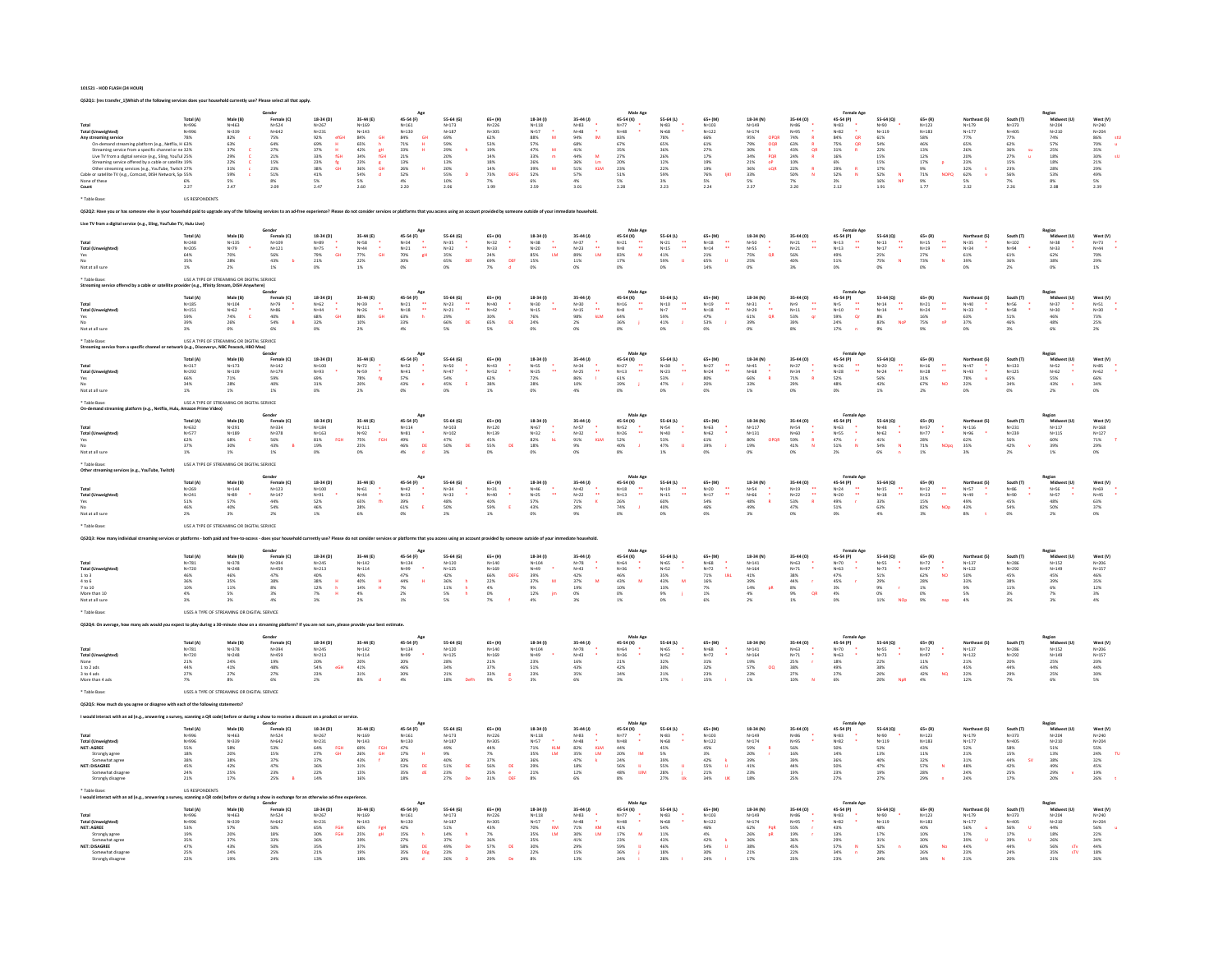| I would prefer to watch ads before a show rather than during a show                                      |                       |           |           |                        |                  |                  |                    |                     |                  |                                |           |             |                   |               |                  |                   |             |                  |               |           |              |           |
|----------------------------------------------------------------------------------------------------------|-----------------------|-----------|-----------|------------------------|------------------|------------------|--------------------|---------------------|------------------|--------------------------------|-----------|-------------|-------------------|---------------|------------------|-------------------|-------------|------------------|---------------|-----------|--------------|-----------|
|                                                                                                          |                       |           | Gender    |                        |                  | Ag               |                    |                     |                  |                                | Male Age  |             |                   |               |                  | Female Ag         |             |                  |               |           | Region       |           |
|                                                                                                          | <b>Total (A)</b>      | Male (B)  | Female (C | 18-34 (D)              | 35-44 (E)        | 45-54 (F)        | 55-64 (G)          | 65+ (H)             | $18-34($         | $35-44(1)$                     | 45-54 (K) | 55-64 (L)   | $65+$ (M          | 18-34 (N)     | 35-44 (0)        | 45-54 (P)         | 55-64 (0)   | $65 + (R)$       | Northeast (S) | South (T) | Midwest (U)  | West (V   |
| Total                                                                                                    | N=996                 | $N = 463$ | N=524     | N=267                  | $N = 169$        | $N = 161$        | $N = 173$          | N=226               | $N = 118$        | $N = 83$                       | $N=77$    | $N = 83$    | $N = 103$         | $N = 149$     | $N = 86$         | $N = 83$          | N=90        | $N = 123$        | $N = 179$     | N=373     | $N = 204$    | $N = 240$ |
| <b>Total (Unweighted)</b>                                                                                | N=996                 | N=339     | N=642     | $N = 231$              | $N = 143$        | $N = 130$        | $N = 187$          | N=305               | N=57             | $N=48$                         | $N=48$    | $N = 68$    | $N = 122$         | $N = 174$     | $N = 95$         | $N = 82$          | N=119       | $N = 183$        | $N = 177$     | $N = 405$ | $N = 210$    | $N = 204$ |
| <b>NET: AGREE</b>                                                                                        | 82%                   | 81%       | 83%       | 85%                    | 86%              | 77%              | 73%                | 84%                 | 88%              | 84%                            | 80%       | 73%         | 77%               | 83%           | 88%<br><b>DO</b> | 74%               | 74%         | 91%<br>PQ        | 81%           | 82%       | 83%          | 81%       |
| Strongly agree                                                                                           | 39%                   | 37%       | 42%       | 45%                    | 43%              | 39%              | 37%                | 33%                 | 53%<br>16        | 42%<br>m                       | 37%       | 28%         | 24%               | 38%           | 45%              | 40%               | 46%         | 41%              | 39%           | 39%       | 40%          | 40%       |
| Somewhat agree                                                                                           | 42%                   | 44%       | 41%       | 41%                    | 43%              | 38%              | 36%                | 51%<br>dfG          | 35%              | 42%                            | 43%       | 45%         | 53%               | 45%           | 44%              | 34%               | 28%         | 50%<br><b>DO</b> | 42%           | 43%       | 43%          | 41%       |
| <b>NET: DISAGREE</b>                                                                                     | 18%                   | 19%       | 17%       | 15%                    | 14%              | 23%              | 27%<br>DEH         | 16%                 | 12%              | 16%                            | 20%       | 27%         | 23%               | 17%           | 12%              | 26%<br>-nR        | 26%<br>OR   | 9%               | 19%           | 18%       | 17%          | 19%       |
| Somewhat disagree                                                                                        | 10%                   | 10%       | 10%       | 9%                     | 6%               | 12%              | 14%<br>$\bullet$   | 10%                 | 7%               | $4\%$                          | 12%       | $14\%$      | 14%               | 10%           | 8%               | 12%               | 15%         | 7%               | 14%           | 9%        | 12%          | 9%        |
|                                                                                                          |                       |           |           | 6%                     |                  |                  | dH                 |                     |                  |                                |           |             |                   |               | 4%               | <b>OR</b>         |             |                  |               | 9%        |              |           |
| Strongly disagree                                                                                        | 8%                    | 9%        | 7%        |                        | $8\%$            | 11%              | 12%                | 6%                  | 5%               | 12%                            | 8%        | 14%         | 10%               | 6%            |                  | 14%               | 11%         | 2%               | 6%            |           | 5%           | 10%       |
|                                                                                                          |                       |           |           |                        |                  |                  |                    |                     |                  |                                |           |             |                   |               |                  |                   |             |                  |               |           |              |           |
| * Table Base:                                                                                            | US RESPONDENTS        |           |           |                        |                  |                  |                    |                     |                  |                                |           |             |                   |               |                  |                   |             |                  |               |           |              |           |
| I would pay more attention to ads if I could choose when (i.e., at what point during a show) they aired. |                       |           |           |                        |                  |                  |                    |                     |                  |                                |           |             |                   |               |                  |                   |             |                  |               |           |              |           |
|                                                                                                          |                       |           | Gender    |                        |                  | Age              |                    |                     |                  |                                | Male Age  |             |                   |               |                  | <b>Female Age</b> |             |                  |               |           | Region       |           |
|                                                                                                          | Total (A)             | Male (B)  | Female (  | 18-34 (D)              | 35-44 (E)        | 45-54 (F)        | 55-64 (G)          | 65+ (H)             | 18-34 (1         | 35-44 (J)                      | 45-54 (K) | 55-64 (L)   | $65+$ (M          | 18-34 (N)     | 35-44 (0)        | 45-54 (P)         | 55-64 (0)   | $65 + (R)$       | Northeast (S) | South (T) | Midwest (U   | West (V)  |
| Total                                                                                                    | N=996                 | $N = 463$ | $N = 524$ | $N = 267$              | $N = 169$        | $N = 161$        | $N = 173$          | $N = 226$           | $N = 118$        | $N = 83$                       | $N=77$    | $N = 83$    | $N = 103$         | $N = 149$     | $N = 86$         | $N = 83$          | N=90        | $N = 123$        | $N = 179$     | N=373     | $N = 204$    | $N = 240$ |
| <b>Total (Unweighted)</b>                                                                                | N:996                 | $N = 339$ | N=642     | $N = 231$              | $N = 1.43$       | $N = 130$        | $N = 187$          | N=305               | $N=57$           | $N=48$                         | $N=48$    | N=68        | $N = 122$         | $N = 174$     | $N = 95$         | $N = 82$          | $N = 119$   | $N = 183$        | $N=177$       | $N = 405$ | $N = 210$    | $N = 204$ |
| <b>NET: AGREE</b>                                                                                        | 56%                   | 56%       | 56%       | 64%                    | 68%<br><b>GH</b> | 57%              | 44%                | 47%                 | 69%<br>16        | 71%<br><b>TM</b>               | 55%       | 35%         | 48%               | 59%           | 65%              | <b>60%</b>        | 51%         | 46%              | 57%           | 60%       | 49%          | 56%       |
| Strongly agree                                                                                           | 20%                   | 27%       | 15%       | 30%<br>GH <sub>1</sub> | 24%              | 21%              | 16%                | 9%                  | 48%<br>KIN       | 29%<br>$\overline{\mathbf{z}}$ | 24%       | 20%         | 8%                | 16%           | 19%              | 19%               | 13%         | 9%               | 23%           | 17%       | 15%          | 28%       |
|                                                                                                          | 36%                   | 30%       | 41%       | 33%                    | 44%              | 36%              | 28%                | 38%                 | 21%              | 42%                            | 31%       | 15%         | 40%               | 43%           | 46%              |                   | 39%         | 37%              | 34%           | 43%       | 34%          | 27%       |
| Somewhat agree                                                                                           |                       |           |           |                        |                  |                  |                    |                     |                  |                                |           |             |                   |               |                  | 41%               |             |                  |               |           |              |           |
| <b>NET: DISAGREE</b>                                                                                     | 44%                   | 44%       | 44%       | 36%                    | 32%              | 43%              | 56%<br>DEf         | 53%<br>DE           | 31%              | 29%                            | 45%       | 65%         | 52%               | 41%           | 35%              | 40%               | 49%         | 54%<br>nO        | 43%           | 40%       | 51%          | 44%       |
| Somewhat disagree                                                                                        | 26%                   | 27%       | 24%       | 20%                    | 20%              | 25%              | 33%<br>De          | 32%<br>DE           | 19%              | 19%                            | 28%       | 39%         | 32%               | 21%           | 22%              | 22%               | 27%         | 33%              | 25%           | 24%       | 32%          | 23%       |
| Strongly disagree                                                                                        | 18%                   | 17%       | 19%       | 16%                    | 12%              | 18%              | 24%                | 21%<br>$\bullet$    | 12%              | 10%                            | 17%       | 26%         | 20%               | 20%           | 13%              | 19%               | 21%         | 21%              | 18%           | 16%       | 19%          | 21%       |
|                                                                                                          |                       |           |           |                        |                  |                  |                    |                     |                  |                                |           |             |                   |               |                  |                   |             |                  |               |           |              |           |
| * Table Base:                                                                                            | <b>US RESPONDENTS</b> |           |           |                        |                  |                  |                    |                     |                  |                                |           |             |                   |               |                  |                   |             |                  |               |           |              |           |
| I multitask (e.g., channel surf, check my phone) during commercial breaks.                               |                       |           |           |                        |                  |                  |                    |                     |                  |                                |           |             |                   |               |                  |                   |             |                  |               |           |              |           |
|                                                                                                          |                       |           | Gender    |                        |                  |                  |                    |                     |                  |                                | Male Age  |             |                   |               |                  | Female Ag         |             |                  |               |           | Region       |           |
|                                                                                                          | Total (A)             | Male (B)  | Female (0 | 18-34 (D)              | 35-44 (E)        | 45-54 (F)        | 55-64 (G)          | $65+$ (H)           | 18-34 (1)        | 35-44 (J)                      | 45-54 (K) | $55-64$ (L) | $65+$ (M)         | 18-34 (N)     | 35-44 (0)        | 45-54 (P)         | 55-64 (Q)   | $65 + (R)$       | Northeast (S) | South (T) | Midwest (U)  | West (V)  |
| Total                                                                                                    | N=996                 | $N = 463$ | N=524     | $N = 267$              | $N = 169$        | $N = 161$        | $N = 173$          | N=226               | $N = 118$        | $N = 83$                       | $N=77$    | $N = 83$    | $N = 103$         | $N = 149$     | $N = 86$         | $N = 83$          | N=90        | $N = 123$        | $N = 179$     | N=373     | $N = 204$    | $N = 240$ |
|                                                                                                          |                       |           |           |                        |                  |                  |                    |                     |                  |                                |           |             |                   |               |                  |                   |             |                  |               |           |              |           |
| <b>Total (Unweighted)</b>                                                                                | N=996                 | $N = 339$ | $N = 642$ | $N = 231$              | $N = 143$        | $N = 130$        | $N = 187$          | N=305               | $N=57$           | $N=48$                         | $N=48$    | $N = 68$    | $N = 122$         | $N = 174$     | $N = 95$         | $N = 82$          | $N = 119$   | $N = 183$        | $N = 177$     | $N = 405$ | $N = 210$    | $N = 204$ |
| NFT: AGREE                                                                                               | 81%                   | 79%       | 83%       | 81%                    | 83%              | 85%              | 81%                | 77%                 | 79%              | 81%                            | 84%       | 83%         | 72%               | 83%           | $R5\%$           | 86%               | 79%         | 81%              | 76%           | 79%       | 87%<br>- St  | 83%       |
| Strongly agree                                                                                           | 41%                   | 39%       | 44%       | 44%                    | 41%              | 42%              | 46%                | 36%                 | 44%              | 33%                            | 44%       | 45%         | 30%               | 44%           | 48%              | 39%               | 47%         | 41%              | 41%           | 39%       | 37%          | 49%       |
| Somewhat agree                                                                                           | 40%                   | 40%       | 39%       | 37%                    | 42%              | 43%              | 35%                | 41%                 | 35%              | 47%                            | 40%       | 38%         | 42%               | 39%           | 38%              | 47%               | 33%         | 40%              | 36%           | 40%       | 50%<br>sty   | 34%       |
| <b>NET: DISAGREE</b>                                                                                     | 19%                   | 21%       | 17%       | 19%                    | 17%              | 15%              | 19%                | 23%                 | 21%              | 19%                            | 16%       | 17%         | 28%               | 17%           | 15%              | 14%               | 21%         | 19%              | 24%           | 21%       | 13%          | 17%       |
| Somewhat disagree                                                                                        | 11%                   | 11%       | 11%       | 10%                    | 12%              | 10%              | 11%                | 11%                 | 9%               | 11%                            | 12%       | 9%          | 13%               | 12%           | 12%              | 8%                | 12%         | 9%               | 14%           | 11%       | 8%           | 10%       |
| Strongly disagree                                                                                        | 8%                    | 10%       | 7%        | 9%                     | 5%               | 5%               | 9%                 | 12%                 | 12%              | 8%                             | 4%        | 9%          | 15%               | 6%            | 3%               | 6%                | 9%          | 10%              | 10%           | 10%       | 5%           | 7%        |
|                                                                                                          |                       |           |           |                        |                  |                  |                    |                     |                  |                                |           |             |                   |               |                  |                   |             |                  |               |           |              |           |
| * Table Base:                                                                                            | <b>US RESPONDENTS</b> |           |           |                        |                  |                  |                    |                     |                  |                                |           |             |                   |               |                  |                   |             |                  |               |           |              |           |
|                                                                                                          |                       |           |           |                        |                  |                  |                    |                     |                  |                                |           |             |                   |               |                  |                   |             |                  |               |           |              |           |
|                                                                                                          |                       |           |           |                        |                  |                  |                    |                     |                  |                                |           |             |                   |               |                  |                   |             |                  |               |           |              |           |
| I would buy a product or service directly from an ad during a show.                                      |                       |           |           |                        |                  |                  |                    |                     |                  |                                |           |             |                   |               |                  |                   |             |                  |               |           |              |           |
|                                                                                                          |                       |           | Gender    |                        |                  | Age              |                    |                     |                  |                                | Male Age  |             |                   |               |                  | Female Ag         |             |                  |               |           | Region       |           |
|                                                                                                          | Total (A)             | Male (B)  | Female (C | 18-34 (D)              | 35-44 (E)        | 45-54 (F)        | 55-64 (G)          | $65+$ (H)           | $18-34(1)$       | 35-44 (J)                      | 45-54 (K) | 55-64 (L)   | $65+$ (M)         | 18-34 (N)     | 35-44 (0)        | 45-54 (P)         | 55-64 (Q)   | $65 + (R)$       | Northeast (S) | South (T) | Midwest (U)  | West (V)  |
| Total                                                                                                    | N=996                 | N=463     | $N = 524$ | $N = 267$              | $N = 169$        | $N = 161$        | $N = 173$          | $N = 226$           | $N = 118$        | $N = 83$                       | $N = 77$  | $N = 83$    | N=103             | $N = 149$     | $N = 86$         | $Nu = 9.2$        | N=90        | $N = 123$        | $N = 179$     | $N = 373$ | $N = 204$    | $N = 240$ |
|                                                                                                          | Nu996                 | $N = 229$ | Nu642     | N=231                  | $N = 143$        | $N = 130$        | $N = 1.87$         | N=305               | $N = 57$         | NoAR                           | $N = 4.8$ | N=68        | $N = 122$         | $N = 174$     | $N = 95$         | Nu:82             | $N = 119$   | $N = 1.83$       | $N = 1.77$    | NudOS     | Na210        | $N = 204$ |
| <b>Total (Unweighted)</b>                                                                                |                       |           |           | EGH                    | FGH              |                  |                    |                     | <b>KIN</b>       | <b>KIN</b>                     |           |             |                   | PR            |                  |                   |             |                  |               |           |              |           |
| <b>NET: AGREE</b>                                                                                        | 37%                   | 44%       | 31%       | 54%<br><b>GH</b>       | 47%<br><b>GH</b> | 29%              | 33%                | 19%                 | 67%<br>16        | 64%<br><b>TM</b>               | 34%       | 34%         | 17%               | 43%           | 31%              | 24%               | 32%         | 20%              | 36%           | 38%       | 35%          | 39%       |
| Strongly agree                                                                                           | $11\%$                | 16%       | 7%        | 17%                    | 20%              | 11%<br><b>RH</b> | 4%                 | 4%                  | 26%              | 28%                            | 15%       | 1%          | 7%                | 10%           | 13%              | 8%                | 6%          | $1\%$            | 9%            | 8%        | 8%           | 21%       |
| Somewhat agree                                                                                           | 26%                   | 28%       | 24%       | 3,6%                   | 27%              | 17%              | 29%<br>64          | 15%                 | 40%<br><b>A</b>  | 36%                            | 18%       | 32%         | 11%               | 33%<br>OPR    | 19%              | 17%               | 26%         | 19%              | 27%           | 29%       | 27%          | 18%       |
| <b>NET: DISAGREE</b>                                                                                     | 63%                   | 56%       | 69%       | 46%                    | 53%              | 71%<br>DE        | 67%<br>DE          | 81%<br><b>DEf</b>   | 33%              | 36%                            | 66%       | 66%         | 83%<br><b>Ukl</b> | 57%           | 69%              | 76%               | 68%         | 80%<br>No        | 64%           | 62%       | 65%          | 61%       |
| Somewhat disagree                                                                                        | 30%                   | 24%       | 35%       | 25%                    | 27%              | 34%              | 27%                | 36%<br>$\mathbf{D}$ | 17%              | 12%                            | 29%       | 25%         | 37%<br>л          | 31%           | 42%              | 38%               | 28%         | 36%              | 31%           | 30%       | 34%          | 23%       |
| Strongly disagree                                                                                        | 33%                   | 32%       | 34%       | 21%                    | 25%              | 38%<br><b>De</b> | 41%<br><b>DF</b>   | 45%<br><b>DF</b>    | 16%              | 24%                            | 37%       | 41%         | 46%               | 25%           | 27%              | 38%               | 40%         | 44%<br><b>NO</b> | 33%           | 32%       | 31%          | 38%       |
|                                                                                                          |                       |           |           |                        |                  |                  |                    |                     |                  |                                |           |             |                   |               |                  |                   |             |                  |               |           |              |           |
| * Table Base:                                                                                            | US RESPONDENTS        |           |           |                        |                  |                  |                    |                     |                  |                                |           |             |                   |               |                  |                   |             |                  |               |           |              |           |
| When I watch a show on a streaming platform, I often see the same ad(s) multiple times.                  |                       |           |           |                        |                  |                  |                    |                     |                  |                                |           |             |                   |               |                  |                   |             |                  |               |           |              |           |
|                                                                                                          |                       |           | Gender    |                        |                  | Age              |                    |                     |                  |                                | Male Age  |             |                   |               |                  | Female Ag         |             |                  |               |           | Region       |           |
|                                                                                                          | <b>Total (A</b>       | Male (B)  | Female (  | 18-34 (D)              | 35-44 (E)        | 45-54 (F)        | 55-64 (G)          | 65+ (H              | 18-34 (1)        | $35-44$ (J)                    | 45-54 (K) | 55-64 (L    | $65+$ (M)         | 18-34 (N)     | 35-44 (0)        | 45-54 (P)         | 55-64 (0)   | $65 + (R)$       | Northeast (S) | South IT  | Midwest (11) | West (V   |
| Total                                                                                                    |                       |           |           |                        |                  |                  |                    |                     |                  |                                |           | Nodd        | Na47              |               | $N = 47$         | No57              |             |                  | $N = 108$     |           |              |           |
|                                                                                                          | $N = 614$             | $N = 287$ | $N = 321$ | $N = 195$              | $N = 113$        | $N = 108$        | $N = 87$           | $N = 111$           | $N = 81$         | N=66                           | $N = 50$  |             |                   | $N = 114$     |                  |                   | $N = 43$    | N=64             |               | $N = 227$ | $N = 114$    | $N = 164$ |
| <b>Total (Unweighted)</b>                                                                                | $N = 586$             | $N = 200$ | $N = 377$ | $N = 174$              | $N = 92$         | $N = 84$         | $N = 96$           | $N = 140$           | $N=40$           | $N = 38$                       | $N = 31$  | $N = 40$    | $N = 54$          | $N = 134$     | $N = 54$         | $N = 53$          | N=56        | $N = 86$         | $N = 102$     | $N = 241$ | $N = 116$    | $N = 127$ |
| NET: AGREE                                                                                               | 88%                   | 85%       | 91%       | 84%                    | 91%              | 89%              | 89%                | 87%                 | 89%              | 87%                            | 89%       | 82%         | 73%               | 81%           | 97%<br><b>N</b>  | 90%               | 96%         | 98%              | 80%           | 92%       | 85%          | 88%       |
| Strongly agree                                                                                           | 42%                   | 43%       | 42%       | 43%                    | 38%              | 43%              | 60%<br><b>DEff</b> | 31%                 | 59%<br><b>IN</b> | 25%                            | 46%       | 59%<br>19,7 | 25%               | 31%           | 56%<br>No        | 40%               | 61%<br>NoR  | 35%              | 38%           | 39%       | 44%          | 49%       |
| Somewhat agree                                                                                           | 45%                   | 41%       | 49%       | 41%                    | 53%              | 47%              | 29%                | 56%<br>dG           | 30%              | 62%                            | 43%       | 23%         | 48%               | 49%           | 41%              | 50%               | 35%         | 62%<br>00        | 42%           | 53%       | 41%          | 40%       |
| NET: DISAGREE                                                                                            | 12%                   | 15%       | 9%        | 16%                    | 9%               | 11%              | 11%                | 13%                 | 11%              | 13%                            | 11%       | 18%         | 27%               | OOF<br>19%    | 3%               | 10%               | 4%          | 2%               | 20%           | 8%        | 15%          | 12%       |
| Somewhat disagre                                                                                         | 9%                    | 13%       | 6%        | 12%                    | 7%               | 3%               | 10%                | 11%                 | 9%               | 13%                            | 2%        | 18%         | 25%               | $14\%$<br>OoR | 0%               | 4%                | 3%          | $1\%$            | 18%<br>TV     | 5%        | 11%          | $8\%$     |
| Strongly disagree                                                                                        | 3%                    | 3%        | 4%        | 3%                     | 1%               | 8%<br>eg         | $1\%$              | 2%                  | 2%               | 0%                             | 9%        | 1%          | 3%                | 5%            | 3%               | 7%                | 1%          | $1\%$            | 2%            | 3%        | 4%           | 4%        |
|                                                                                                          |                       |           |           |                        |                  |                  |                    |                     |                  |                                |           |             |                   |               |                  |                   |             |                  |               |           |              |           |
| * Table Base:                                                                                            |                       |           |           |                        |                  |                  |                    |                     |                  |                                |           |             |                   |               |                  |                   |             |                  |               |           |              |           |
|                                                                                                          | <b>US RESPONDENTS</b> |           |           |                        |                  |                  |                    |                     |                  |                                |           |             |                   |               |                  |                   |             |                  |               |           |              |           |
| I'm okay with seeing an ad right after I have paused a show.                                             |                       |           |           |                        |                  |                  |                    |                     |                  |                                |           |             |                   |               |                  |                   |             |                  |               |           |              |           |
|                                                                                                          |                       |           | Gender    |                        |                  |                  |                    |                     |                  |                                | Male Ag   |             |                   |               |                  | <b>Female Age</b> |             |                  |               |           | Region       |           |
|                                                                                                          | <b>Total (A</b>       | Male (B)  | Female (  | 18-34 (D)              | 35.44 (F)        | 45-54 (F)        | 55-64 (6)          | 65+ (H)             | 18.34 (1         | 35.44 (1)                      | 45.54 (K) | 55-64 (L)   | $65 + 1M$         | 18-34 (N)     | 35-44 (0)        | 45-54 (P)         | 55.64 (0)   | $65 + 181$       | Northeast (S) | South IT  | Midwest (1   | West (V)  |
| Total                                                                                                    | Nu996                 | $N = 463$ | $N = 524$ | N=267                  | $N = 169$        | N=161            | N=173              | Na226               | $N = 118$        | $N = 83$                       | $N=77$    | $N = 83$    | N=103             | N=149         | $N = R6$         | $N = 83$          | <b>Nu90</b> | $N = 123$        | $N = 179$     | N=373     | $N = 204$    | $N = 240$ |
| <b>Total (Unweighted)</b>                                                                                | N=996                 | N=339     | N=642     | $N = 231$              | $N = 143$        | $N = 130$        | $N = 187$          | N=305               | N=57             | $N=48$                         | $N=48$    | $N = 68$    | $N = 122$         | $N = 174$     | $N = 95$         | $N = 82$          | N=119       | $N = 183$        | $N = 177$     | $N = 405$ | $N = 210$    | $N = 204$ |
| <b>NET: AGREE</b>                                                                                        | 50%                   | 56%       | 45%       | 54%                    | 57%              | 58%              | 47%                | 37%                 | 73%<br><b>LM</b> | 65%<br>$\overline{M}$          | 67%       | 50%         | 28%               | 40%           | 50%              | 50%               | 44%         | 45%              | 47%           | 50%       | 51%          | 53%       |
| Strongly agree                                                                                           | 14%                   | 18%       | 10%       | 26%<br>FGH             | 19%              | 13%<br>GH        | 4%                 | 2%                  | 36%<br><b>LN</b> | 28%                            | 20%<br>LM | 2%          | 2%                | 18%           | 11%              | 8%                | 6%          | 2%               | 12%           | 11%       | 14%          | 18%       |
| Somewhat agree                                                                                           | 37%                   | 38%       | 36%       | 28%                    | 38%              | 45%              | 42%                | 35%                 | 36%              | 37%                            | 47%       | 47%         | 27%               | 22%           | 39%              | 43%               | 38%         | 42%              | 35%           | 38%       | 36%          | 36%       |
| <b>NET: DISAGREE</b>                                                                                     | 50%                   | 44%       | 55%       | 46%                    | 43%              | 42%              | 53%                | 63%<br><b>DEI</b>   | 27%              | 35%                            | 33%       | 50%         | 72%<br><b>UKI</b> | 60%           | 50%              | 50%               | 56%         | 55%              | 53%           | 50%       | 49%          | 47%       |
| Somewhat disagree                                                                                        | 29%                   | 25%       | 33%       | 25%                    | 24%              | 25%              | 29%                | 42%<br><b>DEFG</b>  | 15%              | 20%                            | 18%       | 22%         | 50%<br><b>UKL</b> | 33%           | 27%              | 32%               | 36%         | 35%              | 31%           | 32%       | 28%          | 25%       |
|                                                                                                          |                       |           |           |                        |                  |                  |                    |                     |                  |                                |           |             |                   |               |                  |                   |             |                  |               |           |              |           |
| Strongly disagree                                                                                        | 20%                   | 18%       | 22%       | 21%                    | 19%              | 16%              | 24%                | 21%                 | 13%              | 15%                            | 15%       | 28%         | 22%               | 27%           | 23%              | 18%               | 20%         | 20%              | 23%           | 18%       | 21%          | 21%       |
| * Table Base:                                                                                            | US RESPONDENTS        |           |           |                        |                  |                  |                    |                     |                  |                                |           |             |                   |               |                  |                   |             |                  |               |           |              |           |

\* Table Base: US RESPONDENTS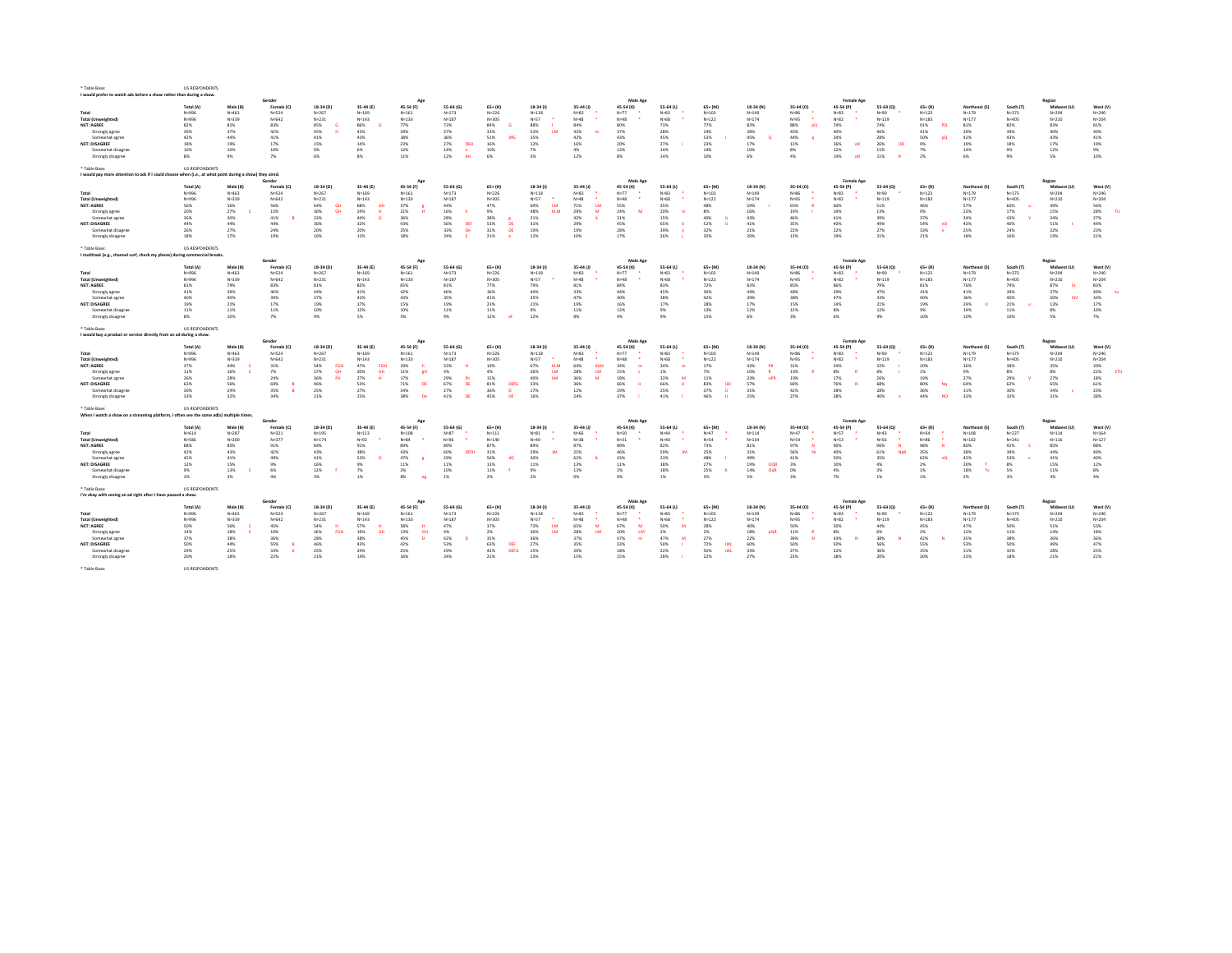### 101521 - HOD FLASH (24 HOUR)

QS2Q1: [res transfer\_1]Which of the following services does your household currently use? Please select all that apply.

|                                                                                                                 |                        |                                                                           |                                             |                                                                                                                                                                                                                                |                                            |                                   | Education                                    |                                            |                                            | Employee               |                                                                    | Children in HI                                         |                                             | f Child Under 18                                  |                        | <b>Home Ownershi</b>                |                                                    | <b>Marital Status</b>                       |                                             | Race/Ethnicity                                     |                                             |
|-----------------------------------------------------------------------------------------------------------------|------------------------|---------------------------------------------------------------------------|---------------------------------------------|--------------------------------------------------------------------------------------------------------------------------------------------------------------------------------------------------------------------------------|--------------------------------------------|-----------------------------------|----------------------------------------------|--------------------------------------------|--------------------------------------------|------------------------|--------------------------------------------------------------------|--------------------------------------------------------|---------------------------------------------|---------------------------------------------------|------------------------|-------------------------------------|----------------------------------------------------|---------------------------------------------|---------------------------------------------|----------------------------------------------------|---------------------------------------------|
|                                                                                                                 | Total (A               | $N = 286$                                                                 | \$50K - \$74.9K (C)<br>$N = 160$            | \$75K - \$99.9K (D)<br>$N = 123$                                                                                                                                                                                               | \$100K+ (E)<br>$N = 368$                   | HS or Less (F)<br>$N = 271$       | Some College (G)<br>$N = 365$                | $N = 222$                                  | Yes (I)<br>$N = 577$                       | No (J<br>$N = 419$     | Yes (K)<br>$N = 346$                                               | No (L)<br>$N = 650$                                    | Yes (M<br>$N = 323$                         | $\mathsf{No}\left(\mathsf{N}\right)$<br>$N = 673$ | $N = 727$              | Renter (P<br>$N = 239$              | Married (O)<br>$N = 481$                           | Not ma<br>$N = 515$                         | White (S)<br>$N = 640$                      | AA (T)<br>$N = 109$                                | lispanic (U)<br>$N=150$                     |
| <b>Total (Unweighted)</b>                                                                                       | N=996<br>N=996         | $N = 504$<br>73%                                                          | $N = 163$                                   | $N=124$<br>70%                                                                                                                                                                                                                 | $N = 148$<br><b>BCD</b>                    | $N = 307$<br>75%                  | $N = 338$                                    | $N = 236$                                  | $N = 472$<br>85%                           | $N = 524$              | $N = 261$                                                          | $N = 735$                                              | $N = 240$                                   | $N = 756$                                         | $N = 662$<br>78%       | $N = 295$                           | $N = 437$<br>$81\%$                                | Nosse                                       | $N = 738$                                   | $N = 107$                                          | $N = 74$                                    |
| Any streaming service<br>On-demand streaming platform (e.g., Netflix, H 63%                                     | 78%                    | 54%                                                                       | 74%<br>64%                                  | 58%                                                                                                                                                                                                                            | 90%<br>74%<br><b>BcD</b>                   |                                   | 79%                                          | 79%<br>69%                                 |                                            | 69%<br>$56\%$          | 87%                                                                | 74%                                                    | 89%<br>$71\%$                               | 73%<br>$60\%$                                     | 63%                    | 84%<br>67%                          |                                                    | 76%<br>58%                                  | 75%<br>61%                                  | 86%<br>$60\%$                                      | $\frac{86\%}{76\%}$                         |
| Streaming service from a specific channel or ne 32%                                                             |                        | 29%                                                                       | 35%                                         | 28%                                                                                                                                                                                                                            | 37%                                        | 54%<br>23%                        | 66%<br>32%                                   | 35%                                        | 69%<br>38%                                 | 23%                    | $70\%$<br>$41\%$                                                   | 60%<br>27%                                             | 44%<br>N                                    | 26%                                               | 30%                    | 39%                                 | $\frac{69\%}{35\%}$                                | 29%                                         | 31%                                         | 33%                                                | 39%                                         |
| Live TV from a digital service (e.g., Sling, YouTu 25%<br>Streaming service offered by a cable or satellite 19% |                        | 21%<br>10%                                                                | 25%<br>$\overline{B}$<br>17%                | 19%<br>20%<br>$\overline{R}$                                                                                                                                                                                                   | $31\%$<br>Bd<br><b>BC</b>                  | 27%<br>10%                        | 20%<br>17%                                   | $22\%$<br>20%                              | $30\%$<br>24%                              | $17\%$<br>11%          | $\frac{33\%}{24\%}$                                                | 20%<br>15%                                             | 35%<br>26%                                  | <b>20%</b><br>15%                                 | 24%<br>20%             | $31\%$<br>17%                       | 26%<br>23%                                         | 24%<br>14%                                  | 24%<br>18%                                  | $34\%$<br>25%                                      | $24\%$<br>20%                               |
| Other streaming services (e.g., YouTube, Twitcl 27%                                                             |                        | 29%                                                                       | 28%                                         | 21%                                                                                                                                                                                                                            | $\substack{28\% \\ 26\%}$                  | 23%                               | 29%                                          | $31\%$                                     | 30%                                        | 23%                    |                                                                    | 25%                                                    | 30%                                         | 26%                                               | 24%                    | 37%<br>$\ddot{\phantom{a}}$         | 25%                                                | <b>29%</b>                                  | $25\%$                                      | 23%                                                | $32%$<br>$47%$                              |
| able or satellite TV (e.g., Comcast, DISH Network, SJ 55%                                                       |                        | 46%<br>$\epsilon$                                                         | 56%<br>7%<br>2.32<br>$\frac{b}{E}$          | 70%<br>8%<br>2.24<br>$\frac{\text{Bc}}{\text{E}}$                                                                                                                                                                              | $\frac{58\%}{2\%}$<br>B                    | 47%                               | 58%<br>5%<br>2.28                            | 56%                                        | $52\%$ 4%                                  | 58%<br>9%              | 30%<br>50%<br>5%<br>5%<br>2.54                                     | 57%                                                    | 51%                                         | 56%<br>$\overline{78}$                            | 59%<br>5%<br>2.24      | $\substack{46\% \\ 6\%}$            | $\begin{array}{l} 61\% \\ 4\% \\ 2.43 \end{array}$ | $^{49\%}_{8\%}$<br>$\alpha$                 | 57%<br>7%<br>2.22                           | $\begin{array}{l} 53\% \\ 4\% \\ 2.31 \end{array}$ |                                             |
|                                                                                                                 | $6\%$<br>2.27          | $\frac{8\%}{1.97}$                                                        |                                             |                                                                                                                                                                                                                                | 2.55                                       | $\frac{9\%}{1.93}$                |                                              | $6%$<br>2.39                               | 2.48                                       | 1.98                   |                                                                    | $\frac{7\%}{2.12}$                                     | $\frac{4\%}{2.60}$                          | 2.10                                              |                        | 2.44                                |                                                    | 2.12                                        |                                             |                                                    | $6\%$<br>2.43                               |
| Table Rase                                                                                                      | <b>US RESPONDENTS</b>  |                                                                           |                                             |                                                                                                                                                                                                                                |                                            |                                   |                                              |                                            |                                            |                        |                                                                    |                                                        |                                             |                                                   |                        |                                     |                                                    |                                             |                                             |                                                    |                                             |
|                                                                                                                 |                        |                                                                           |                                             |                                                                                                                                                                                                                                |                                            |                                   |                                              |                                            |                                            |                        |                                                                    |                                                        |                                             |                                                   |                        |                                     |                                                    |                                             |                                             |                                                    |                                             |
|                                                                                                                 |                        |                                                                           |                                             | else in your household paid to upgrade any of the following services to an ad-free experience? Please do not consider services or platforms that you access using an account provided by someone outside of your immediate hou |                                            |                                   |                                              |                                            |                                            |                        |                                                                    |                                                        |                                             |                                                   |                        |                                     |                                                    |                                             |                                             |                                                    |                                             |
|                                                                                                                 | YouTube TV, Hulu Live  |                                                                           |                                             |                                                                                                                                                                                                                                |                                            |                                   |                                              |                                            |                                            |                        |                                                                    |                                                        |                                             |                                                   |                        |                                     |                                                    |                                             |                                             |                                                    |                                             |
|                                                                                                                 | Total (A)              | Less than \$50K (B)                                                       | \$50K - \$74.9K (C)                         | \$75K - \$99.9K (D)                                                                                                                                                                                                            | \$100K+ (E)                                | HS or Less (F)                    | Some College (G)                             | College Grad+ (H)                          | Yes (I)                                    | No (J)                 | Yes (K)                                                            | No (L)                                                 | Yes (M)                                     | Child Under 18<br>No (N)                          | r(n)                   | Renter (P)                          | Married (O)                                        | Not married (R)                             | White (S)                                   | AA (T)                                             | <b>Hispanic (U)</b>                         |
|                                                                                                                 | $N=248$                | N=60<br>N=93                                                              | $N = 40$<br>$N = 38$                        | $N=23$                                                                                                                                                                                                                         | $N = 115$                                  | $N=74$                            | $N=75$                                       | $N = 49$                                   | $N = 175$                                  | $N=72$                 | $N = 115$                                                          | $N = 133$                                              | $N = 113$                                   | $N = 134$                                         | $N = 171$              | $N=75$                              | $N = 125$                                          | $N = 123$                                   | $N = 152$                                   | $N = 38$<br>$N = 32$                               | $N=35$                                      |
| <b>Total (Ur</b>                                                                                                | $N = 205$              |                                                                           |                                             | N=22<br>59%<br>41%                                                                                                                                                                                                             | $N = 44$                                   | N=65<br>70%<br>30%                | $\lambda$<br>N=70<br>48%<br>51%              | $N=42$                                     | $N = 127$                                  | $N = 78$               | N=80<br>83%<br>17%                                                 | $N = 125$                                              | N=77<br>86%<br>14%                          | $N = 128$                                         | N=128<br>63%<br>36%    | $N=74$                              | N=93<br>65%<br>33%                                 | $N = 112$                                   | $N = 139$                                   | $\bar{\mathbf{s}}$                                 | $N = 17$                                    |
| Yes                                                                                                             | $64\%$<br>35%          | 63%<br>36%                                                                | 55%<br>45%<br>$\epsilon$                    |                                                                                                                                                                                                                                | $74\%$<br>24%                              | $\mathbf{g}$                      | $\ddot{f}$                                   | $66%$<br>$29%$                             | $73\%$<br>25%                              | $42\%$<br>58%          |                                                                    | $48\%$<br>50%                                          |                                             | $45\%$<br>52%<br>$\overline{M}$                   |                        | 67%<br>33%                          |                                                    | $63\%$<br>37%                               | $59\%$<br>41%                               | $\frac{90\%}{10\%}$                                | $71%$<br>27%                                |
| Not at all sure                                                                                                 | $1\%$                  | $1\%$                                                                     | O%                                          | O%                                                                                                                                                                                                                             | $2\%$                                      | 0%                                | 1%                                           | 5%                                         | 2%                                         | 0%                     | 0%                                                                 | 2%                                                     | O%                                          | 2%                                                | 2%                     | 0%                                  | $2\%$                                              | $1\%$                                       | O%                                          | 0%                                                 | 2%                                          |
| <b>Table Bas</b>                                                                                                |                        | USE A TYPE OF STREAMING OR DIGITAL SERVICE                                |                                             |                                                                                                                                                                                                                                |                                            |                                   |                                              |                                            |                                            |                        |                                                                    |                                                        |                                             |                                                   |                        |                                     |                                                    |                                             |                                             |                                                    |                                             |
|                                                                                                                 |                        | ider (e.g., Xfinity Stream, DISH Anywhere)                                |                                             |                                                                                                                                                                                                                                |                                            |                                   |                                              |                                            |                                            |                        |                                                                    |                                                        |                                             |                                                   |                        |                                     |                                                    |                                             |                                             |                                                    |                                             |
|                                                                                                                 | Total (A)              | Less than \$50K (B)                                                       | \$50K - \$74.9K (C)                         | \$75K - \$99.9K (D)                                                                                                                                                                                                            | \$100K+ (E)                                | HS or Less (F)                    | Some College (G)                             | College Grad+ (H)                          | Yes (I)                                    | Employee<br>No(1)      | Yes $(K)$                                                          | Children in HI<br>No (L)                               | Yes (M)                                     | Child Under 18                                    | (0)                    | Renter (P)                          | Married (O)                                        | ital Statu:<br>Not married (R)              | White (S)                                   | Race/Eth                                           | Hispanic (U)                                |
|                                                                                                                 | $N=185$                | $N=29$                                                                    | $N = 27$<br>ă                               | $N = 24$                                                                                                                                                                                                                       | $N = 102$                                  | $_{\mathsf{N=28}}$<br>÷.          | $_{\mathsf{N=61}}$                           | $N = 45$                                   | $N = 137$                                  | $N = 48$               | $N=85$                                                             | $N = 100$                                              | $N=83$                                      | No (N)<br>$N=101$                                 | $N = 142$              | $N=41$                              | $N = 112$                                          | $N=73$                                      | $N = 115$                                   | AA (T)<br>N=27<br>ă                                | $N=30$                                      |
| <b>Total (Up</b><br>Yes                                                                                         | $N = 151$<br>59%       | $N = 51$<br>48%                                                           | $N=28$<br>58%                               | N=25<br>65%                                                                                                                                                                                                                    | $N = 44$<br>$62\%$                         | N=30<br>33%                       | $N = 49$<br>55%                              | $N=42$ 62%                                 | N=94<br>67%                                | N=57<br>36%<br>57%     | $N = 53$                                                           | N=98<br>43%                                            | $N = 53$<br>81%<br>N                        | N=98<br>40%<br>$\bullet$                          | N=107<br>62%           | $N = 43$<br>50%                     | N=76<br>62%                                        | $N = 75$<br>54%                             | $N = 108$<br>57%                            | $N=22$<br>81%                                      | $N=12$<br>49%                               |
| No                                                                                                              | 39%                    | 45%                                                                       | 35%                                         | 35%                                                                                                                                                                                                                            | 38%                                        | 67%<br>$\mathfrak{g}\mathfrak{h}$ | 38%                                          | 37%                                        | $32\%$                                     |                        | 77%<br>22%<br>1%                                                   | 53%                                                    | $18\%$                                      | 56%<br>M                                          | 36%                    | 47%                                 | 37%                                                | 42%                                         | $41\%$                                      | $15\%$                                             | $49\%$                                      |
| Not at all sure                                                                                                 | 3%                     | 6%                                                                        | 7%                                          | 0%                                                                                                                                                                                                                             | 0%                                         | 0%                                | 6%                                           | 1%                                         | 1%                                         | 7%                     |                                                                    | 4%                                                     | 1%                                          | 4%                                                | 3%                     | 2%                                  | $1\%$                                              | 5%                                          | 2%                                          | 4%                                                 | 2%                                          |
|                                                                                                                 |                        | USE A TYPE OF STREAMING OR DIGITAL SERVICE                                |                                             |                                                                                                                                                                                                                                |                                            |                                   |                                              |                                            |                                            |                        |                                                                    |                                                        |                                             |                                                   |                        |                                     |                                                    |                                             |                                             |                                                    |                                             |
|                                                                                                                 |                        | rv+, NRC Peacock, HRO Max)                                                |                                             |                                                                                                                                                                                                                                |                                            |                                   | Education                                    |                                            |                                            |                        |                                                                    |                                                        |                                             | Parent of Child Under 18                          |                        |                                     |                                                    |                                             |                                             |                                                    |                                             |
|                                                                                                                 | Total (A)              |                                                                           | \$50K - \$74.9K (C)                         |                                                                                                                                                                                                                                | \$100K+ (E)                                | HS or Less (F)                    | Some College (G)<br>N=117                    | College Grad+ (H)                          | Yes (I)                                    | Employee               | Yes (K)                                                            | Children in HF<br>$\mathsf{No}\left(\mathsf{L}\right)$ | Yes (M)                                     | $No(N)$<br>$N=176$                                | (0)                    | <b>Home Ownership</b><br>Renter (P) | Married (O)                                        | <b>Marital Status</b><br>Not married (R)    | White (S)                                   | Race/Ethnicity<br>AA $(7)$                         |                                             |
|                                                                                                                 | $N = 317$              | $N=83$                                                                    | ¢                                           |                                                                                                                                                                                                                                | $N = 135$                                  | $N = 62$                          |                                              | $N=77$                                     | $N = 222$                                  | No (J)<br>N=95         | $N = 141$                                                          | $N = 175$                                              | $N = 141$                                   |                                                   | $N = 218$              | $N = 94$                            | $N = 167$                                          | $N = 150$                                   | $N = 197$                                   | $N = 36$<br>$\bullet$                              | Hispanic (U)<br>N=58                        |
| Total (U<br>Yes                                                                                                 | $N = 292$              | $N = 131$<br>66%                                                          | N=56<br>N=54<br>53%<br>47%                  | S75K - \$99.9K (D)<br>N=35<br>N=41<br>S6%<br>44% e                                                                                                                                                                             | $N = 55$<br>cd                             | $N=77$                            | $N = 104$                                    | $\mathsf{N}{=}71$                          | $N = 174$                                  | $N = 118$              | $N = 106$                                                          | $N = 186$                                              | $N = 101$                                   | $N = 191$                                         | N=179<br>66%<br>34%    | $N = 105$                           | $N = 133$                                          | $N = 159$                                   | $N = 213$                                   | $N=33$<br><b>s</b>                                 | $N=26$                                      |
|                                                                                                                 | 66%<br>34%             | 31%                                                                       | $\mathbf{r}$                                |                                                                                                                                                                                                                                | $\frac{74\%}{26\%}$                        | 63%<br>36%                        | 59%<br>40%                                   | 68%<br>31%                                 | 70%<br>30%                                 | 56%<br>43%             | $\begin{array}{l} 74\% \\ 26\% \\ 0\% \end{array}$                 | 59%<br>40%                                             | 74%<br>25%                                  | 59%<br>40%<br><b>M</b>                            |                        | 67%<br>33%                          | 70%<br>29%                                         | 60%<br>38%                                  | 59%<br>40%<br>$-$ tu                        | 86%<br>14%                                         | 79%<br>19%                                  |
| Not at all sure                                                                                                 | 1%                     | 2%                                                                        | 0%                                          | 0%                                                                                                                                                                                                                             | 0%                                         | 0%                                | 1%                                           | 1%                                         | 1%                                         | 1%                     |                                                                    | 1%                                                     | $1\%$                                       | O%                                                | 1%                     | 0%                                  | 0%                                                 | 1%                                          | 0%                                          | 0%                                                 | 2%                                          |
| <b>Table Base</b>                                                                                               |                        | USE A TYPE OF STREAMING OR DIGITAL SERVICE                                |                                             |                                                                                                                                                                                                                                |                                            |                                   |                                              |                                            |                                            |                        |                                                                    |                                                        |                                             |                                                   |                        |                                     |                                                    |                                             |                                             |                                                    |                                             |
|                                                                                                                 |                        |                                                                           |                                             |                                                                                                                                                                                                                                |                                            |                                   | Education                                    |                                            |                                            | Employee               |                                                                    | Children in HI                                         |                                             | Parent of Child Under 18                          |                        | Home Ownership                      |                                                    | <b>Marital Status</b>                       |                                             | Race/Ethnicity                                     |                                             |
|                                                                                                                 | Total (A)              |                                                                           | \$50K - \$74.9K (C)                         | \$75K - \$99.9K (D)                                                                                                                                                                                                            | \$100K+ (E)                                | HS or Less (F)                    | Some College (G)                             |                                            | Yes $(i)$                                  | No(1)                  | Yes (K)                                                            | No (L)                                                 | Yes (M)                                     | $\mathsf{No}\left(\mathsf{N}\right)$              |                        | Renter (P                           | Married (Q)                                        | Not man                                     | White (S)                                   | AA $(7)$                                           |                                             |
| Tota<br><b>Total (Ur</b>                                                                                        | $N = 632$              | $N = 155$                                                                 | $N = 101$                                   | $N = 71$                                                                                                                                                                                                                       | $N = 272$                                  | $N=145$                           | $N = 241$                                    | $N = 152$                                  | $N = 399$                                  | $N = 233$              | $N = 244$                                                          | $N = 388$                                              | $N = 228$                                   | $N = 403$                                         | $N = 460$              | $N = 160$<br>$N = 192$              | $N = 333$                                          | $N = 299$<br>$N = 307$                      | $N = 391$                                   | $N = 66$<br>$\mathbf{r}$                           | $N = 114$                                   |
| Yes                                                                                                             | $N = 577$<br>62%       | $N = 266$<br>58%                                                          | N=101<br>59%                                | $N = 74$<br>54%                                                                                                                                                                                                                | $N=107$<br>70%<br>bd                       | $N = 162$<br>55%                  | $N=203$<br>57%                               | $N=147$<br>$N=147$<br>$69%$<br>$30%$<br>fg | N=310<br>70%                               | $N = 267$<br>48%       |                                                                    | $N = 390$<br>58%                                       | N=171<br>75%<br>25%                         | N=406<br>55%                                      | $N = 371$<br>61%       | 66%                                 | $N=270$<br>63%                                     | 61%                                         | N=414<br>56%                                | $N=63$<br>68%                                      | $N = 55$<br>$81%$                           |
| Not at all sure                                                                                                 | $37\%$<br>1%           | $41\%$<br>$\mathbf{c}$<br>1%                                              | $37\%$<br>4%                                | 45%<br>$\epsilon$<br>O%                                                                                                                                                                                                        | $30\%$<br>0%                               | 42%<br>3%                         | $42\%$<br>h<br>1%                            | 1%                                         | $28\%$<br>2%                               | $51\%$<br>1%           | $N=244$<br>$N=187$<br>69%<br>30%<br>30%<br>1%                      | $41\%$<br>2%                                           | $1\%$                                       | $43\%$<br>$\overline{M}$<br>2%                    | $37\%$<br>1%           | 33%<br>2%                           | 37%<br>0%                                          | $36\%$<br>$3\%$                             | $43\%$<br><b>U</b><br>2%                    | $30\%$<br>2%                                       | 19%<br>0%                                   |
|                                                                                                                 |                        |                                                                           |                                             |                                                                                                                                                                                                                                |                                            |                                   |                                              |                                            |                                            |                        |                                                                    |                                                        |                                             |                                                   |                        |                                     |                                                    |                                             |                                             |                                                    |                                             |
| <b>Table Ras</b>                                                                                                |                        | USE A TYPE OF STREAMING OR DIGITAL SERVICE                                |                                             |                                                                                                                                                                                                                                |                                            |                                   |                                              |                                            |                                            |                        |                                                                    |                                                        |                                             |                                                   |                        |                                     |                                                    |                                             |                                             |                                                    |                                             |
|                                                                                                                 |                        |                                                                           |                                             |                                                                                                                                                                                                                                |                                            |                                   | Education                                    |                                            |                                            | Employee               |                                                                    | Children in HH                                         |                                             | Parent of Child Under 18                          |                        | Home Ownership                      |                                                    | Marital Status                              |                                             | Race/Ethnicity                                     |                                             |
|                                                                                                                 | Total (A               |                                                                           | \$50K - \$74.9K (C)<br>N=45                 | \$75K - \$99.9K (D)                                                                                                                                                                                                            |                                            | HS or Less (F)                    | Some College (G)                             |                                            | Yes (I)                                    | $No (1)$<br>$N = 98$   | Yes (K)                                                            | No (L)                                                 | Yes (M)                                     | $No(N)$<br>$N=173$                                |                        | Renter (P)<br>N=87                  | Married (Q                                         | Not man                                     | White (S)                                   | AA (T)                                             | Hispanic (U)<br>N=49                        |
|                                                                                                                 | $N = 269$<br>$N = 241$ | $N = 83$<br>$N = 124$                                                     | ¢<br>$N = 38$                               | N=26<br>N=29<br>57%                                                                                                                                                                                                            | $N = 94$<br>$N=35$                         | $N = 63$                          | $N = 107$<br>$\lambda$<br>$_{\mathsf{N=92}}$ | $N = 68$<br>$\blacksquare$                 | $N = 171$<br>$N = 137$                     | $N = 104$              | $N = 104$<br>$N = 85$                                              | $N = 165$<br>$N = 156$                                 | $N = 97$                                    | $N = 161$                                         | $N = 173$<br>$N = 142$ | $N=88$                              | $N = 118$<br>N=93                                  | $N = 151$<br>$N = 148$                      | $N = 159$<br>$N = 163$                      | $N = 25$<br>$\ddot{\phantom{a}}$<br>$N=24$         | $N=26$                                      |
| Yes                                                                                                             | 51%                    | 44%                                                                       | 35%                                         |                                                                                                                                                                                                                                | <b>BC</b><br>66%                           | $N=68$<br>44%<br>52%              | 42%<br>56%                                   | N=61<br>65%<br>33%<br>fG                   | 55%                                        | 44%                    |                                                                    | 46%                                                    | $N = 80$<br>62%<br>$\mathbf{a}$             | 45%                                               | 54%                    | 47%                                 | 59%<br>39%                                         | 45%                                         | 52%                                         | 66%                                                | $\frac{48\%}{44\%}$                         |
| Not at all sure                                                                                                 | 46%<br>2%              | 52%<br>5%                                                                 | 65%<br>$\mathsf{d}\mathsf{E}$<br>O%         | 39%<br>4%                                                                                                                                                                                                                      | 32%<br>1%                                  | 4%                                | $\overline{\mathbf{H}}$<br>2%                | 2 <sub>N</sub>                             | $41\%$<br>3%                               | 56%<br>0%              | 59%<br>39%<br>1%                                                   | $51\%$<br>$3\%$                                        | 35%<br>3%                                   | $53\%$<br>2%                                      | 43%<br>3%              | 52%<br>2%                           | 1%                                                 | 52%<br>3%                                   | $47\%$<br>1%                                | 29%<br>6%                                          | 8%                                          |
|                                                                                                                 |                        |                                                                           |                                             |                                                                                                                                                                                                                                |                                            |                                   |                                              |                                            |                                            |                        |                                                                    |                                                        |                                             |                                                   |                        |                                     |                                                    |                                             |                                             |                                                    |                                             |
| Table Rase                                                                                                      |                        | USE A TYPE OF STREAMING OR DIGITAL SERVICE                                |                                             |                                                                                                                                                                                                                                |                                            |                                   |                                              |                                            |                                            |                        |                                                                    |                                                        |                                             |                                                   |                        |                                     |                                                    |                                             |                                             |                                                    |                                             |
|                                                                                                                 |                        |                                                                           |                                             | sehold currently use? Please do not consider services or platforms that you access using an accoun                                                                                                                             |                                            |                                   |                                              |                                            | ne outside of v                            |                        |                                                                    |                                                        |                                             |                                                   |                        |                                     |                                                    |                                             |                                             |                                                    |                                             |
|                                                                                                                 |                        |                                                                           |                                             | <b>Household Incom</b>                                                                                                                                                                                                         |                                            |                                   | Education                                    |                                            |                                            | Employee               |                                                                    | Children in HH                                         |                                             | Parent of Child Under 18                          |                        | Home Ownership                      |                                                    | <b>Marital Status</b>                       |                                             | Race/Ethnicity                                     |                                             |
|                                                                                                                 | Total (A               | Less than \$50K (B)                                                       | \$50K - \$74.9K (C)                         | \$75K - \$99.9K (D)                                                                                                                                                                                                            | \$100K+ (E)                                | HS or Less (F)                    | Some College (G)                             | <b>College Gr</b>                          | Yes(1)                                     | No (1)                 | Yes (K)                                                            | No (L)                                                 | Yes (M                                      | No (N)                                            |                        | Renter (P)                          | Married (Q                                         | Not mar                                     | White (S)                                   | AA (T)                                             |                                             |
| Total                                                                                                           | $N = 781$              | $N = 209$                                                                 | $N = 117$<br>$N = 116$                      | N=87<br>N=88                                                                                                                                                                                                                   | $N = 329$                                  | $N = 202$<br>$N = 215$            | $N = 287$                                    | $N = 175$<br>$N=175$                       | $N = 492$                                  | $N = 289$<br>$N = 335$ | $N = 301$<br>$N = 226$                                             | $N = 479$                                              | $N = 287$                                   | $N = 494$<br>$N=507$                              | $N = 564$<br>$N = 462$ | $N = 201$<br>$N = 237$              | $N = 388$                                          | $N = 393$                                   | $N = 477$                                   | N=94<br>N=87                                       | $N = 129$                                   |
| Total (Un<br>1 to 3                                                                                             | $N = 720$              | N=351                                                                     |                                             | 41%                                                                                                                                                                                                                            | $N = 129$                                  |                                   | $N = 247$                                    |                                            | $N=385$                                    |                        |                                                                    | $N = 494$<br>52%                                       | $N = 213$                                   | M                                                 |                        |                                     | $N = 318$                                          | $N = 402$                                   | $N = 510$                                   |                                                    | $N = 63$                                    |
| 4 to 6                                                                                                          | 46%<br>36%             | 51%<br>30%                                                                | $\frac{44\%}{38\%}$                         | 43%                                                                                                                                                                                                                            | $\frac{44\%}{40\%}$<br>ъ                   | 55%<br>27%                        | $\frac{44\%}{40\%}$                          | $\frac{47\%}{38\%}$                        | $^{42\%}_{40\%}$                           | 54%<br>30%             | $\begin{array}{r} 3\,7\% \\ 4\,3\% \\ 1\,4\% \\ 4\,\% \end{array}$ | 32%                                                    | $\frac{37\%}{42\%}$                         | 52%<br>33%                                        | 45%<br>38%             | 49%<br>33%                          | 45%<br>36%                                         | $\frac{48\%}{37\%}$                         | $\frac{47\%}{37\%}$                         | 46%<br>33%                                         | $\frac{42\%}{40\%}$                         |
| 7 to 10<br>More than 10                                                                                         | $\frac{10\%}{4\%}$     | $\frac{10\%}{3\%}$                                                        | 11%<br>5%                                   | 9%<br>4%                                                                                                                                                                                                                       | $\begin{array}{l} 11\% \\ 4\% \end{array}$ | 7%<br>5%                          | 9%<br>3%                                     | $\frac{9\%}{4\%}$                          | $\begin{array}{l} 11\% \\ 5\% \end{array}$ | 8%<br>3%               |                                                                    | $\frac{7\%}{4\%}$                                      | $\begin{array}{l} 16\% \\ 4\% \end{array}$  | $\frac{6\%}{4\%}$                                 | 10%<br>3%              | 9%<br>7%                            | $\frac{12\%}{5\%}$                                 | $_{\rm 4\%}^{\rm 8M}$                       | 9%<br>3%                                    | $\frac{7\%}{12\%}$                                 | $\frac{14\%}{3\%}$                          |
| Not at all sure                                                                                                 | 3%                     | 6%                                                                        | 2%                                          | 4%                                                                                                                                                                                                                             | 1%                                         | 6%                                | 4%                                           | 1%                                         | 2%                                         | 6%                     | 2%                                                                 | 4%                                                     | 2%                                          | 4%                                                | 4%                     | 2%                                  | 3%                                                 | 4%                                          | 4%                                          | 2%                                                 | 1%                                          |
|                                                                                                                 |                        | USES A TYPE OF STREAMING OR DIGITAL SERVICE                               |                                             |                                                                                                                                                                                                                                |                                            |                                   |                                              |                                            |                                            |                        |                                                                    |                                                        |                                             |                                                   |                        |                                     |                                                    |                                             |                                             |                                                    |                                             |
|                                                                                                                 |                        |                                                                           |                                             |                                                                                                                                                                                                                                |                                            |                                   |                                              |                                            |                                            |                        |                                                                    |                                                        |                                             |                                                   |                        |                                     |                                                    |                                             |                                             |                                                    |                                             |
|                                                                                                                 |                        |                                                                           |                                             | platform? If you are not sure, please provide your best estimate                                                                                                                                                               |                                            |                                   |                                              |                                            |                                            |                        |                                                                    |                                                        |                                             |                                                   |                        |                                     |                                                    |                                             |                                             |                                                    |                                             |
|                                                                                                                 |                        |                                                                           |                                             |                                                                                                                                                                                                                                |                                            |                                   |                                              |                                            |                                            | ployed<br>No (J)       |                                                                    |                                                        |                                             | f Child Under 18                                  |                        |                                     |                                                    |                                             |                                             | Race/E<br>AA (T)                                   |                                             |
|                                                                                                                 | Total (A)              | Less than \$50K (B)<br>$N = 209$                                          | \$50K - \$74.9K (C)<br>$N = 117$            | \$75K - \$99.9K (D)                                                                                                                                                                                                            | \$100K+ (E)<br>$N = 329$                   | HS or Less (F)                    | Some College (G)<br>$N = 287$                | College Grad+ (H)<br>$N = 175$             | Yes (I)<br>$N = 492$                       | $N = 285$              | Yes $(K)$                                                          | No (L)<br>$N = 479$                                    | Yes (M)<br>$N = 287$                        | No (N)                                            |                        | Renter (P                           | Married (Q)<br>$N = 388$                           | Not man<br>$N = 292$                        | White (S)<br>$N = 477$                      |                                                    | <b>Hispanic (U</b>                          |
| <b>Total (Ur</b>                                                                                                | $N = 781$<br>$N = 720$ | $N = 351$                                                                 | $N = 116$                                   | N=87<br>N=88                                                                                                                                                                                                                   | $N = 129$                                  | $N = 202$<br>$N = 215$            | $N = 247$                                    | $N=175$                                    | $N = 385$                                  | $N = 335$              | $N = 301$<br>$N = 226$                                             | $N = 494$                                              | $N = 213$                                   | $N = 494$<br>$N = 507$                            | N=564<br>N=462         | $N=201$<br>$N=237$                  | $N = 318$                                          | $N = 402$                                   | $N = 510$                                   | $N = 94$<br>$N = 87$                               | $N=129$<br>$N=63$                           |
| 1 to 2 ads                                                                                                      | $\frac{21\%}{44\%}$    | $\frac{21\%}{45\%}$                                                       | $\begin{array}{l} 21\% \\ 44\% \end{array}$ | 12%<br>56%<br>$\epsilon$                                                                                                                                                                                                       | $\frac{24\%}{41\%}$<br>$\mathbf d$         | 27%<br>47%                        | $\frac{20\%}{43\%}$                          | $\frac{17\%}{49\%}$                        | 22%<br>43%                                 | 20%<br>46%             | $\begin{array}{l} 21\% \\ 43\% \end{array}$                        | 22%<br>45%                                             | $\begin{array}{l} 22\% \\ 42\% \end{array}$ | $21\%$<br>45%                                     | 23%<br>43%             | $\frac{17\%}{47\%}$                 | $\frac{22\%}{41\%}$                                | $\begin{array}{l} 21\% \\ 48\% \end{array}$ | $\begin{array}{l} 19\% \\ 43\% \end{array}$ | 32%<br>36%                                         | $\begin{array}{l} 23\% \\ 43\% \end{array}$ |
| 3 to 4 ads                                                                                                      | $27\%$                 | 26%                                                                       | 29%                                         | 26%                                                                                                                                                                                                                            | 29%                                        | 20%                               | 28%                                          | $29\%$                                     | $28\%$                                     | $26\%$                 | 33%                                                                | $23\%$                                                 | 33%                                         | $24\%$                                            | 28%                    | 26%                                 | 29%                                                | <b>26%</b>                                  | $30\%$                                      | $27\%$                                             | $27\%$                                      |
| More than 4 ads                                                                                                 | 7%                     | $8\%$                                                                     | 6%                                          | 6%                                                                                                                                                                                                                             | 7%                                         | 6%                                | 9%                                           | 4%                                         | 7%                                         | 8%                     | 3%                                                                 | 10%                                                    | 3%                                          | 10%                                               | 6%                     | 10%                                 | $9\%$                                              | 6%                                          | $8\%$                                       | 5%                                                 | 6%                                          |
|                                                                                                                 |                        | USES A TYPE OF STREAMING OR DIGITAL SERVICE                               |                                             |                                                                                                                                                                                                                                |                                            |                                   |                                              |                                            |                                            |                        |                                                                    |                                                        |                                             |                                                   |                        |                                     |                                                    |                                             |                                             |                                                    |                                             |
|                                                                                                                 |                        |                                                                           |                                             |                                                                                                                                                                                                                                |                                            |                                   |                                              |                                            |                                            |                        |                                                                    |                                                        |                                             |                                                   |                        |                                     |                                                    |                                             |                                             |                                                    |                                             |
|                                                                                                                 |                        |                                                                           |                                             |                                                                                                                                                                                                                                |                                            |                                   |                                              |                                            |                                            |                        |                                                                    |                                                        |                                             |                                                   |                        |                                     |                                                    |                                             |                                             |                                                    |                                             |
|                                                                                                                 |                        | ing a QR code) before or during a show to receive a discount on a product |                                             |                                                                                                                                                                                                                                |                                            |                                   | Educati                                      |                                            |                                            |                        |                                                                    | Children in HF                                         |                                             |                                                   |                        |                                     |                                                    |                                             |                                             |                                                    |                                             |
|                                                                                                                 | Total (A)              | Less than \$50K (B)                                                       | \$50K - \$74.9K (C)                         | \$75K - \$99.9K (D)                                                                                                                                                                                                            | \$100K+ (E)                                | HS or Less (F)                    | Some College (G)                             | College Grad+ (H)                          | Yes (I)                                    | No (J)                 | Yes (K)                                                            | No (L)                                                 | Yes (M)                                     | Child Under 18<br>No (N)                          | Homer<br>r (O)         | Renter (P                           | Married (O)                                        | Not married (R)                             | White (S)                                   | AA (T)                                             | Hispanic (U)                                |
|                                                                                                                 | N=996                  | $N = 286$                                                                 | N=160                                       | $N = 123$                                                                                                                                                                                                                      | $N = 368$                                  | $N=271$                           | N=365                                        | $N=222$                                    | $N = 577$                                  | $N = 419$              | $N = 346$                                                          | N=650                                                  | $N = 323$                                   | $N = 673$                                         | $N = 727$              | $N = 239$                           | N=481                                              | $N = 515$                                   | $N = 640$                                   | $N = 109$                                          | $N = 150$                                   |
| <b>Total (Unweighted)</b><br><b>NET: AGREE</b>                                                                  | $N = 996$              | N=504<br>55%                                                              | $N = 163$<br>55%                            | $N = 124$<br>53%                                                                                                                                                                                                               | $N = 148$<br>58%                           | $N = 307$                         | $N = 338$<br>57%                             | $N = 236$<br>$53\%$                        | $N = 472$                                  | $N = 524$              | $N = 261$                                                          | $N = 735$                                              | $N = 240$                                   | $N = 756$                                         | $N = 662$<br>55%       | $N = 295$<br>57%                    | $N = 437$<br>55%                                   | $N = 559$<br>$55\%$                         | $N = 738$<br>$54\%$                         | $N = 107$<br>$63\%$                                | $N=74$                                      |
| Strongly agree                                                                                                  | $\frac{55\%}{18\%}$    | 14%                                                                       | $18\%$                                      | 9%                                                                                                                                                                                                                             | 24%<br><b>BD</b>                           | 49%<br>13%                        | 15%                                          | 19%                                        | $\frac{63\%}{23\%}$                        | $\frac{44\%}{10\%}$    |                                                                    | $\frac{50\%}{13\%}$                                    | $\frac{64\%}{29\%}$<br>N                    | $\frac{50\%}{12\%}$                               | 16%                    | 21%                                 | 18%                                                | 17%                                         | 15%                                         | 31%                                                | $\frac{60\%}{23\%}$                         |
| ewhat agre<br><b>NET: DISAGREE</b>                                                                              | 38%<br>45%             | $42\%$<br>45%                                                             | 37%<br>45%                                  | 44%<br>47%                                                                                                                                                                                                                     | 34%<br>42%                                 | 36%<br>51%                        | $41\%$<br>43%                                | 34%<br>47%                                 | 40%<br>37%                                 | $35\%$<br>56%          | 64%<br>26%<br>38%<br>36%                                           | $37\%$<br>50%                                          | 35%<br>36%                                  | 39%<br>M<br>50%                                   | 38%<br>45%             | 36%<br>43%                          | 37%<br>45%                                         | 38%<br>45%                                  | 38%<br>46%                                  | $32\%$<br>37%                                      | 37%<br>40%                                  |
| Somewhat o                                                                                                      | 24%                    | 23%                                                                       | 25%                                         | 27%                                                                                                                                                                                                                            | $24\%$                                     | 26%                               | 23%                                          | <b>28%</b>                                 | <b>23%</b>                                 | 25%                    | 22%                                                                | 25%                                                    | 23%                                         | 25%                                               | 23%                    | 26%                                 | 23%                                                | 24%                                         | $22\%$                                      | 26%                                                | 24%                                         |
| Strongly disagree                                                                                               | 21%                    | 21%                                                                       | 20%                                         | 20%                                                                                                                                                                                                                            | 18%                                        | 25%                               | 20%                                          | 19%                                        | 14%                                        | 31%                    | 14%                                                                | 25%                                                    | 13%                                         | 25%                                               | 22%                    | 17%                                 | 22%                                                | 21%                                         | 24%                                         | 11%                                                | 15%                                         |
|                                                                                                                 | <b>US RESPONDENTS</b>  |                                                                           |                                             |                                                                                                                                                                                                                                |                                            |                                   |                                              |                                            |                                            |                        |                                                                    |                                                        |                                             |                                                   |                        |                                     |                                                    |                                             |                                             |                                                    |                                             |
|                                                                                                                 |                        |                                                                           |                                             | told Income                                                                                                                                                                                                                    |                                            |                                   | Education                                    |                                            |                                            | Employed               |                                                                    | Children in HF                                         |                                             | Parent of Child Under 18                          |                        | <b>Home Ownership</b>               |                                                    | <b>Marital Status</b>                       |                                             | Race/Ethnicity                                     |                                             |
|                                                                                                                 | Total (A)              | Less than \$50K (B)                                                       | \$50K - \$74.9K (C)                         | \$75K - \$99.9K (D)                                                                                                                                                                                                            | $$100K+ (E)$                               | HS or Less (F)                    | Some College (G)                             | College Grad+ (H)                          | Yes (I)                                    | No (1)                 | Yes (K)                                                            | No $(L)$                                               | Yes (M)                                     | No (N)                                            | r(0)                   | Renter (P                           | Married (Q)                                        | Not married (R)                             | White (S)                                   | AA (T)                                             | Hispanic (U)                                |
| Total (Un                                                                                                       | N=996<br>N=996         | $N = 286$<br>$N = 504$                                                    | $N = 160$<br>$N = 163$                      | $N = 123$<br>$N = 124$                                                                                                                                                                                                         | $N = 368$<br>$N = 148$                     | $N = 271$<br>N=307                | $N = 365$<br>$N = 338$                       | $N = 222$<br>$N = 236$                     | $N = 577$<br>$N = 472$                     | $N = 419$<br>$N = 524$ | $N = 346$<br>$N = 261$                                             | $N = 650$<br>$N = 735$                                 | $N = 323$<br>$N = 240$                      | $N = 673$<br>$N=756$                              | $N = 727$<br>$N = 662$ | $N = 239$<br>$N = 295$              | $N = 481$<br>N=437                                 | $N = 515$<br>$N=559$                        | $N = 640$<br>$N=738$                        | $N = 109$<br>$N = 107$                             | $N = 150$<br>$N=74$                         |
| <b>NET: AGREE</b>                                                                                               | 53%                    | 53%                                                                       | <b>56%</b>                                  | 48%                                                                                                                                                                                                                            | 58%                                        | 45%                               | 53%                                          | 59%<br>19%<br><b>F</b>                     | 60%                                        | 45%                    | 58%<br>26%                                                         | 51%                                                    | 58%                                         | 51%                                               | 51%                    | 61%<br>- o                          | 53%<br>22%                                         | 53%                                         | 53%                                         | 56%                                                | 59%<br>27%                                  |
| Strongly agree                                                                                                  | $19\%$<br>35%          | 15%<br>38%                                                                | $17\%$<br>39%                               | 10%<br>38%                                                                                                                                                                                                                     | 26%<br>BcD<br>31%                          | $13\%$<br>32%                     | $16\%$<br>37%                                | 39%                                        | $24\%$<br>36%                              | $12\%$<br>33%          | 32%                                                                | $15\%$<br><b>L</b><br>36%                              | <b>28%</b><br>$\mathbf{N}$<br>30%           | $14\%$<br><b>27%</b>                              | 18%<br>34%             | 22%<br>39%                          | $\,$ R<br>31%                                      | $15\%$<br>38%                               | 16%<br>36%                                  | $27\%$<br>-s<br>29%                                | 31%                                         |
|                                                                                                                 |                        |                                                                           |                                             |                                                                                                                                                                                                                                |                                            |                                   |                                              |                                            |                                            |                        |                                                                    |                                                        |                                             |                                                   |                        |                                     |                                                    |                                             |                                             |                                                    |                                             |